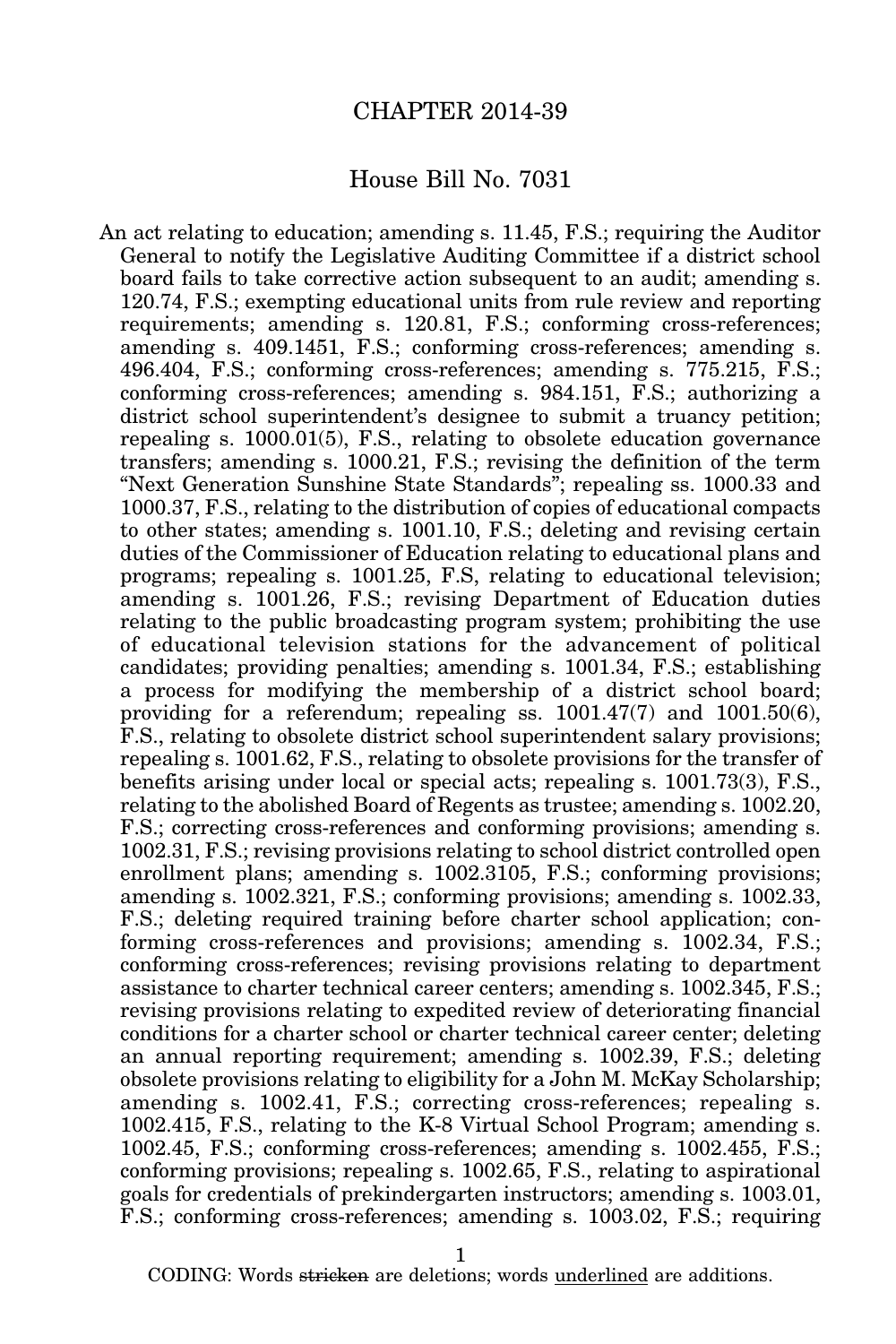instructional materials to be consistent with course descriptions; amending s. 1003.03, F.S.; conforming cross-references; amending s. 1003.41, F.S.; deleting an obsolete cost analysis requirement relating to a separate financial literacy course; amending s. 1003.4156, F.S.; revising course and assessment requirements for middle grades students for promotion to high school; providing an exemption for transfer students from certain course grade and assessment requirements; repealing s. 1003.428, F.S., relating to obsolete requirements for high school graduation; amending s. 1003.4281, F.S.; conforming cross-references; amending s. 1003.4282, F.S.; revising course and assessment requirements for the award of a standard high school diploma; providing requirements for a student in an adult general education program to be awarded a standard high school diploma; revising requirements for award of a certificate of completion; providing an exemption for transfer students from certain course grade and assessment requirements; providing specificity regarding course and assessment requirements for graduation for certain cohorts of high school students transitioning to new graduation requirements; providing for future repeal of transition requirements; amending s. 1003.4285, F.S.; revising requirements for standard high school diploma designations; amending s. 1003.438, F.S.; conforming cross-references; repealing s. 1003.451(5), F.S., relating to State Board of Education rulemaking; amending s. 1003.49, F.S.; conforming cross-references; amending s. 1003.493, F.S.; conforming a cross-reference; amending s. 1003.4935, F.S.; conforming a cross-reference; amending s. 1003.57, F.S., relating to exceptional student instruction; amending s. 1003.621, F.S.; revising audit criteria for academically high-performing school districts; repealing s. 1004.02(4), F.S., relating to the definition of the term "adult high school credit program"; amending s. 1004.0961, F.S.; providing for Board of Governors regulations; repealing s. 1004.3825, F.S., relating to authorization for a medical degree program; repealing s. 1004.387, F.S., relating to authorization for a pharmacy degree program; repealing s. 1004.445(2), F.S., relating to the board of directors of the Johnnie B. Byrd, Sr. Alzheimer's Center and Research Institute; repealing s. 1004.75, F.S., relating to training school consolidation pilot projects; amending s. 1004.935, F.S.; revising the effective date of the Adults with Disabilities Workforce Education Pilot Program; increasing the age limitation for a program participant; conforming cross-references; repealing s. 1006.141, F.S., relating to a statewide school safety hotline; amending s. 1006.147, F.S.; deleting obsolete provisions relating to school district bullying and harassment policies; repealing s. 1006.148(2), F.S., relating to a department-developed model dating violence and abuse policy; amending s. 1006.15, F.S.; conforming cross-references; amending s. 1006.28, F.S.; conforming provisions relating to instructional materials; amending s. 1006.31, F.S.; conforming provisions relating to duties of an instructional materials reviewer; amending s. 1006.34, F.S.; revising provisions relating to standards used in the selection of instructional materials; amending s. 1006.40, F.S.; revising provisions relating to district school board purchase of instructional materials; amending s. 1006.42, F.S.; conforming provisions relating to the responsibility of parents for instructional materials;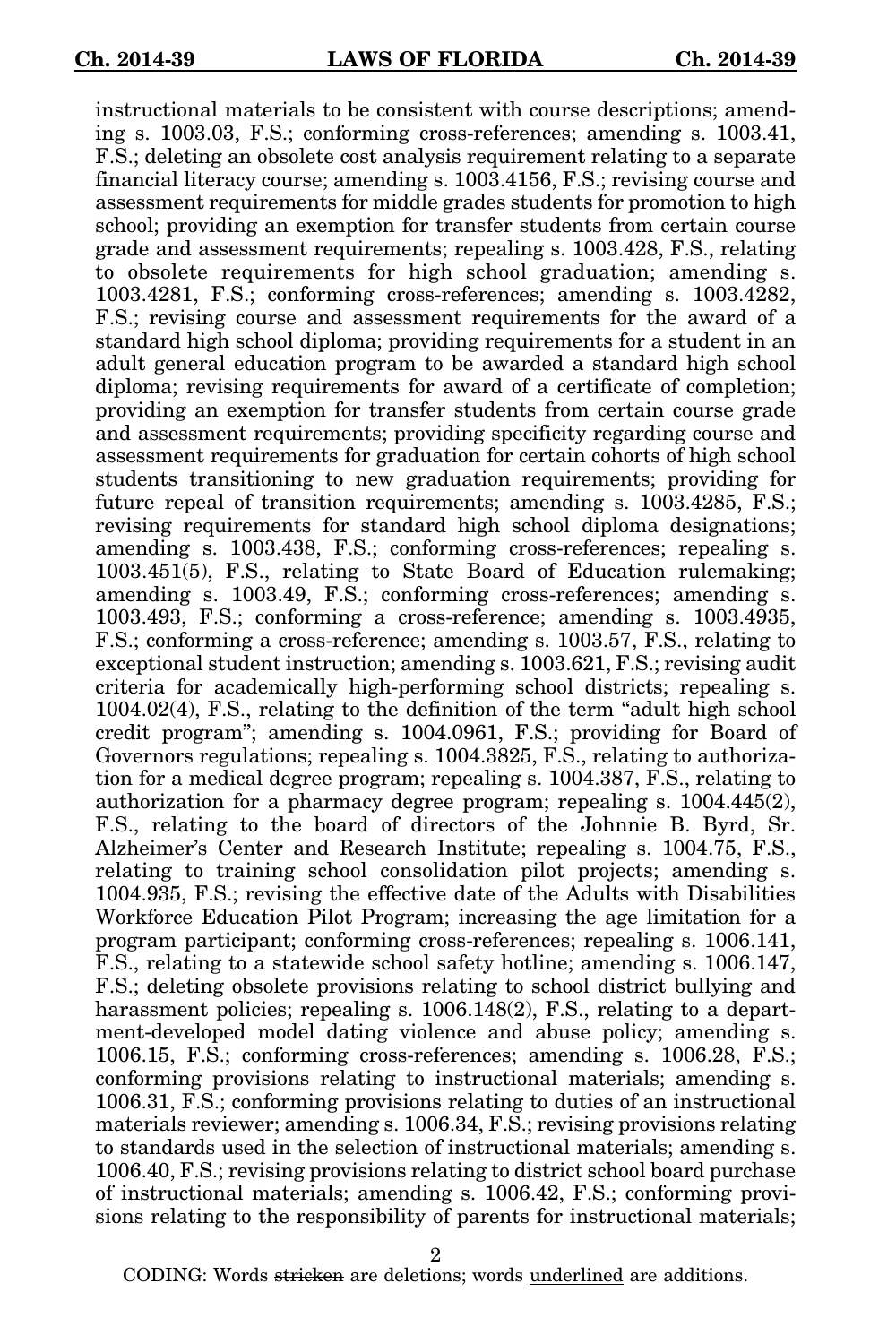amending s. 1007.02, F.S.; deleting a popular name and providing applicability for the term "student with a disability"; amending s. 1007.2615, F.S.; deleting obsolete provisions relating to an American Sign Language task force; amending s. 1007.263, F.S.; conforming crossreferences; amending ss. 1007.264 and 1007.265, F.S.; conforming provisions; amending s. 1007.271, F.S.; correcting cross-references; amending s. 1008.22, F.S.; conforming and revising provisions relating to the implementation of statewide, standardized comprehensive assessments, end-ofcourse assessments, and waivers for students with disabilities; requiring the commissioner to publish an implementation schedule for transition to new assessments; conforming provisions relating to concordant scores and comparative scores for assessments; amending s. 1008.25, F.S.; conforming assessment provisions for student progression; amending s. 1008.33, F.S.; deleting obsolete provisions relating to implementation of certain school turnaround options; repealing s. 1008.331, F.S., relating to supplemental educational services in Title I schools; amending s. 1008.3415, F.S.; correcting a cross-reference; repealing s. 1008.35, F.S., relating to best financial management practices for school districts; amending s. 1009.22, F.S.; deleting obsolete provisions relating to workforce education postsecondary student fees; amending s. 1009.40, F.S.; conforming crossreferences; amending s. 1009.531, F.S.; conforming cross-references; amending s. 1009.532, F.S.; correcting cross-references; amending s. 1009.536, F.S.; correcting cross-references; repealing s. 1009.56, F.S., relating to the Seminole and Miccosukee Indian Scholarship Program; repealing s. 1009.69, F.S., relating to the Virgil Hawkins Fellows Assistance Program; amending s. 1009.91, F.S.; conforming a crossreference; amending s. 1009.94, F.S.; conforming a cross-reference; repealing part V of chapter 1009, F.S., relating to the Florida Higher Education Loan Authority; amending s. 1011.62, F.S.; deleting an obsolete provision; repealing s.  $1011.71(3)(b)$  and (c), F.S., relating to expired authorization for certain millage levy; repealing s. 1011.76(4), F.S., relating to best financial management practices review under the Small School District Stabilization Program; amending s. 1011.80, F.S.; correcting a cross-reference; amending s. 1012.05, F.S.; deleting department and commissioner duties relating to teacher recruitment and retention; amending s. 1012.22, F.S.; conforming provisions; repealing s. 1012.33(9), F.S., relating to obsolete provisions for payment of professional service contracts; amending s. 1012.34, F.S.; correcting cross-references relating to measuring student performance in personnel evaluations; amending s. 1012.44, F.S.; deleting obsolete provisions; amending s. 1012.561, F.S.; deleting an obsolete provision; repealing s. 1012.595, F.S., relating to an obsolete saving clause for educator certificates; amending s. 1012.885, F.S.; deleting certain provisions relating to remuneration of Florida College System institution presidents; amending s. 1012.975, F.S.; deleting certain provisions relating to remuneration of state university presidents; amending s. 1012.98, F.S.; requiring continuing education training for kindergarten teachers; amending s. 1013.35, F.S.; revising audit requirements for school district educational planning and construction activities; amending s. 1013.47, F.S.; deleting provisions

3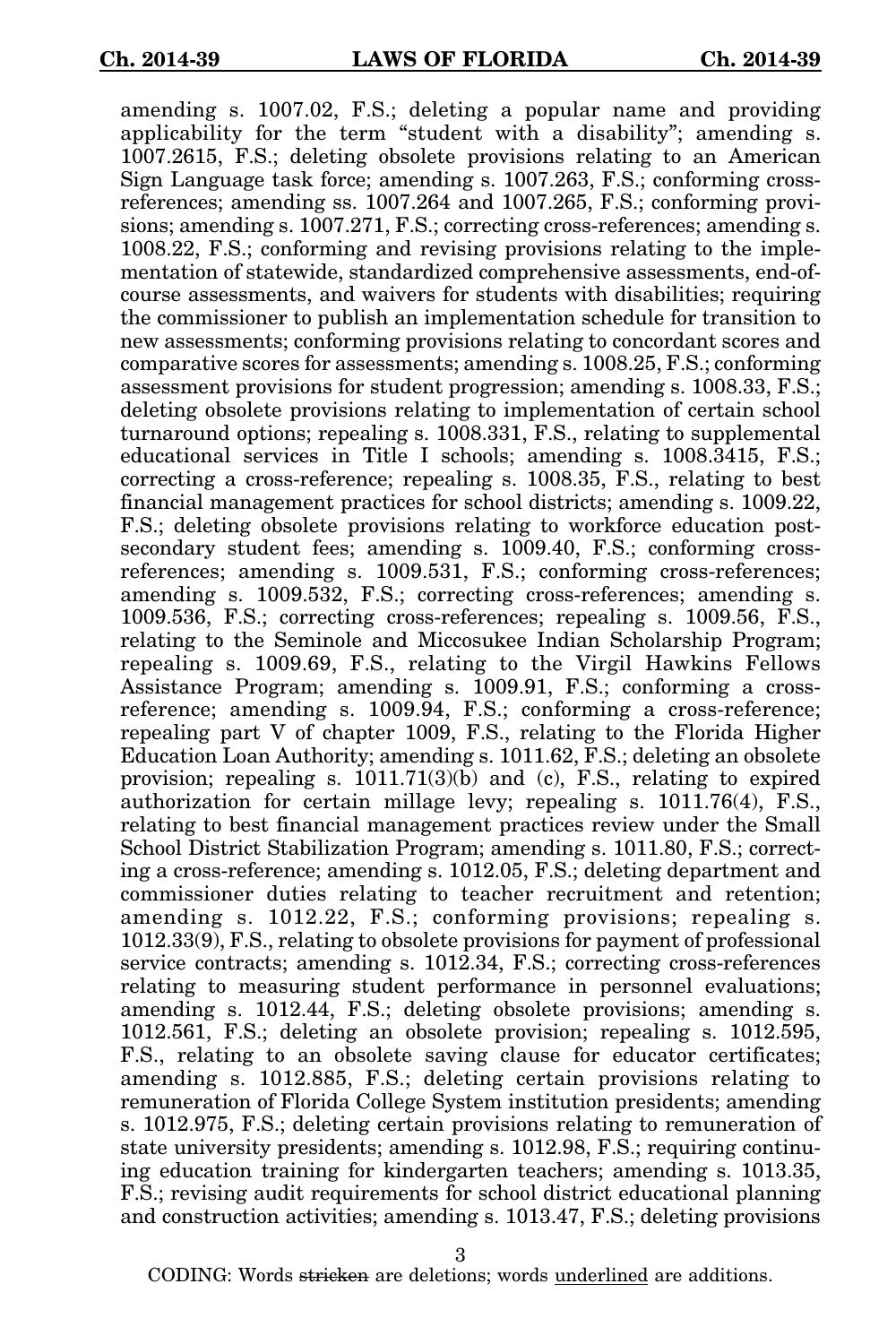relating to payment of wages of certain persons employed by contractors; repealing s. 1013.49, F.S., relating to toxic substances in educational facilities; repealing s. 1013.512, F.S., relating to the Land Acquisition and Facilities Advisory Board; repealing s. 20 of chapter 2010-24, Laws of Florida, relating to Department of Revenue authorization to adopt emergency rules; providing an effective date.

Be It Enacted by the Legislature of the State of Florida:

Section 1. Paragraph (j) of subsection (7) of section 11.45, Florida Statutes, is amended to read:

11.45 Definitions; duties; authorities; reports; rules.—

(7) AUDITOR GENERAL REPORTING REQUIREMENTS.—

(j) The Auditor General shall notify the Legislative Auditing Committee of any financial or operational audit report prepared pursuant to this section which indicates that a district school board, state university, or Florida College System institution has failed to take full corrective action in response to a recommendation that was included in the two preceding financial or operational audit reports.

1. The committee may direct the district school board or the governing body of the state university or Florida College System institution to provide a written statement to the committee explaining why full corrective action has not been taken or, if the governing body intends to take full corrective action, describing the corrective action to be taken and when it will occur.

2. If the committee determines that the written statement is not sufficient, the committee may require the chair of the district school board or the chair of the governing body of the state university or Florida College System institution, or the chair's designee, to appear before the committee.

3. If the committee determines that the district school board, state university, or Florida College System institution has failed to take full corrective action for which there is no justifiable reason or has failed to comply with committee requests made pursuant to this section, the committee shall refer the matter to the State Board of Education or the Board of Governors, as appropriate, to proceed in accordance with s. 1008.32 or s. 1008.322, respectively.

Section 2. Subsection (5) is added to section 120.74, Florida Statutes, to read:

120.74 Agency review, revision, and report.—

(5) An educational unit as defined in s. 120.52(6) is exempt from this section.

4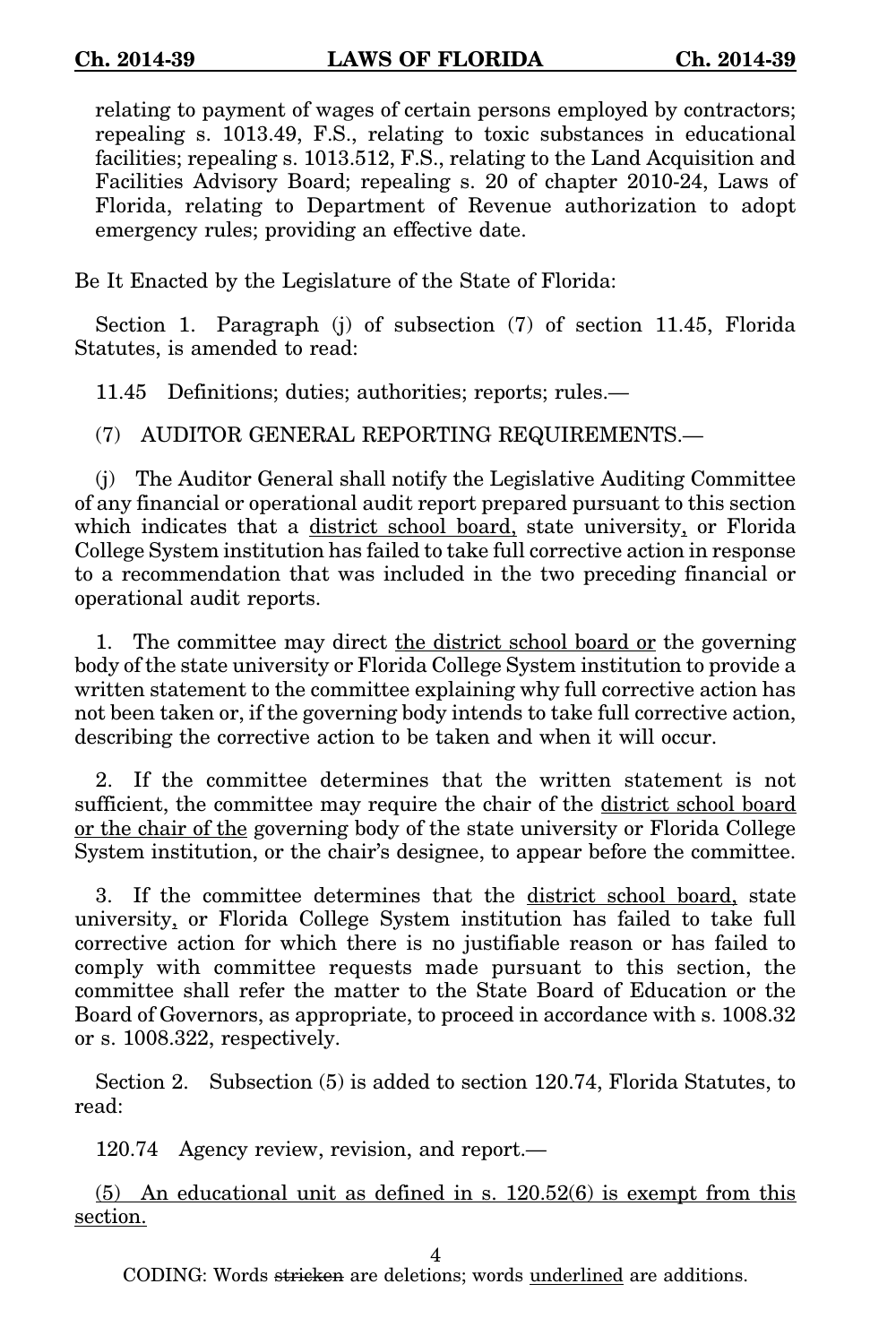Section 3. Paragraph (c) of subsection (1) of section 120.81, Florida Statutes, is amended to read:

120.81 Exceptions and special requirements; general areas.—

(1) EDUCATIONAL UNITS.—

(c) Notwithstanding s. 120.52(16), any tests, test scoring criteria, or testing procedures relating to student assessment which are developed or administered by the Department of Education pursuant to s. 1003.4282 1003.428, s. 1003.429, s. 1003.438, s. 1008.22, or s. 1008.25, or any other statewide educational tests required by law, are not rules.

Section 4. Paragraph (a) of subsection (2) of section 409.1451, Florida Statutes, is amended to read:

409.1451 The Road-to-Independence Program.—

(2) POSTSECONDARY EDUCATION SERVICES AND SUPPORT.—

(a) A young adult is eligible for services and support under this subsection if he or she:

1. Was living in licensed care on his or her 18th birthday or is currently living in licensed care; or was at least 16 years of age and was adopted from foster care or placed with a court-approved dependency guardian after spending at least 6 months in licensed care within the 12 months immediately preceding such placement or adoption;

2. Spent at least 6 months in licensed care before reaching his or her 18th birthday;

3. Earned a standard high school diploma pursuant to s. 1002.3105(5), s. 1003.4281, or s. 1003.4282, or its equivalent pursuant to s. 1003.428, s. 1003.4281, s. 1003.429, s. 1003.435, or a special diploma pursuant to s. 1003.438;

4. Has been admitted for enrollment as a full-time student or its equivalent in an eligible postsecondary educational institution as provided in s. 1009.533. For purposes of this section, the term "full-time" means 9 credit hours or the vocational school equivalent. A student may enroll parttime if he or she has a recognized disability or is faced with another challenge or circumstance that would prevent full-time attendance. A student needing to enroll part-time for any reason other than having a recognized disability must get approval from his or her academic advisor;

5. Has reached 18 years of age but is not yet 23 years of age;

6. Has applied, with assistance from the young adult's caregiver and the community-based lead agency, for any other grants and scholarships for which he or she may qualify;

5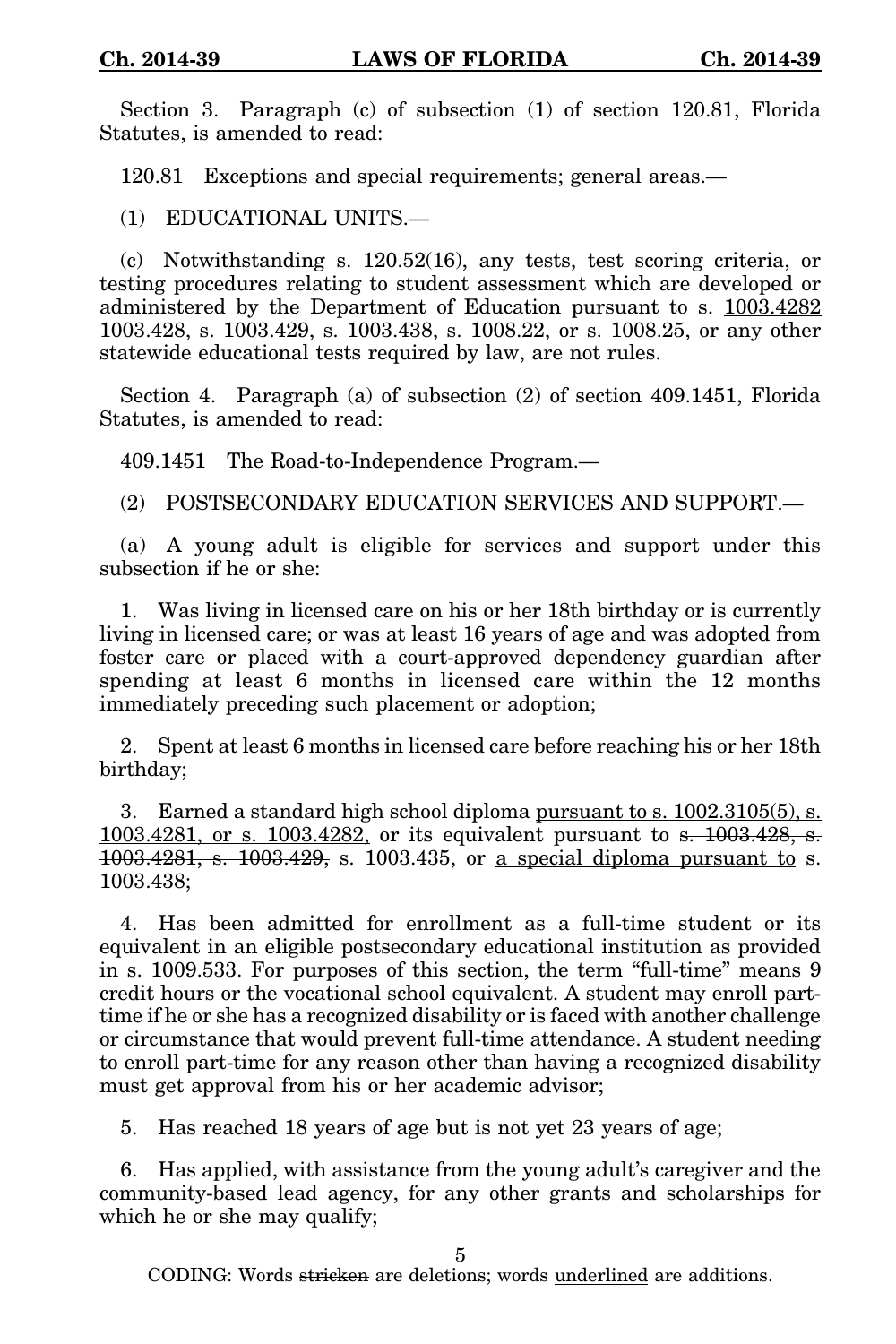7. Submitted a Free Application for Federal Student Aid which is complete and error free; and

8. Signed an agreement to allow the department and the communitybased care lead agency access to school records.

Section 5. Subsection (8) of section 496.404, Florida Statutes, is amended to read:

496.404 Definitions.—As used in ss. 496.401-496.424:

(8) "Educational institutions" means those institutions and organizations described in s.  $212.08(7)(cc)$ 8.a. The term includes private nonprofit organizations, the purpose of which is to raise funds for schools teaching grades kindergarten through grade 12, colleges, and universities, including a any nonprofit newspaper of free or paid circulation primarily on university or college campuses which holds a current exemption from federal income tax under s.  $501(c)(3)$  of the Internal Revenue Code, an any educational television network or system established pursuant to  $s$ .  $1001.25$  or s. 1001.26, and a any nonprofit television or radio station that is a part of such network or system and that holds a current exemption from federal income tax under s.  $501(c)(3)$  of the Internal Revenue Code. The term also includes a nonprofit educational cable consortium that holds a current exemption from federal income tax under s.  $501(c)(3)$  of the Internal Revenue Code, whose primary purpose is the delivery of educational and instructional cable television programming and whose members are composed exclusively of educational organizations that hold a valid consumer certificate of exemption and that are either an educational institution as defined in this subsection or qualified as a nonprofit organization pursuant to s.  $501(c)(3)$  of the Internal Revenue Code.

Section 6. Paragraph (d) of subsection (1) of section 775.215, Florida Statutes, is amended to read:

775.215 Residency restriction for persons convicted of certain sex offenses.—

(1) As used in this section, the term:

(d) "School" has the same meaning as provided in s. 1003.01 and includes a private school as defined in s. 1002.01, a voluntary prekindergarten education program as described in s. 1002.53(3), a public school as described in s. 402.3025(1), the Florida School for the Deaf and the Blind, and the Florida Virtual School as established under s. 1002.37, and a K-8 Virtual School as established under s. 1002.415, but does not include facilities dedicated exclusively to the education of adults.

Section 7. Subsection (1) of section 984.151, Florida Statutes, is amended to read:

984.151 Truancy petition; prosecution; disposition.—

6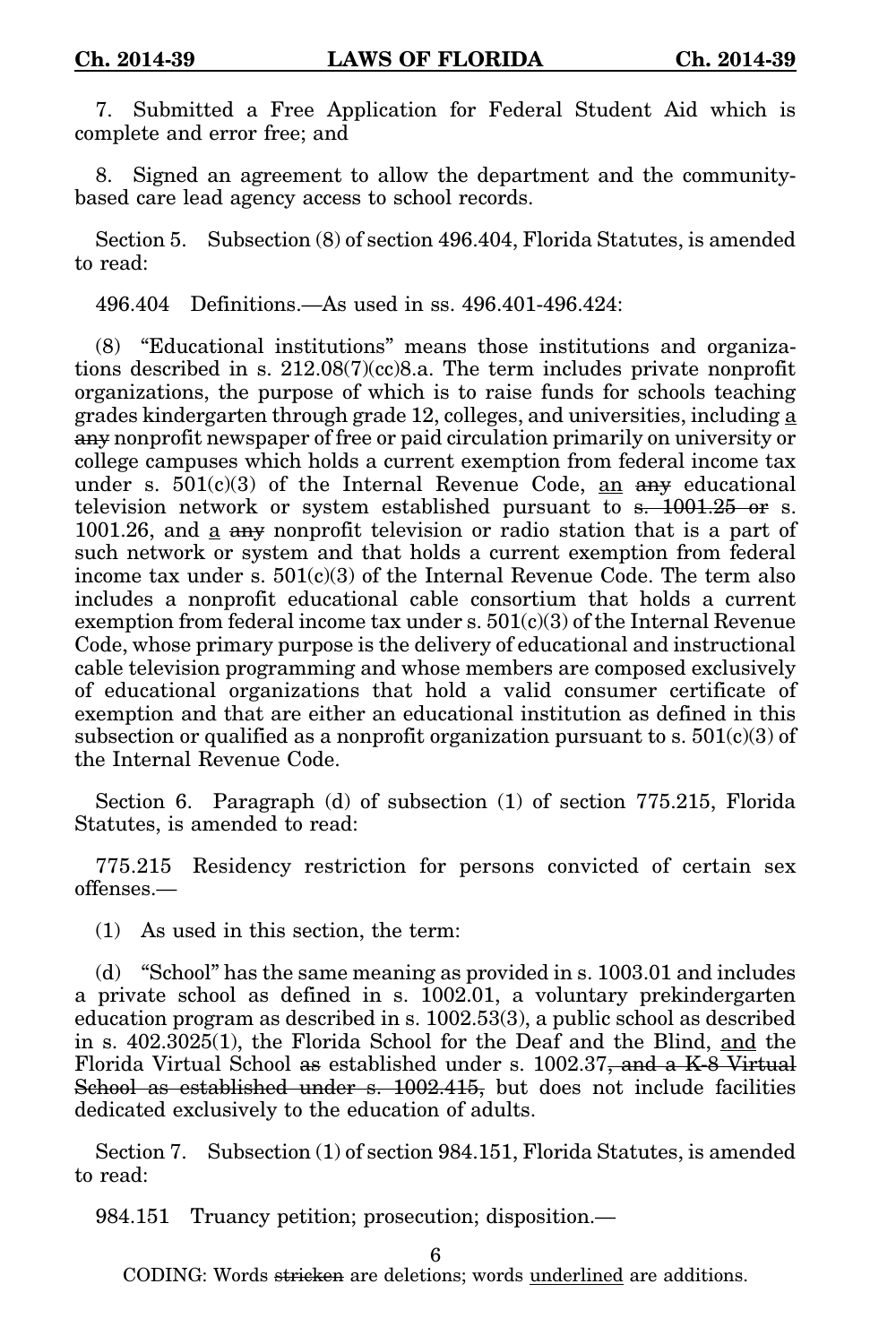(1) If the school determines that a student subject to compulsory school attendance has had at least five unexcused absences, or absences for which the reasons are unknown, within a calendar month or 10 unexcused absences, or absences for which the reasons are unknown, within a 90 calendar-day period pursuant to s.  $1003.26(1)(b)$ , or has had more than 15 unexcused absences in a 90-calendar-day period, the superintendent of schools <u>or his or her designee</u> may file a truancy petition.

Section 8. Subsection (5) of section 1000.01, Florida Statutes, is repealed.

Section 9. Subsection (7) of section 1000.21, Florida Statutes, is amended to read:

1000.21 Systemwide definitions.—As used in the Florida K-20 Education Code:

(7) "Next Generation Sunshine State Standards" means the state's public K-12 curricular standards, including common core standards in English Language Arts and mathematics, adopted under s. 1003.41.

Section 10. Section 1000.33, Florida Statutes, is repealed.

Section 11. Section 1000.37, Florida Statutes, is repealed.

Section 12. Paragraphs (h) and (l) of subsection (6) of section 1001.10, Florida Statutes, are amended to read:

1001.10 Commissioner of Education; general powers and duties.—

(6) Additionally, the commissioner has the following general powers and duties:

(h) To develop and implement a plan for cooperating with the Federal Government in carrying out any or all phases of the educational program and to recommend policies for administering funds that are appropriated by Congress and apportioned to the state for any or all educational purposes. The Commissioner of Education shall submit to the Legislature the proposed state plan for the reauthorization of the No Child Left Behind Act before the proposed plan is submitted to federal agencies. The President of the Senate and the Speaker of the House of Representatives shall appoint members of the appropriate education and appropriations committees to serve as a select committee to review the proposed plan.

 $(k)(H)$  To prepare, publish, and disseminate maintain a Citizen Information Center responsible for the preparation, publication, and dissemination of user-friendly materials relating to the state's education system, including the state's K-12 scholarship programs and the Voluntary Prekindergarten Education Program.

Section 13. Section 1001.25, Florida Statutes, is repealed.

7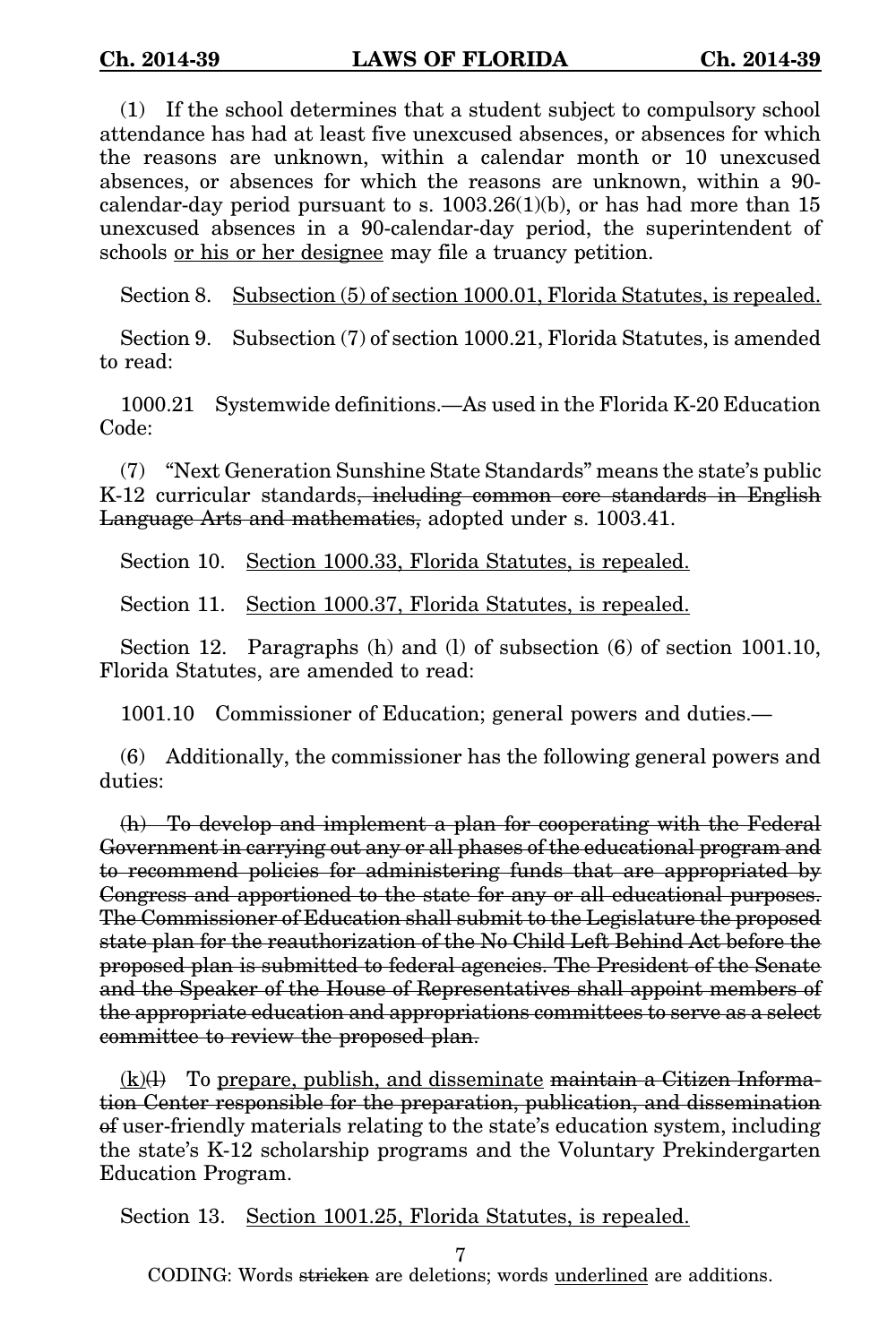Section 14. Section 1001.26, Florida Statutes, is amended to read:

1001.26 Public broadcasting program system.—

(1) There is created a public broadcasting program system for the state. The department shall provide funds, as specifically appropriated in the General Appropriations Act, to educational television stations qualified by the Corporation for Public Broadcasting that are part of the public broadcasting program system administer this program system pursuant to rules adopted by the State Board of Education. This program system must complement and share resources with the instructional programming service of the Department of Education and educational UHF, VHF, EBS, and FM stations in the state. The program system must include:

(a) Support for existing Corporation for Public Broadcasting qualified program system educational television stations and new stations meeting Corporation for Public Broadcasting qualifications and providing a first service to an audience that does not currently receive a broadcast signal or providing a significant new program service as defined by rule by the State Board of Education.

(b) Maintenance of quality broadcast capability for educational stations that are part of the program system.

(c) Interconnection of all educational stations that are part of the program system for simultaneous broadcast and of such stations with all universities and other institutions as necessary for sharing of resources and delivery of programming.

(d) Establishment and maintenance of a capability for statewide program distribution with facilities and staff, provided such facilities and staff complement and strengthen existing or future educational television stations in accordance with paragraph  $(a)$  and s.  $1001.25(2)(e)$ .

(e) Provision of both statewide programming funds and station programming support for educational television to meet statewide priorities. Priorities for station programming need not be the same as priorities for programming to be used statewide. Station programming may include, but shall not be limited to, citizens' participation programs, music and fine arts programs, coverage of public hearings and governmental meetings, equal air time for political candidates, and other public interest programming.

 $(2)(a)$  The Department of Education is responsible for implementing the provisions of this section pursuant to s. 282.702 and may employ personnel, acquire equipment and facilities, and perform all duties necessary for carrying out the purposes and objectives of this section.

(b) The department shall provide through educational television and other electronic media a means of extending educational services to all the state system of public education. The department shall recommend to the State Board of Education rules necessary to provide such services.

8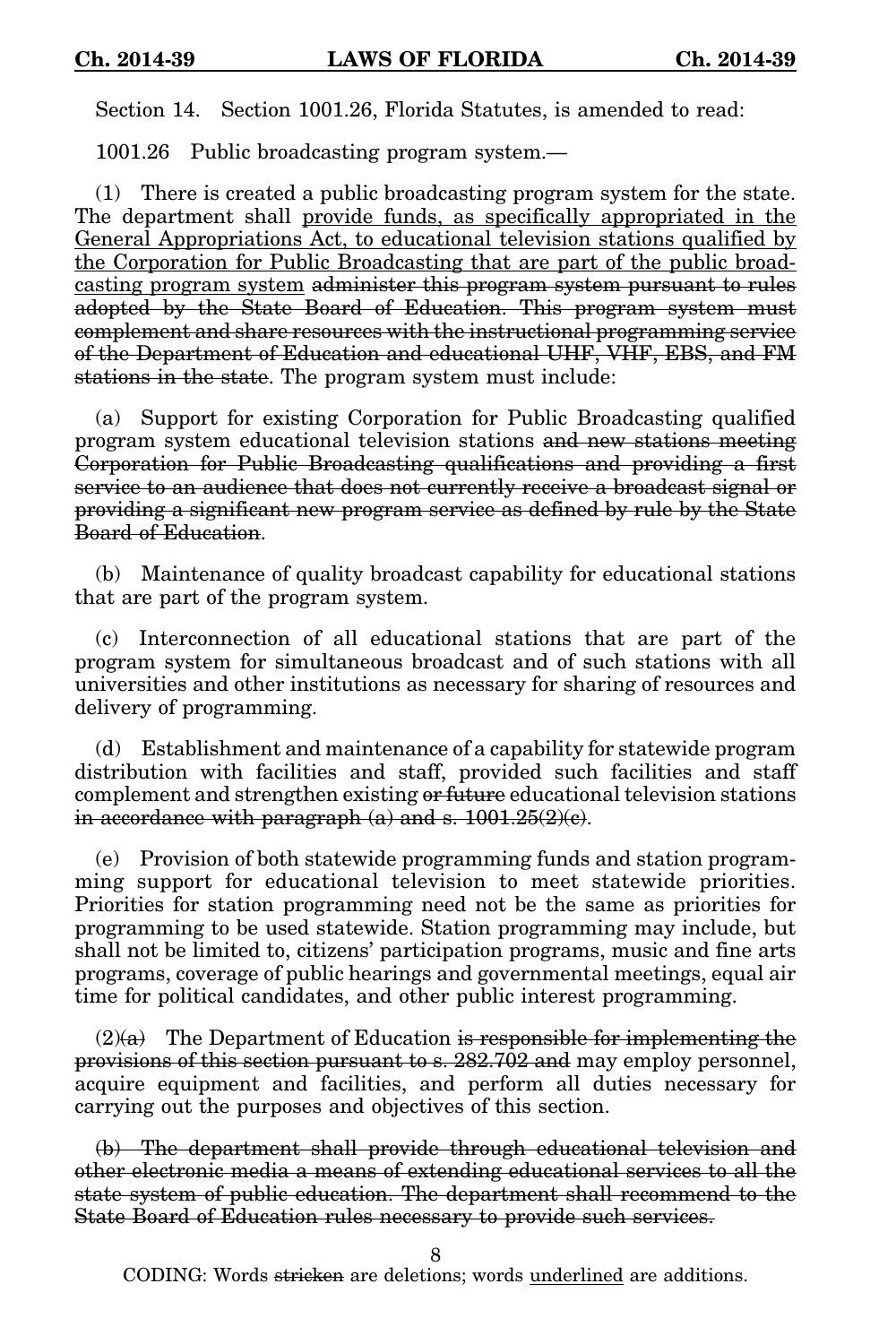(c) The department is authorized to provide equipment, funds, and other services to extend and update both the existing and the proposed educational television systems of tax-supported and nonprofit, corporate-owned facilities. All stations funded must be qualified by the Corporation for Public Broadcasting. New stations eligible for funding shall provide a first service to an audience that is not currently receiving a broadcast signal or provide a significant new program service as defined by State Board of Education rules. Funds appropriated to the department for educational television may be used by the department for educational television only.

(3)(a) The facilities, plant, or personnel of an educational television station that is supported in whole or in part by state funds may not be used directly or indirectly for the promotion, advertisement, or advancement of a political candidate for a municipal, county, legislative, congressional, or state office. However, fair, open, and free discussion between political candidates for municipal, county, legislative, congressional, or state office may be permitted in order to help materially reduce the excessive cost of campaigns and to ensure that the state's citizens are fully informed about issues and candidates in campaigns. This paragraph applies to the advocacy for, or opposition to, a specific existing or proposed program of governmental action, which includes, but is not limited to, constitutional amendments, tax referenda, and bond issues. This paragraph shall be implemented in accordance with rules of the State Board of Education.

(b) A violation of a prohibition contained in this subsection is a misdemeanor of the second degree, punishable as provided in s. 775.082 or s. 775.083.

Section 15. Section 1001.34, Florida Statutes, is amended to read:

1001.34 Membership of district school board.—

(1) Each district school board shall be composed of not less than five members. Each member of the district school board shall be a qualified elector of the district in which she or he serves, shall be a resident of the district school board member residence area from which she or he is elected, and shall maintain said residency throughout her or his term of office.

(2) A district school board may modify the number of members on its board by adopting a resolution that establishes the total number of members on the board, which may not be less than five, and the number of members who shall be elected by residence areas or elected at large. The resolution must specify an orderly method and procedure for modifying the membership of the board, including staggering terms of additional members as necessary. If the resolution is adopted, the district school board shall submit to the electors for approval at a referendum held at the next primary or general election the question of whether the number of board members should be modified in accordance with the resolution adopted by the district school board. If the referendum is approved, election of additional school board

 $\mathbf Q$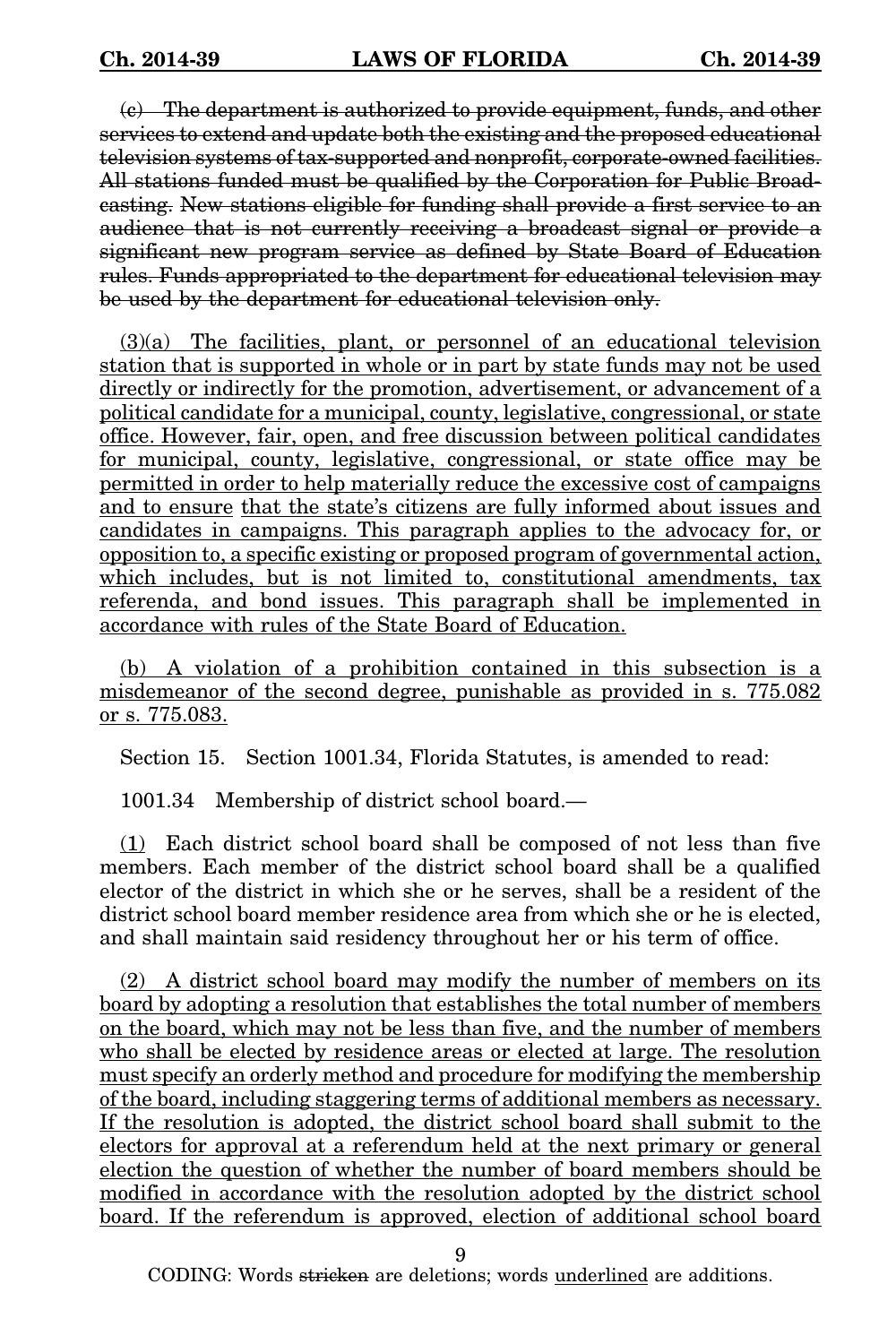members may occur at any primary, general, or otherwise-called special election.

Section 16. Subsection (7) of section 1001.47, Florida Statutes, is repealed.

Section 17. Subsection (6) of section 1001.50, Florida Statutes, is repealed.

Section 18. Section 1001.62, Florida Statutes, is repealed.

Section 19. Subsection (3) of section 1001.73, Florida Statutes, is repealed.

Section 20. Subsections (8), (16), and (21) of section 1002.20, Florida Statutes, are amended to read:

1002.20 K-12 student and parent rights.—Parents of public school students must receive accurate and timely information regarding their child's academic progress and must be informed of ways they can help their child to succeed in school. K-12 students and their parents are afforded numerous statutory rights including, but not limited to, the following:

(8) STUDENTS WITH DISABILITIES.—Parents of public school students with disabilities and parents of public school students in residential care facilities are entitled to notice and due process in accordance with the provisions of ss. 1003.57 and 1003.58. Public school students with disabilities must be provided the opportunity to meet the graduation requirements for a standard high school diploma as set forth in s. 1003.4282 in accordance with the provisions of <u>ss. 1003.57 and 1008.22</u> s.  $1003.428(3)$ . Pursuant to s. 1003.438, certain public school students with disabilities may be awarded a special diploma upon high school graduation.

(16) SCHOOL ACCOUNTABILITY AND SCHOOL IMPROVEMENT RATING REPORTS.—Parents of public school students are entitled to an easy-to-read report card about the school's grade designation or, if applicable under s. 1008.341, the school's improvement rating, and the school's sehool accountability report, including the school financial report as required under s. 1010.215, and school improvement rating of their child's school in accordance with the provisions of ss. 1008.22, 1003.02(3), and 1010.215(5).

(21) PARENTAL INPUT AND MEETINGS.—

(a) Meetings with school district personnel.—Parents of public school students may be accompanied by another adult of their choice at a any meeting with school district personnel. School district personnel may not object to the attendance of such adult or discourage or attempt to discourage, through an any action, statement, or other means, the parents of students with disabilities from inviting another person of their choice to attend a any meeting. Such prohibited actions include, but are not limited to, attempted or

10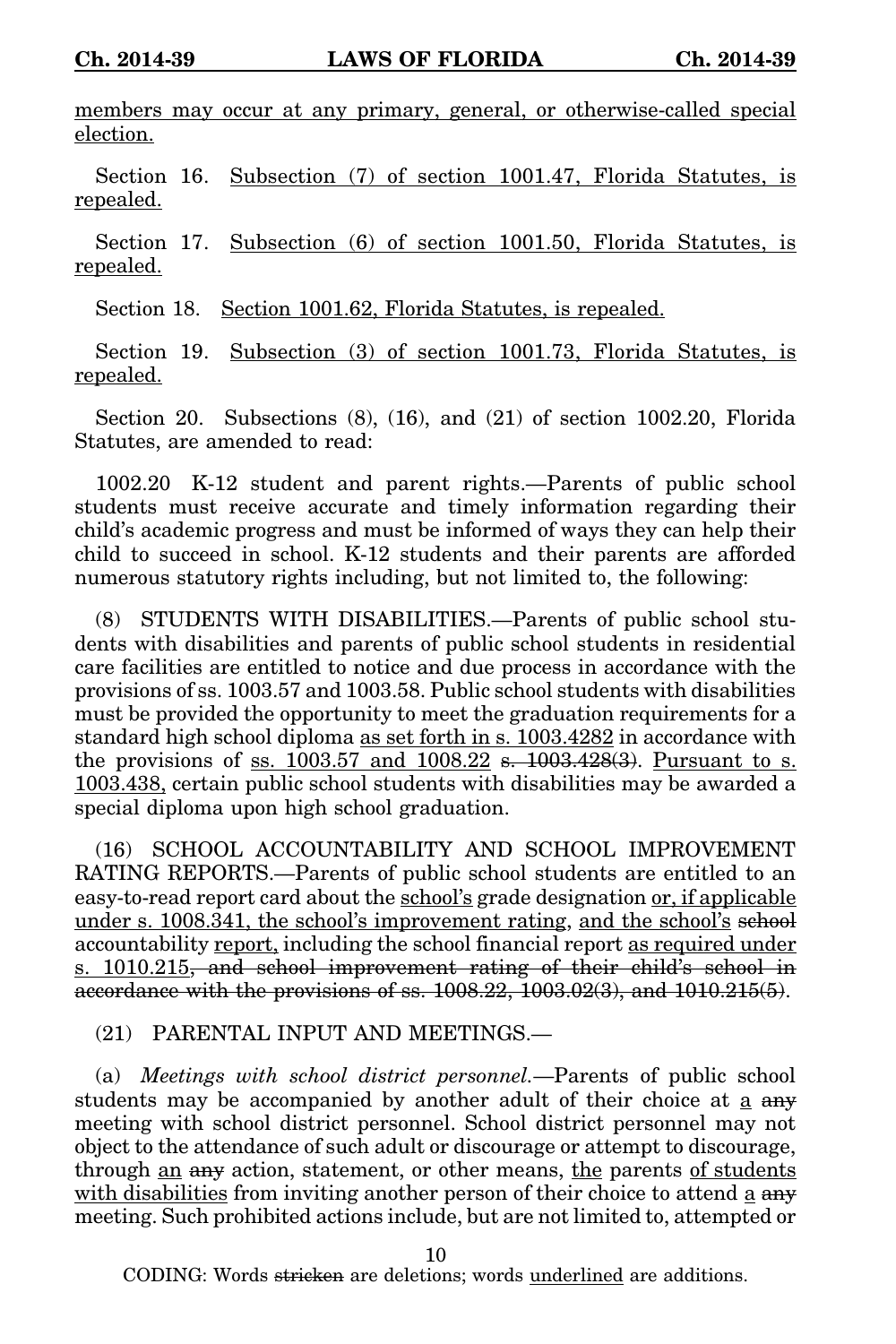actual coercion or harassment of parents or students or retaliation or threats of consequences to parents or students.

1. Such meetings include, but are not limited to, meetings related to: the eligibility for exceptional student education or related services; the development of an individual family support plan (IFSP); the development of an individual education plan (IEP); the development of a 504 accommodation plan issued under s. 504 of the Rehabilitation Act of 1973; the transition of a student from early intervention services to other services; the development of postsecondary goals for a student with a disability and the transition services needed to reach those goals; and other issues that may affect the a student's educational environment, discipline, or placement of a student with a disability.

2. The parents and school district personnel attending the meeting shall sign a document at the meeting's conclusion which states whether any school district personnel have prohibited, discouraged, or attempted to discourage the parents from inviting a person of their choice to the meeting.

(b) School district best financial management practice reviews.—Public school students and their parents may provide input regarding their concerns about the operations and management of the school district both during and after the conduct of a school district best financial management practices review, in accordance with the provisions of s. 1008.35.

 $(b)(e)$  District school board educational facilities programs.—Parents of public school students and other members of the public have the right to receive proper public notice and opportunity for public comment regarding the district school board's educational facilities work program, in accordance with the provisions of s. 1013.35.

Section 21. Subsections (2) through (8) of section 1002.31, Florida Statutes, are amended to read:

1002.31 Controlled open enrollment; public school parental choice.—

(2) Each district school board may offer controlled open enrollment within the public schools which is. The controlled open enrollment program shall be offered in addition to the existing choice programs such as virtual instruction programs, magnet schools, alternative schools, special programs, advanced placement, and dual enrollment.

(3) Each district school board offering controlled open enrollment shall adopt by rule and post on its website develop a controlled open enrollment plan which must: describes the implementation of subsection (2).

 $(a)(4)$  School districts shall Adhere to federal desegregation requirements. No controlled open enrollment plan that conflicts with federal desegregation orders shall be implemented.

11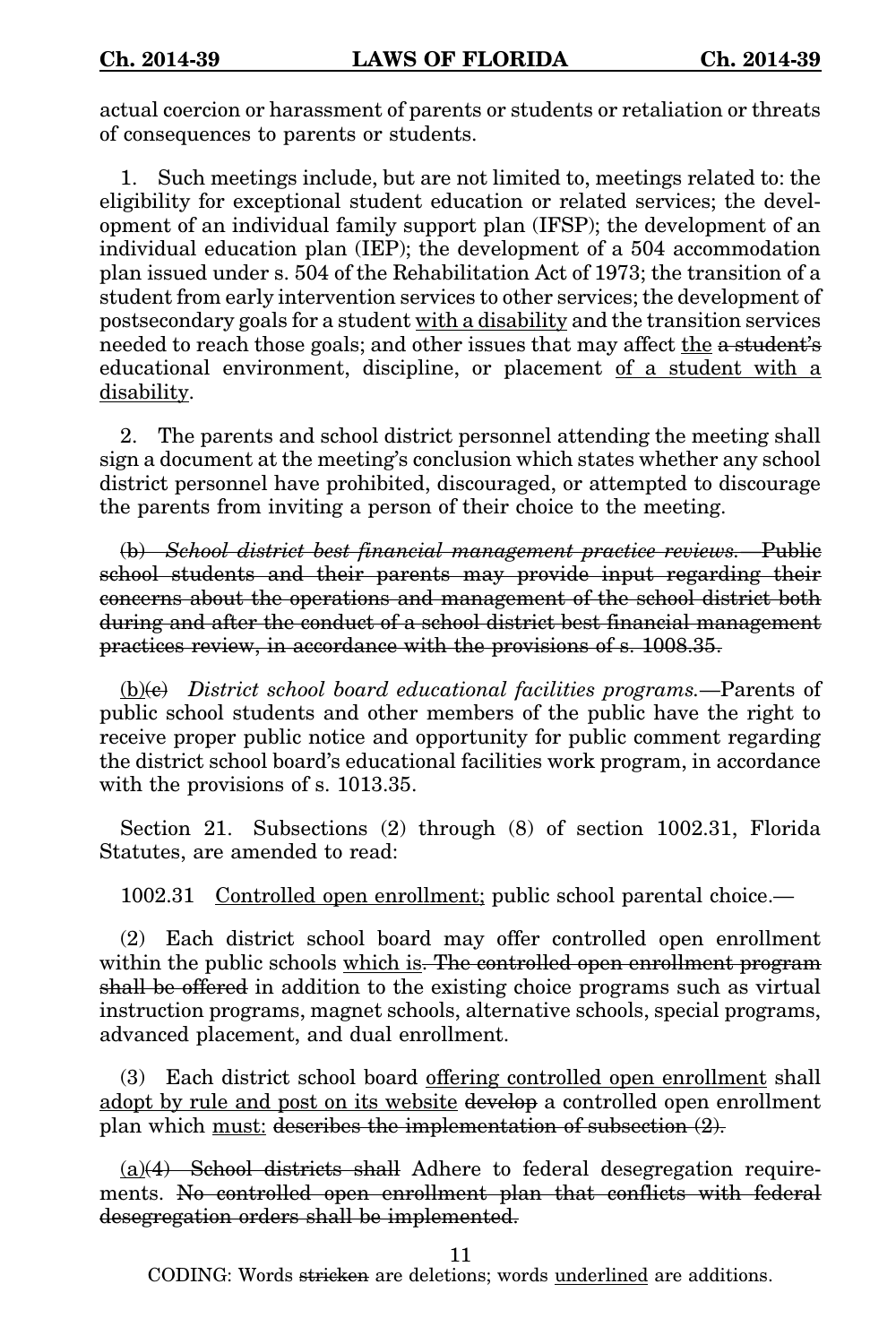(5) Each school district shall develop a system of priorities for its plan that includes consideration of the following:

 $(b)(a)$  Include an application process required to participate in the controlled open enrollment program.

 $(b)$  A process that allows parents to declare school preferences, including.

(c) A process that encourages placement of siblings within the same school.

 $(c)(d)$  Provide a lottery procedure used by the school district to determine student assignment and establish.

(e) an appeals process for hardship cases.

(d) Afford parents of students in multiple session schools preferred access to controlled open enrollment.

 $(e)(f)$  The procedures to Maintain socioeconomic, demographic, and racial balance.

 $(f)(g)$  Address the availability of transportation.

(h) A process that promotes strong parental involvement, including the designation of a parent liaison.

 $(i)$  A strategy that establishes a clearinghouse of information designed to assist parents in making informed choices.

(6) Plans shall be submitted to the Commissioner of Education. The Commissioner of Education shall develop an annual report on the status of school choice and deliver the report to the Governor, the President of the Senate, and the Speaker of the House of Representatives at least 90 days prior to the convening of the regular session of the Legislature.

(7) Notwithstanding any provision of this section, a school district with schools operating on both multiple session schedules and single session schedules shall afford parents of students in multiple session schools preferred access to the controlled open enrollment program of the school district.

 $(4)$ (8) In accordance with the reporting requirements of s. 1011.62, each district school board shall annually report the number of students applying for and attending the various types of public schools of choice in the district, including schools such as virtual instruction programs, magnet schools, and public charter schools, according to rules adopted by the State Board of Education.

Section 22. Subsection (5) of section 1002.3105, Florida Statutes, is amended to read:

12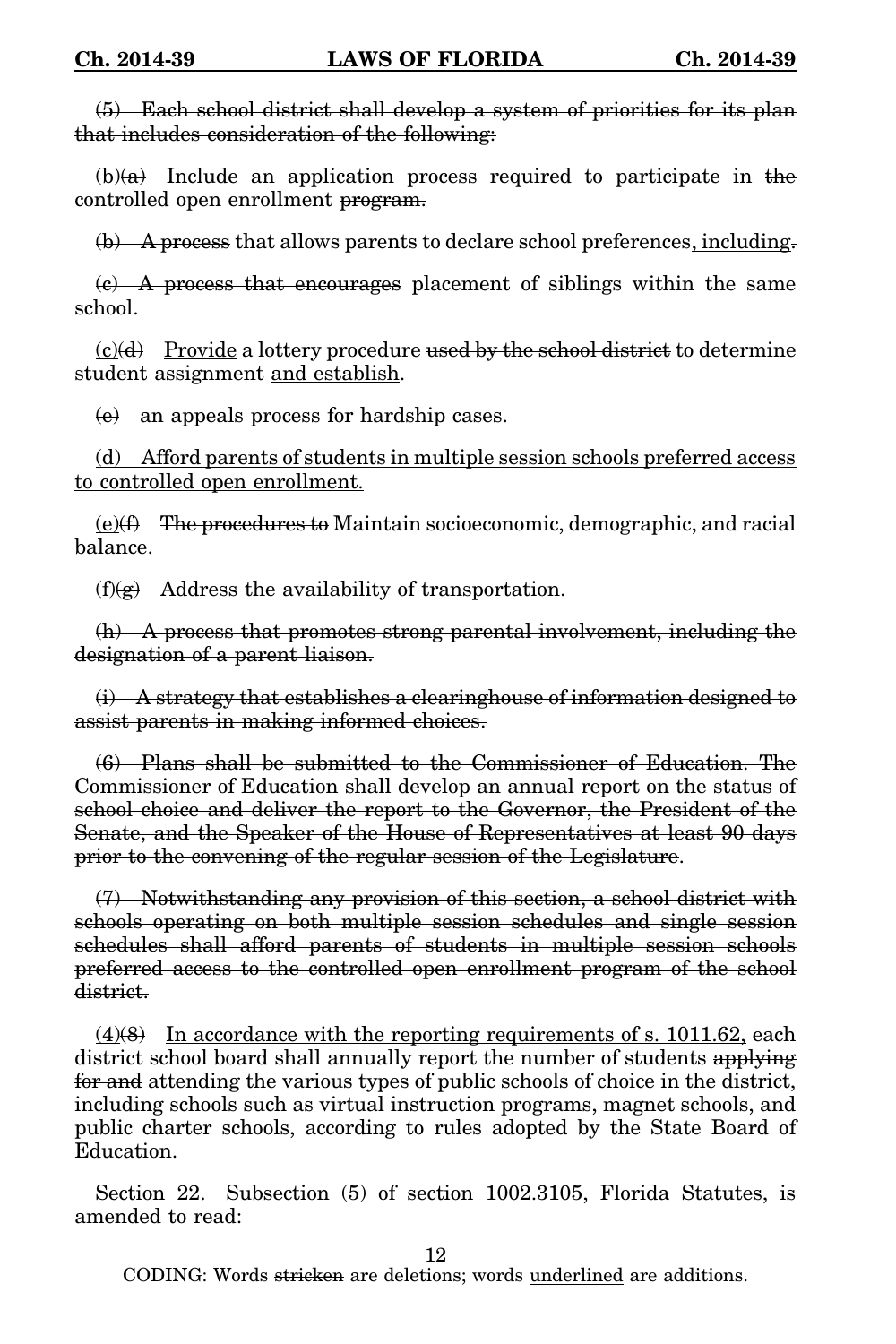1002.3105 Academically Challenging Curriculum to Enhance Learning (ACCEL) options.—

(5) AWARD OF A STANDARD HIGH SCHOOL DIPLOMA.—A student who meets the applicable grade 9 cohort graduation requirements of s.  $1003.4282(3)(a)-(e)$  or s.  $1003.4282(10)(a)1.-5$ , (b)1.-5, (c)1.-5, or (d)1.-5, earns three credits in electives, and earns a cumulative grade point average (GPA) of 2.0 on a 4.0 scale shall be awarded a standard high school diploma in a form prescribed by the State Board of Education.

Section 23. Subsection (3) of section 1002.321, Florida Statutes, is amended to read:

1002.321 Digital learning.—

(3) DIGITAL PREPARATION.—As required under s. 1003.4282, a Each student entering grade 9 in the 2011-2012 school year and thereafter who seeks a high school diploma must take graduate from high school having taken at least one online course, as provided in s. 1003.428.

Section 24. Paragraph (a) of subsection (6), paragraph (a) of subsection (7), and subsection (25) of section 1002.33, Florida Statutes, are amended to read:

1002.33 Charter schools.—

(6) APPLICATION PROCESS AND REVIEW.—Charter school applications are subject to the following requirements:

(a) A person or entity wishing to open a charter school shall prepare and submit an application on a model application form prepared by the Department of Education which:

1. Demonstrates how the school will use the guiding principles and meet the statutorily defined purpose of a charter school.

2. Provides a detailed curriculum plan that illustrates how students will be provided services to attain the Sunshine State Standards.

3. Contains goals and objectives for improving student learning and measuring that improvement. These goals and objectives must indicate how much academic improvement students are expected to show each year, how success will be evaluated, and the specific results to be attained through instruction.

4. Describes the reading curriculum and differentiated strategies that will be used for students reading at grade level or higher and a separate curriculum and strategies for students who are reading below grade level. A sponsor shall deny a charter if the school does not propose a reading curriculum that is consistent with effective teaching strategies that are grounded in scientifically based reading research.

13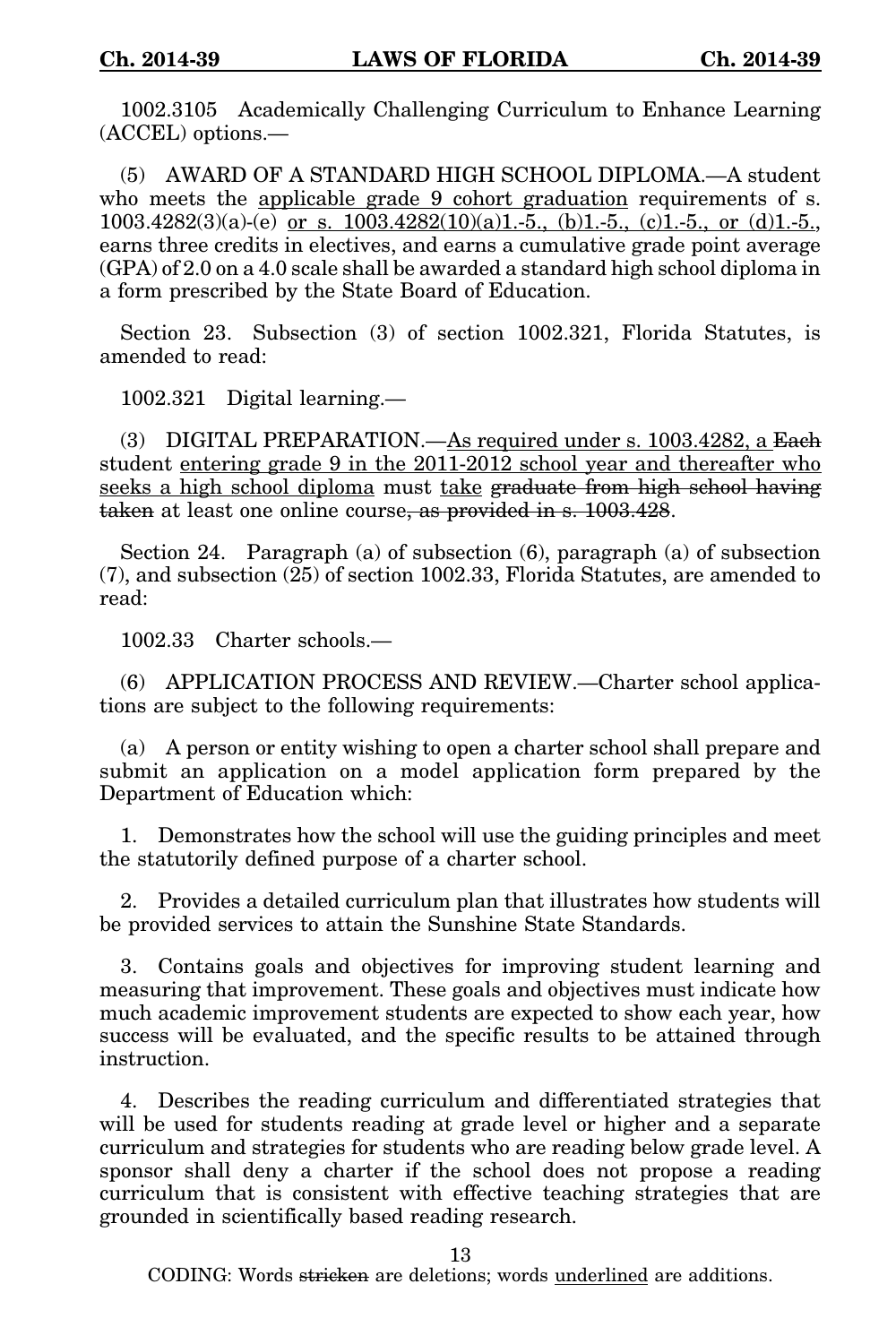5. Contains an annual financial plan for each year requested by the charter for operation of the school for up to 5 years. This plan must contain anticipated fund balances based on revenue projections, a spending plan based on projected revenues and expenses, and a description of controls that will safeguard finances and projected enrollment trends.

6. Contains Documents that the applicant has participated in the training required in subparagraph (f)2. A sponsor may require an applicant to provide additional information a sponsor may require, which shall be attached as an addendum to the charter school application described in this paragraph.

7. For the establishment of a virtual charter school, documents that the applicant has contracted with a provider of virtual instruction services pursuant to s.  $1002.45(1)(d)$ .

(7) CHARTER.—The major issues involving the operation of a charter school shall be considered in advance and written into the charter. The charter shall be signed by the governing board of the charter school and the sponsor, following a public hearing to ensure community input.

(a) The charter shall address and criteria for approval of the charter shall be based on:

1. The school's mission, the students to be served, and the ages and grades to be included.

2. The focus of the curriculum, the instructional methods to be used, any distinctive instructional techniques to be employed, and identification and acquisition of appropriate technologies needed to improve educational and administrative performance which include a means for promoting safe, ethical, and appropriate uses of technology which comply with legal and professional standards.

a. The charter shall ensure that reading is a primary focus of the curriculum and that resources are provided to identify and provide specialized instruction for students who are reading below grade level. The curriculum and instructional strategies for reading must be consistent with the Next Generation Sunshine State Standards and grounded in scientifically based reading research.

b. In order to provide students with access to diverse instructional delivery models, to facilitate the integration of technology within traditional classroom instruction, and to provide students with the skills they need to compete in the 21st century economy, the Legislature encourages instructional methods for blended learning courses consisting of both traditional classroom and online instructional techniques. Charter schools may implement blended learning courses which combine traditional classroom instruction and virtual instruction. Students in a blended learning course must be full-time students of the charter school and receive the online instruction in a

14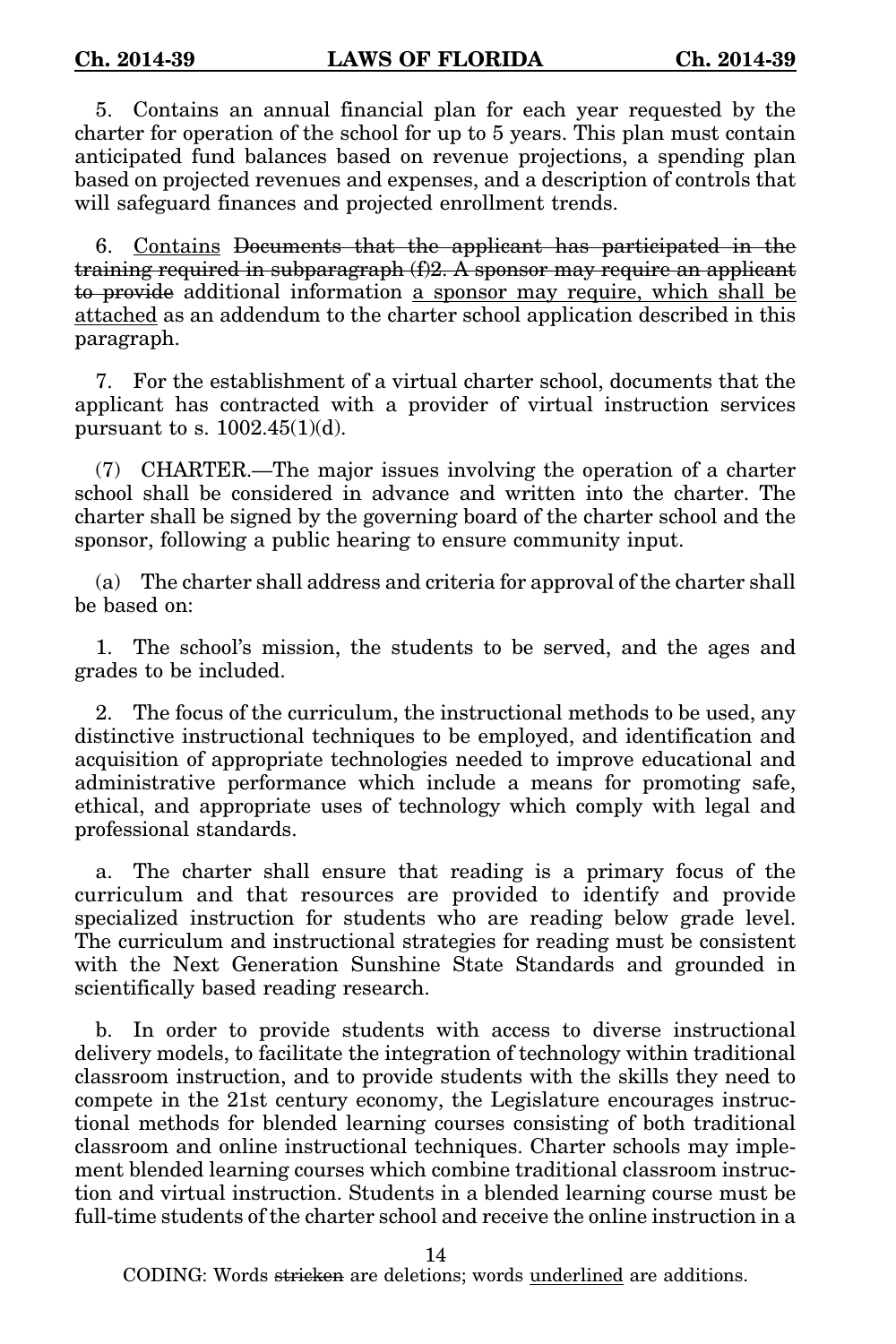classroom setting at the charter school. Instructional personnel certified pursuant to s. 1012.55 who provide virtual instruction for blended learning courses may be employees of the charter school or may be under contract to provide instructional services to charter school students. At a minimum, such instructional personnel must hold an active state or school district adjunct certification under s. 1012.57 for the subject area of the blended learning course. The funding and performance accountability requirements for blended learning courses are the same as those for traditional courses.

3. The current incoming baseline standard of student academic achievement, the outcomes to be achieved, and the method of measurement that will be used. The criteria listed in this subparagraph shall include a detailed description of:

a. How the baseline student academic achievement levels and prior rates of academic progress will be established.

b. How these baseline rates will be compared to rates of academic progress achieved by these same students while attending the charter school.

c. To the extent possible, how these rates of progress will be evaluated and compared with rates of progress of other closely comparable student populations.

The district school board is required to provide academic student performance data to charter schools for each of their students coming from the district school system, as well as rates of academic progress of comparable student populations in the district school system.

4. The methods used to identify the educational strengths and needs of students and how well educational goals and performance standards are met by students attending the charter school. The methods shall provide a means for the charter school to ensure accountability to its constituents by analyzing student performance data and by evaluating the effectiveness and efficiency of its major educational programs. Students in charter schools shall, at a minimum, participate in the statewide assessment program created under s. 1008.22.

5. In secondary charter schools, a method for determining that a student has satisfied the requirements for graduation in s.  $1002.3105(5)$ , s. 1003.4281, 1003.428 or s. 1003.4282.

6. A method for resolving conflicts between the governing board of the charter school and the sponsor.

7. The admissions procedures and dismissal procedures, including the school's code of student conduct.

8. The ways by which the school will achieve a racial/ethnic balance reflective of the community it serves or within the racial/ethnic range of other public schools in the same school district.

15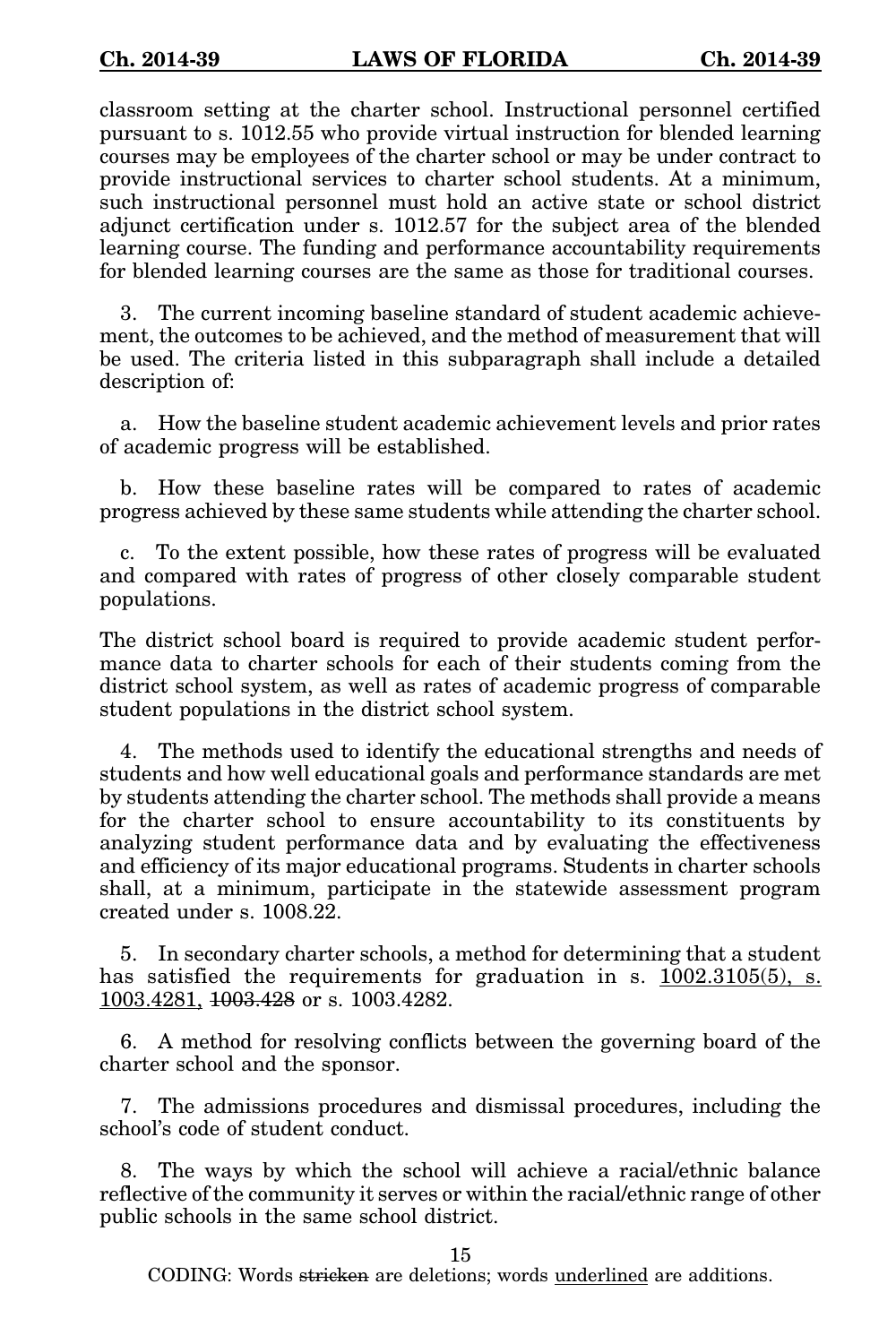9. The financial and administrative management of the school, including a reasonable demonstration of the professional experience or competence of those individuals or organizations applying to operate the charter school or those hired or retained to perform such professional services and the description of clearly delineated responsibilities and the policies and practices needed to effectively manage the charter school. A description of internal audit procedures and establishment of controls to ensure that financial resources are properly managed must be included. Both public sector and private sector professional experience shall be equally valid in such a consideration.

10. The asset and liability projections required in the application which are incorporated into the charter and shall be compared with information provided in the annual report of the charter school.

11. A description of procedures that identify various risks and provide for a comprehensive approach to reduce the impact of losses; plans to ensure the safety and security of students and staff; plans to identify, minimize, and protect others from violent or disruptive student behavior; and the manner in which the school will be insured, including whether or not the school will be required to have liability insurance, and, if so, the terms and conditions thereof and the amounts of coverage.

12. The term of the charter which shall provide for cancellation of the charter if insufficient progress has been made in attaining the student achievement objectives of the charter and if it is not likely that such objectives can be achieved before expiration of the charter. The initial term of a charter shall be for 4 or 5 years. In order to facilitate access to long-term financial resources for charter school construction, charter schools that are operated by a municipality or other public entity as provided by law are eligible for up to a 15-year charter, subject to approval by the district school board. A charter lab school is eligible for a charter for a term of up to 15 years. In addition, to facilitate access to long-term financial resources for charter school construction, charter schools that are operated by a private, not-forprofit, s.  $501(c)(3)$  status corporation are eligible for up to a 15-year charter, subject to approval by the district school board. Such long-term charters remain subject to annual review and may be terminated during the term of the charter, but only according to the provisions set forth in subsection (8).

13. The facilities to be used and their location. The sponsor may not require a charter school to have a certificate of occupancy or a temporary certificate of occupancy for such a facility earlier than 15 calendar days before the first day of school.

14. The qualifications to be required of the teachers and the potential strategies used to recruit, hire, train, and retain qualified staff to achieve best value.

16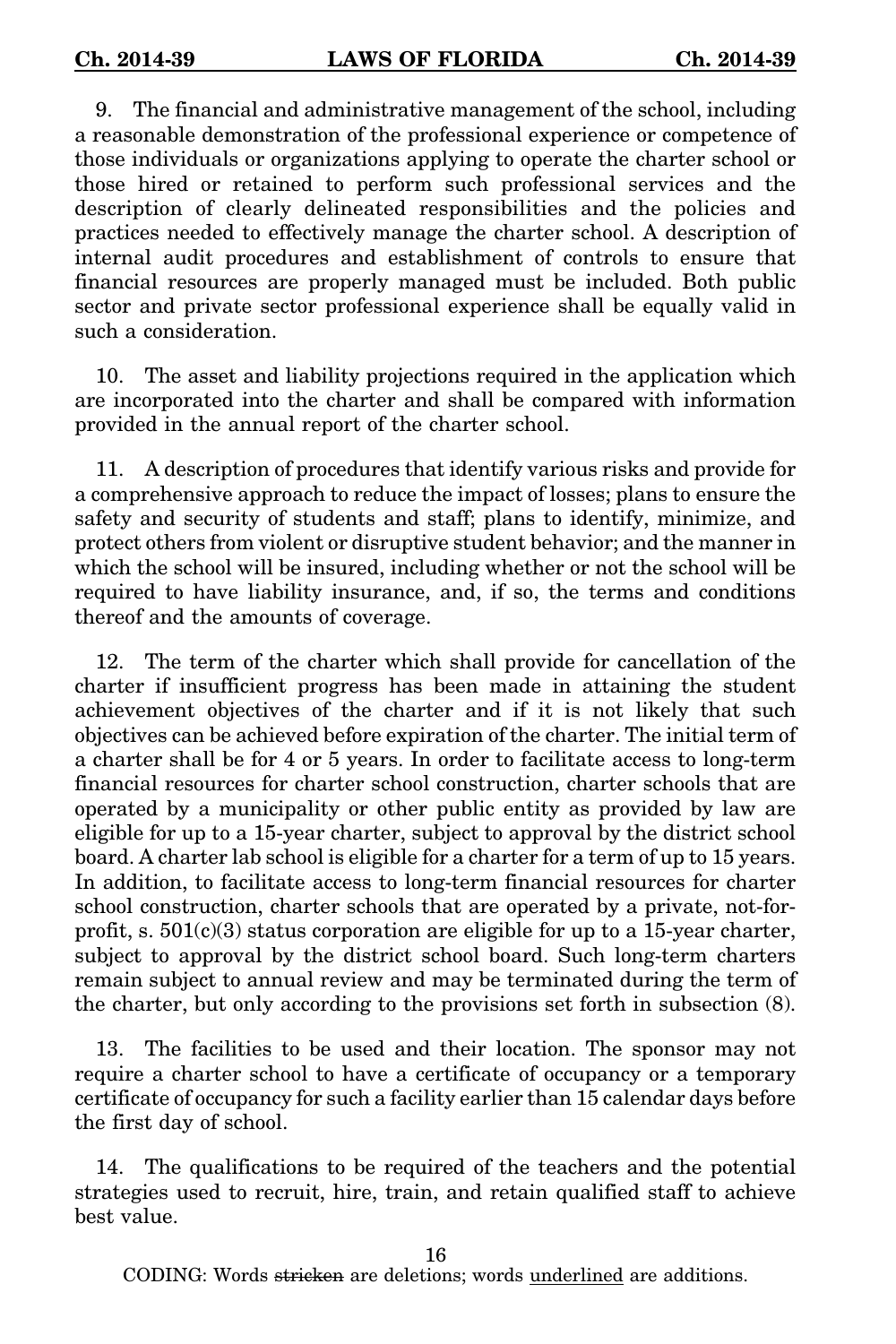15. The governance structure of the school, including the status of the charter school as a public or private employer as required in paragraph  $(12)(i)$ .

16. A timetable for implementing the charter which addresses the implementation of each element thereof and the date by which the charter shall be awarded in order to meet this timetable.

17. In the case of an existing public school that is being converted to charter status, alternative arrangements for current students who choose not to attend the charter school and for current teachers who choose not to teach in the charter school after conversion in accordance with the existing collective bargaining agreement or district school board rule in the absence of a collective bargaining agreement. However, alternative arrangements shall not be required for current teachers who choose not to teach in a charter lab school, except as authorized by the employment policies of the state university which grants the charter to the lab school.

18. Full disclosure of the identity of all relatives employed by the charter school who are related to the charter school owner, president, chairperson of the governing board of directors, superintendent, governing board member, principal, assistant principal, or any other person employed by the charter school who has equivalent decisionmaking authority. For the purpose of this subparagraph, the term "relative" means father, mother, son, daughter, brother, sister, uncle, aunt, first cousin, nephew, niece, husband, wife, fatherin-law, mother-in-law, son-in-law, daughter-in-law, brother-in-law, sister-inlaw, stepfather, stepmother, stepson, stepdaughter, stepbrother, stepsister, half brother, or half sister.

19. Implementation of the activities authorized under s. 1002.331 by the charter school when it satisfies the eligibility requirements for a highperforming charter school. A high-performing charter school shall notify its sponsor in writing by March 1 if it intends to increase enrollment or expand grade levels the following school year. The written notice shall specify the amount of the enrollment increase and the grade levels that will be added, as applicable.

(25) LOCAL EDUCATIONAL AGENCY STATUS FOR CERTAIN CHARTER SCHOOL SYSTEMS.—A charter school system's governing board system shall be designated a local educational agency for the purpose of receiving federal funds, the same as though the charter school system were a school district, if the governing board of the charter school system has adopted and filed a resolution with its sponsoring district school board and the Department of Education in which the governing board of the charter school system accepts the full responsibility for all local education agency requirements and the charter school system meets all of the following:

(a) Includes both conversion charter schools and nonconversion charter schools;

17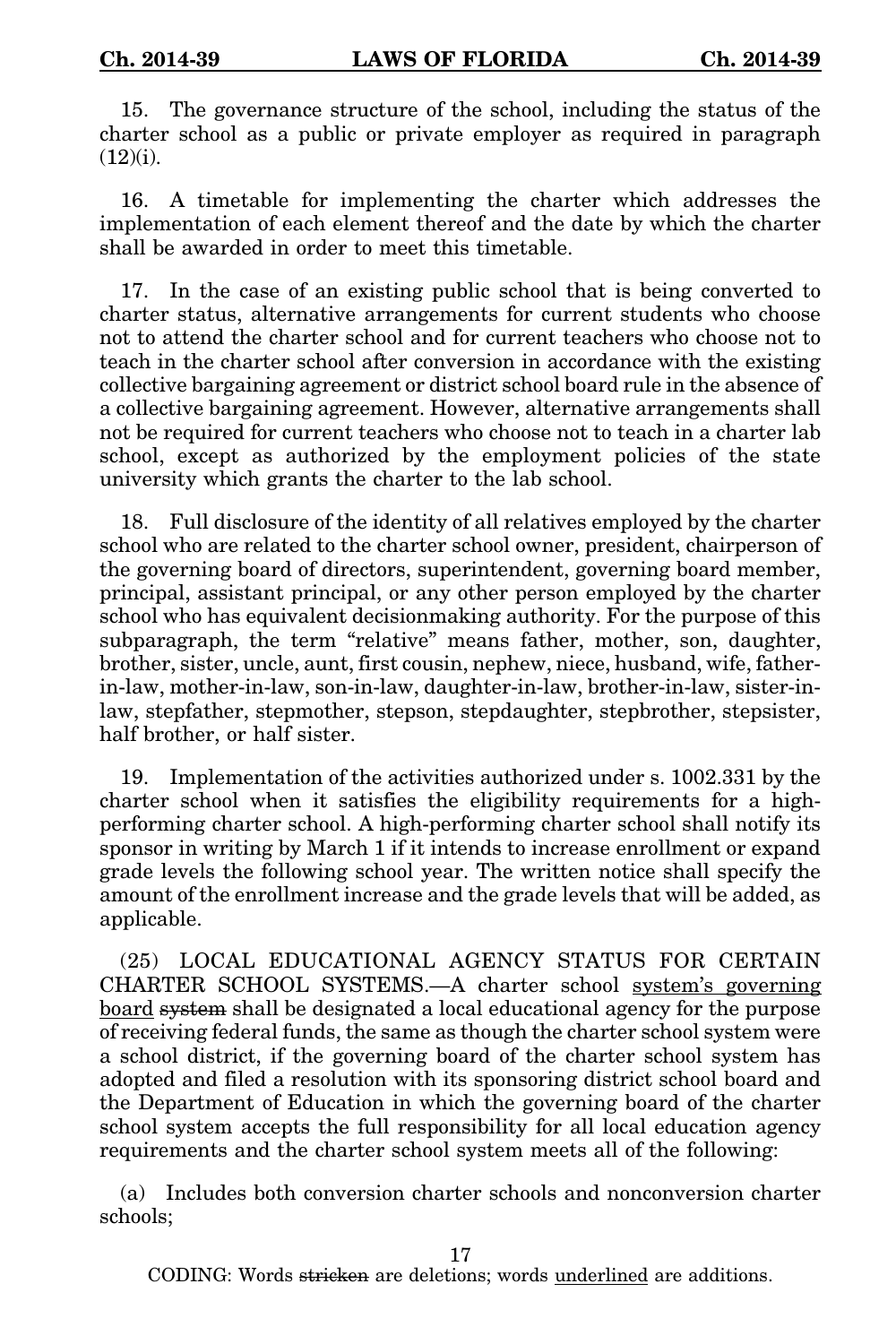(b) Has all schools located in the same county;

(c) Has a total enrollment exceeding the total enrollment of at least one school district in the state;

(d) Has the same governing board; and

(e) Does not contract with a for-profit service provider for management of school operations.

Such designation does not apply to other provisions unless specifically provided in law.

Section 25. Paragraph (g) of subsection (4) and paragraph (d) of subsection (6) of section 1002.34, Florida Statutes, are amended to read:

1002.34 Charter technical career centers.—

(4) CHARTER.—A sponsor may designate centers as provided in this section. An application to establish a center may be submitted by a sponsor or another organization that is determined, by rule of the State Board of Education, to be appropriate. However, an independent school is not eligible for status as a center. The charter must be signed by the governing body of the center and the sponsor and must be approved by the district school board and Florida College System institution board of trustees in whose geographic region the facility is located. If a charter technical career center is established by the conversion to charter status of a public technical center formerly governed by a district school board, the charter status of that center takes precedence in any question of governance. The governance of the center or of any program within the center remains with its board of directors unless the board agrees to a change in governance or its charter is revoked as provided in subsection (15). Such a conversion charter technical career center is not affected by a change in the governance of public technical centers or of programs within other centers that are or have been governed by district school boards. A charter technical career center, or any program within such a center, that was governed by a district school board and transferred to a Florida College System institution prior to the effective date of this act is not affected by this provision. An applicant who wishes to establish a center must submit to the district school board or Florida College System institution board of trustees, or a consortium of one or more of each, an application on a form developed by the Department of Education which includes:

(g) A method for determining whether a student has satisfied the requirements for graduation specified in s. 1002.3105(5), s. 1003.4281, or s.  $1003.4282$   $\frac{1003.428 \text{ or } s. 1003.429}$  and for completion of a postsecondary certificate or degree.

Students at a center must meet the same testing and academic performance standards as those established by law and rule for students at public schools and public technical centers. The students must also meet any additional

18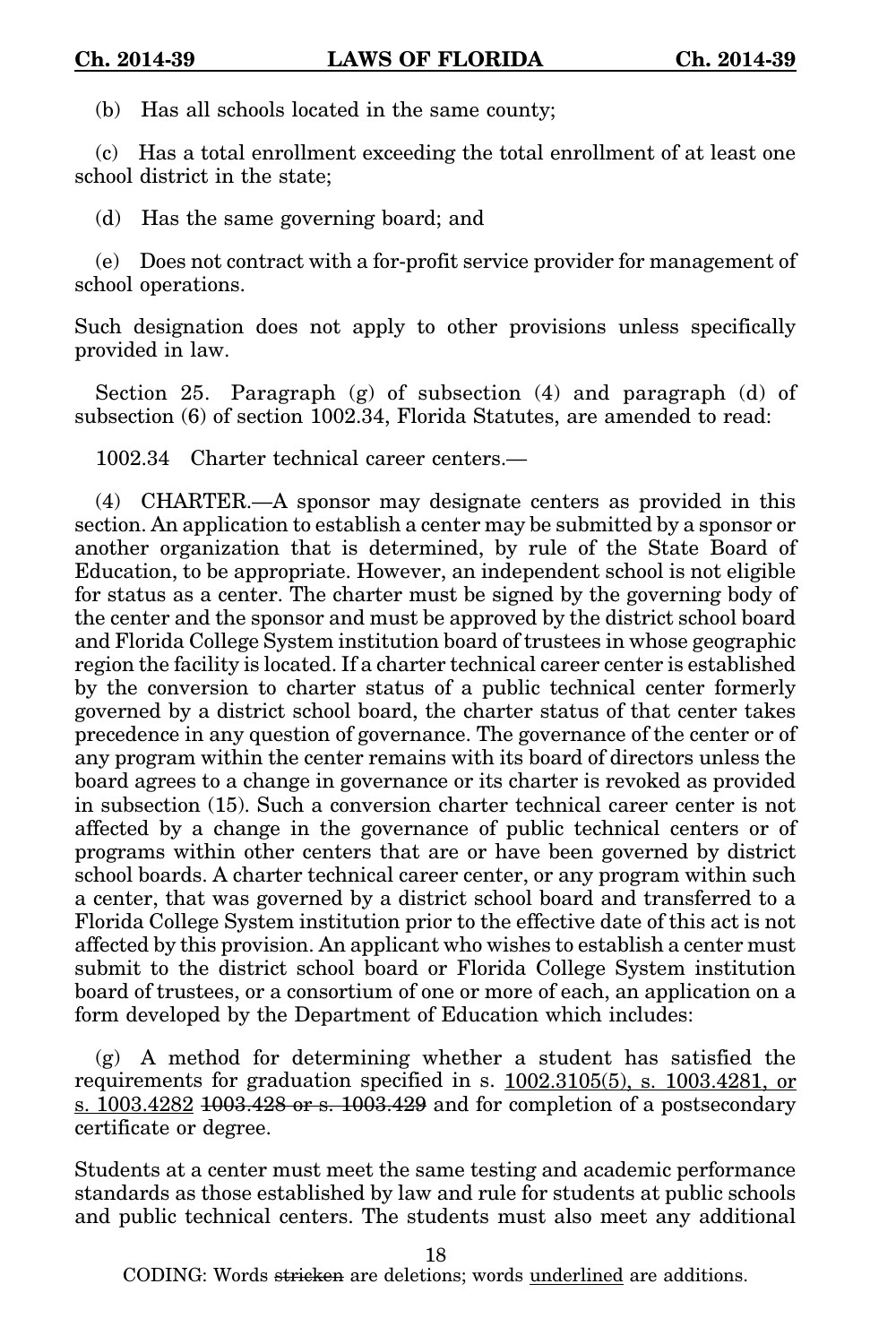assessment indicators that are included within the charter approved by the district school board or Florida College System institution board of trustees.

(6) SPONSOR.—A district school board or Florida College System institution board of trustees or a consortium of one or more of each may sponsor a center in the county in which the board has jurisdiction.

(d)1. The Department of Education shall offer or arrange for training and technical assistance to centers which must include applicants in developing and amending business plans, and estimating and accounting for costs and income, complying with state and federal grant and student performance accountability reporting requirements, implementing good business practices. This assistance shall address estimating startup costs, projecting enrollment, and identifying the types and amounts of state and federal financial aid assistance the center may be eligible to receive. The training shall include instruction in accurate financial planning and good business practices.

2. An applicant must participate in the training provided by the department after approval of its of Education before filing an application but at least 30 days before the first day of classes at the center. The department of Education may provide technical assistance to an applicant upon written request.

Section 26. Paragraphs (a) and (b) of subsection (1) and subsection (3) of section 1002.345, Florida Statutes, are amended to read:

1002.345 Determination of deteriorating financial conditions and financial emergencies for charter schools and charter technical career centers.— This section applies to charter schools operating pursuant to s. 1002.33 and to charter technical career centers operating pursuant to s. 1002.34.

(1) EXPEDITED REVIEW; REQUIREMENTS.—

(a) A charter school or a charter technical career center is subject to an expedited review by the sponsor if one of the following occurs:

1. Failure to provide for an audit required by s. 218.39.

2. Failure to comply with reporting requirements pursuant to s. 1002.33(9) or s. 1002.34(11)(f) or (14).

3. A deteriorating financial condition identified through an annual audit pursuant to s.  $218.39(5)$ ,  $\theta$  a monthly financial statement pursuant to s.  $1002.33(9)(g)$  or s.  $1002.34(11)(f)$ , or a quarterly financial statement pursuant  $\frac{\text{to } 1002.331(2)(c)}{c}$ . "Deteriorating financial condition" means a circumstance that significantly impairs the ability of a charter school or a charter technical career center to generate enough revenues to meet its expenditures without causing the occurrence of a condition described in s. 218.503(1).

19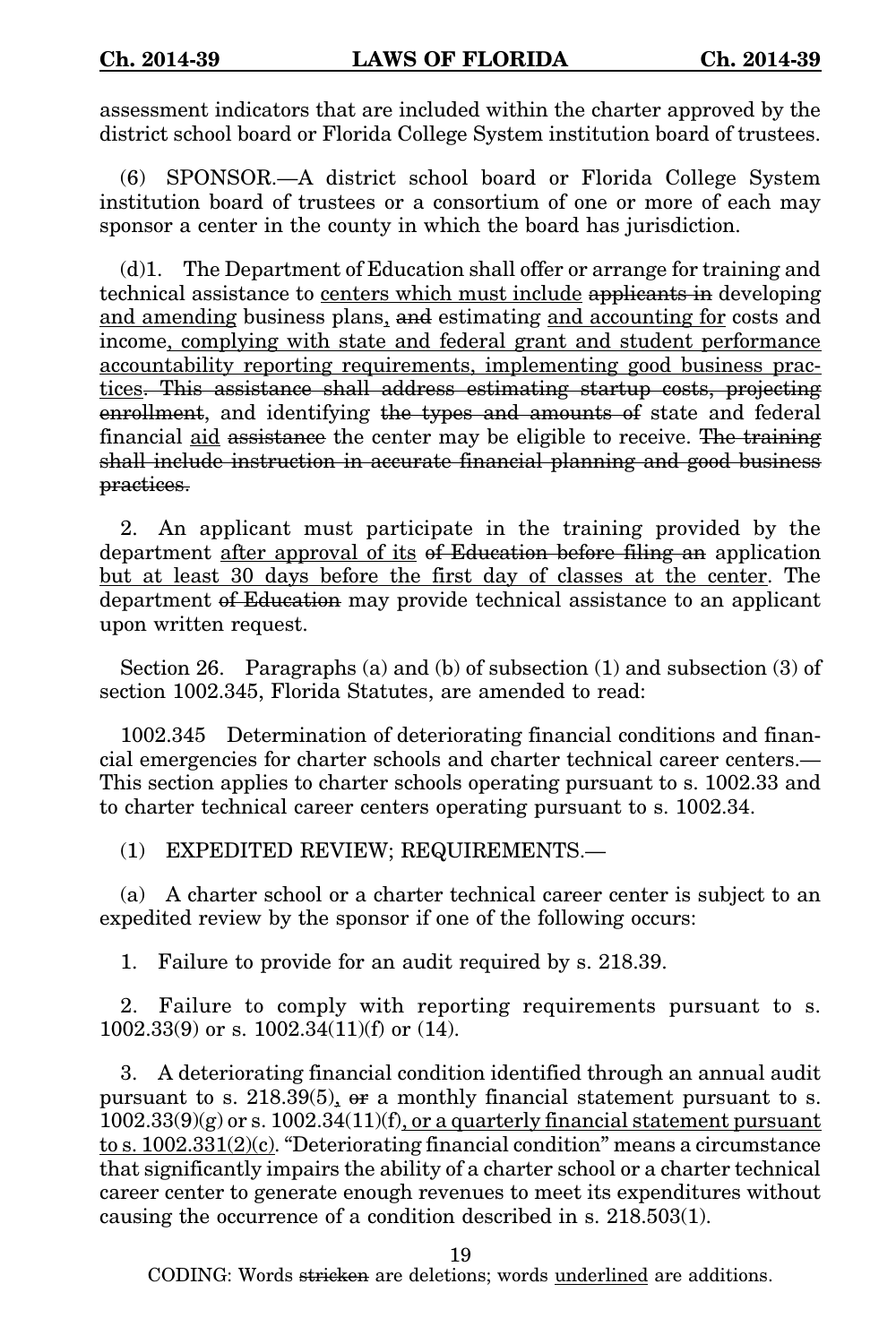4. Notification pursuant to s. 218.503(2) that one or more of the conditions specified in s. 218.503(1) have occurred or will occur if action is not taken to assist the charter school or charter technical career center.

(b) A sponsor shall notify the governing board and the Commissioner of Education within 7 business days after one or more of the conditions specified in paragraph (a) occur.

(3) REPORT.—The Commissioner of Education shall annually report to the State Board of Education each charter school and charter technical career center that is subject to a financial recovery plan or a corrective action plan under this section.

Section 27. Paragraph (a) of subsection (2) of section 1002.39, Florida Statutes, is amended to read:

1002.39 The John M. McKay Scholarships for Students with Disabilities Program.—There is established a program that is separate and distinct from the Opportunity Scholarship Program and is named the John M. McKay Scholarships for Students with Disabilities Program.

(2) JOHN M. MCKAY SCHOLARSHIP ELIGIBILITY.—The parent of a student with a disability may request and receive from the state a John M. McKay Scholarship for the child to enroll in and attend a private school in accordance with this section if:

(a) The student has:

1. Received specialized instructional services under the Voluntary Prekindergarten Education Program pursuant to s. 1002.66 during the previous school year and the student has a current individual educational plan developed by the local school board in accordance with rules of the State Board of Education for the John M. McKay Scholarships for Students with Disabilities Program or a 504 accommodation plan has been issued under s. 504 of the Rehabilitation Act of 1973; or

2. Spent the prior school year in attendance at a Florida public school or the Florida School for the Deaf and the Blind. For purposes of this subparagraph, prior school year in attendance means that the student was enrolled and reported by:

a. A school district for funding during the preceding October and February Florida Education Finance Program surveys in kindergarten through grade 12, which includes time spent in a Department of Juvenile Justice commitment program if funded under the Florida Education Finance Program;

b. The Florida School for the Deaf and the Blind during the preceding October and February student membership surveys in kindergarten through grade 12; or

20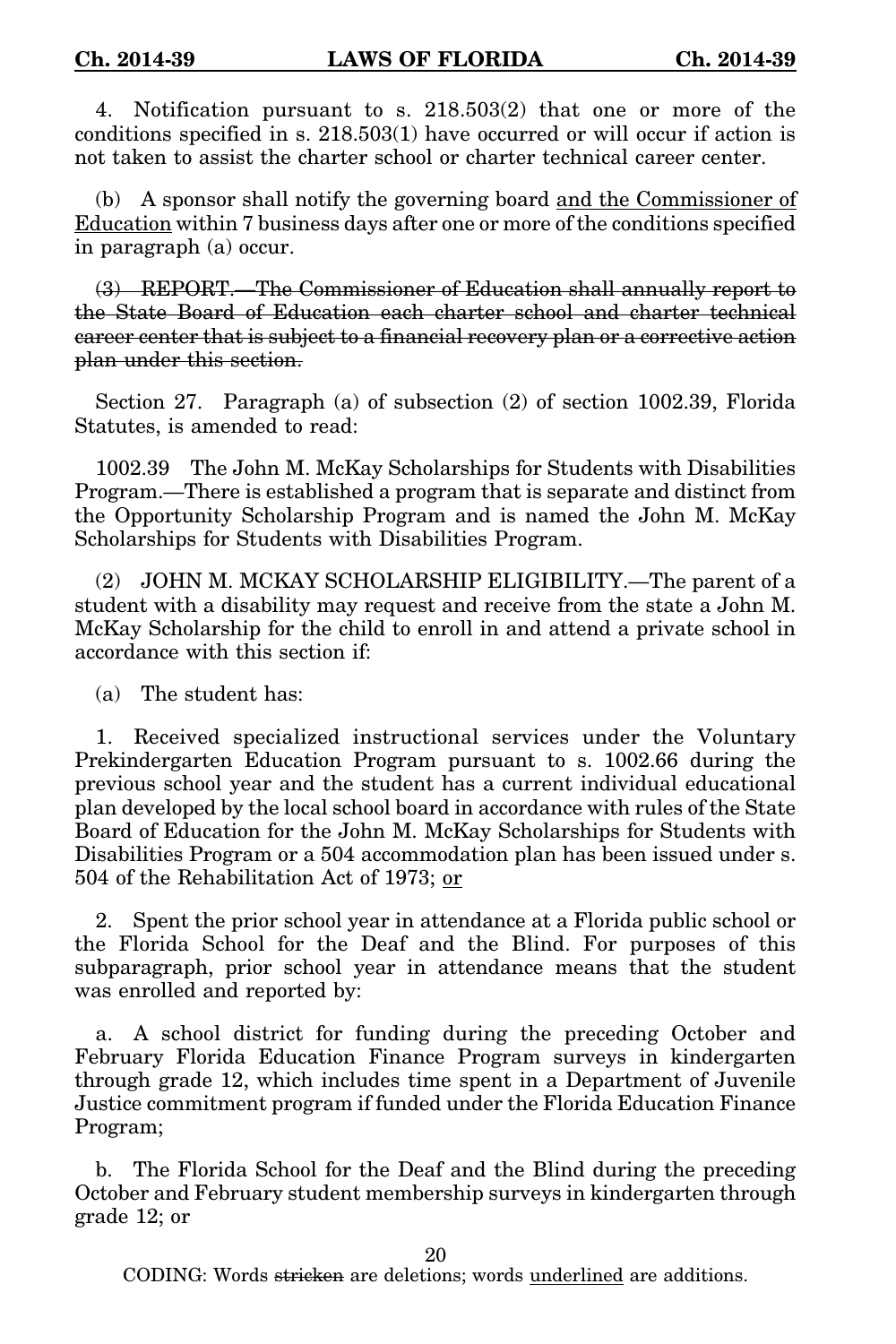c. A school district for funding during the preceding October and February Florida Education Finance Program surveys, was at least 4 years of age when so enrolled and reported, and was eligible for services under s.  $1003.21(1)(e)$ ; or

3. Been enrolled and reported by a school district for funding, during the October and February Florida Education Finance Program surveys, in any of the 5 years prior to the 2010-2011 fiscal year; has a current individualized educational plan developed by the district school board in accordance with rules of the State Board of Education for the John M. McKay Scholarship Program no later than June 30, 2011; and receives a first-time John M. McKay scholarship for the 2011-2012 school year. Upon request of the parent, the local school district shall complete a matrix of services as required in subparagraph  $(5)(b)1$ . for a student requesting a current individualized educational plan in accordance with the provisions of this subparagraph.

However, a dependent child of a member of the United States Armed Forces who transfers to a school in this state from out of state or from a foreign country due to a parent's permanent change of station orders is exempt from this paragraph but must meet all other eligibility requirements to participate in the program.

Section 28. Subsection (5) of section 1002.41, Florida Statutes, is amended to read:

1002.41 Home education programs.—

(5) Home education students may participate in the Bright Futures Scholarship Program in accordance with the provisions of ss. 1009.53- 1009.538 1009.53-1009.539.

Section 29. Section 1002.415, Florida Statutes, is repealed.

Section 30. Paragraph (b) of subsection (4) and subsection (10) of section 1002.45, Florida Statutes, are amended to read:

1002.45 Virtual instruction programs.—

(4) CONTRACT REQUIREMENTS.—Each contract with an approved provider must at minimum:

(b) Provide a method for determining that a student has satisfied the requirements for graduation in s.  $1002.3105(5)$ , s.  $1003.4281$ ,  $1003.428$  or s. 1003.4282 if the contract is for the provision of a full-time virtual instruction program to students in grades 9 through 12.

(10) MARKETING.—Each school district shall provide information to parents and students about the parent's and student's right to participate in a virtual instruction program under this section and in courses offered by the Florida Virtual School under s. 1002.37.

21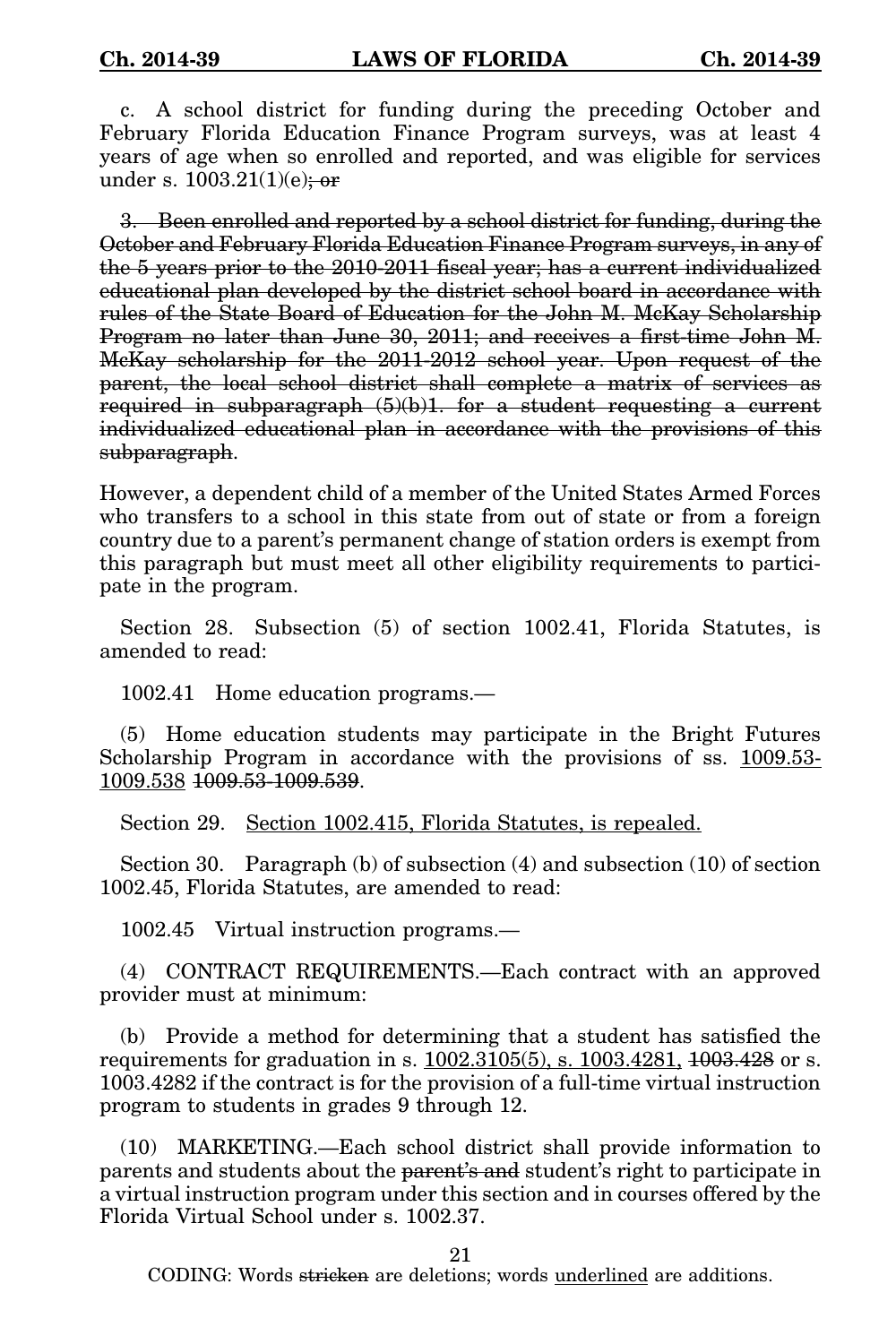Section 31. Paragraph (c) of subsection (2) of section 1002.455, Florida Statutes, is amended to read:

1002.455 Student eligibility for K-12 virtual instruction.—

(2) A student is eligible to participate in virtual instruction if:

(c) The student was enrolled during the prior school year in a virtual instruction program under s. 1002.45, the K-8 Virtual School Program under s. 1002.415, or a full-time Florida Virtual School program under s. 1002.37(8)(a);

Section 32. Section 1002.65, Florida Statutes, is repealed.

Section 33. Subsection (14) of section 1003.01, Florida Statutes, is amended to read:

1003.01 Definitions.—As used in this chapter, the term:

(14) "Core-curricula courses" means:

(a) Courses in language arts/reading, mathematics, social studies, and science in prekindergarten through grade 3, excluding any extracurricular courses pursuant to subsection (15);

(b) Courses in grades 4 through 8 in subjects that are measured by state assessment at any grade level and courses required for middle school promotion, excluding any extracurricular courses pursuant to subsection  $(15);$ 

(c) Courses in grades 9 through 12 in subjects that are measured by state assessment at any grade level and courses that are specifically identified by name in statute as required for high school graduation and that are not measured by state assessment, excluding any extracurricular courses pursuant to subsection (15);

(d) Exceptional student education courses; and

(e) English for Speakers of Other Languages courses.

The term is limited in meaning and used for the sole purpose of designating classes that are subject to the maximum class size requirements established in s. 1, Art. IX of the State Constitution. This term does not include courses offered under ss. 1002.321(4)(e), 1002.33(7)(a)2.b., 1002.37, 1002.415, 1002.45, and 1003.499.

Section 34. Paragraph (d) of subsection (1) of section 1003.02, Florida Statutes, is amended to read:

1003.02 District school board operation and control of public K-12 education within the school district.—As provided in part II of chapter 1001, district school boards are constitutionally and statutorily charged with

22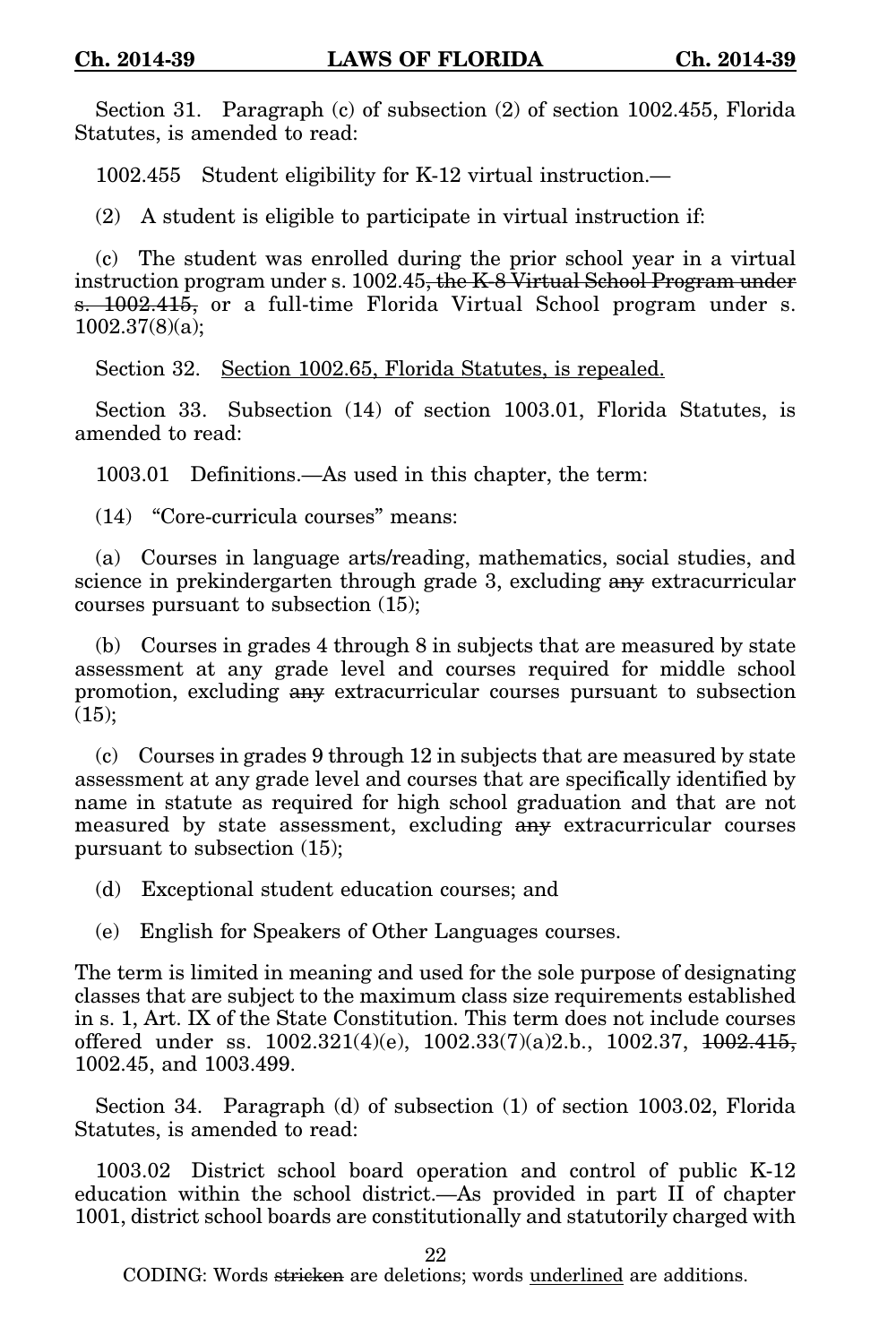the operation and control of public K-12 education within their school district. The district school boards must establish, organize, and operate their public K-12 schools and educational programs, employees, and facilities. Their responsibilities include staff development, public K-12 school student education including education for exceptional students and students in juvenile justice programs, special programs, adult education programs, and career education programs. Additionally, district school boards must:

(1) Provide for the proper accounting for all students of school age, for the attendance and control of students at school, and for proper attention to health, safety, and other matters relating to the welfare of students in the following fields:

(d) Courses of study and instructional materials.—

1. Provide adequate instructional materials for all students as follows and in accordance with the requirements of chapter 1006, in the core courses of mathematics, language arts, social studies, science, reading, and literature, except for instruction for which the school advisory council approves the use of a program that does not include a textbook as a major tool of instruction.

2. Adopt courses of study for use in the schools of the district.

3. Provide for proper requisitioning, distribution, accounting, storage, care, and use of all instructional materials as may be needed, and ensure that instructional materials used in the district are consistent with the district goals and objectives and the course descriptions curriculum frameworks approved by the State Board of Education, as well as with the state and school district performance standards required by law and state board rule.

Section 35. Paragraph (c) of subsection (3) and subsection (6) of section 1003.03, Florida Statutes, are amended to read:

1003.03 Maximum class size.—

(3) IMPLEMENTATION OPTIONS.—District school boards must consider, but are not limited to, implementing the following items in order to meet the constitutional class size maximums described in subsection (1):

(c)1. Repeal district school board policies that require students to earn more than the 24 credits required under s. 1003.428 to graduate from high school.

2. Implement the early graduation options option provided in ss. 1002.3105(5) and s. 1003.4281.

(6) COURSES FOR COMPLIANCE.—Consistent with s. the provisions in ss. 1003.01(14) and 1003.428, the Department of Education shall identify from the Course Code Directory the core-curricula courses for the purpose of

23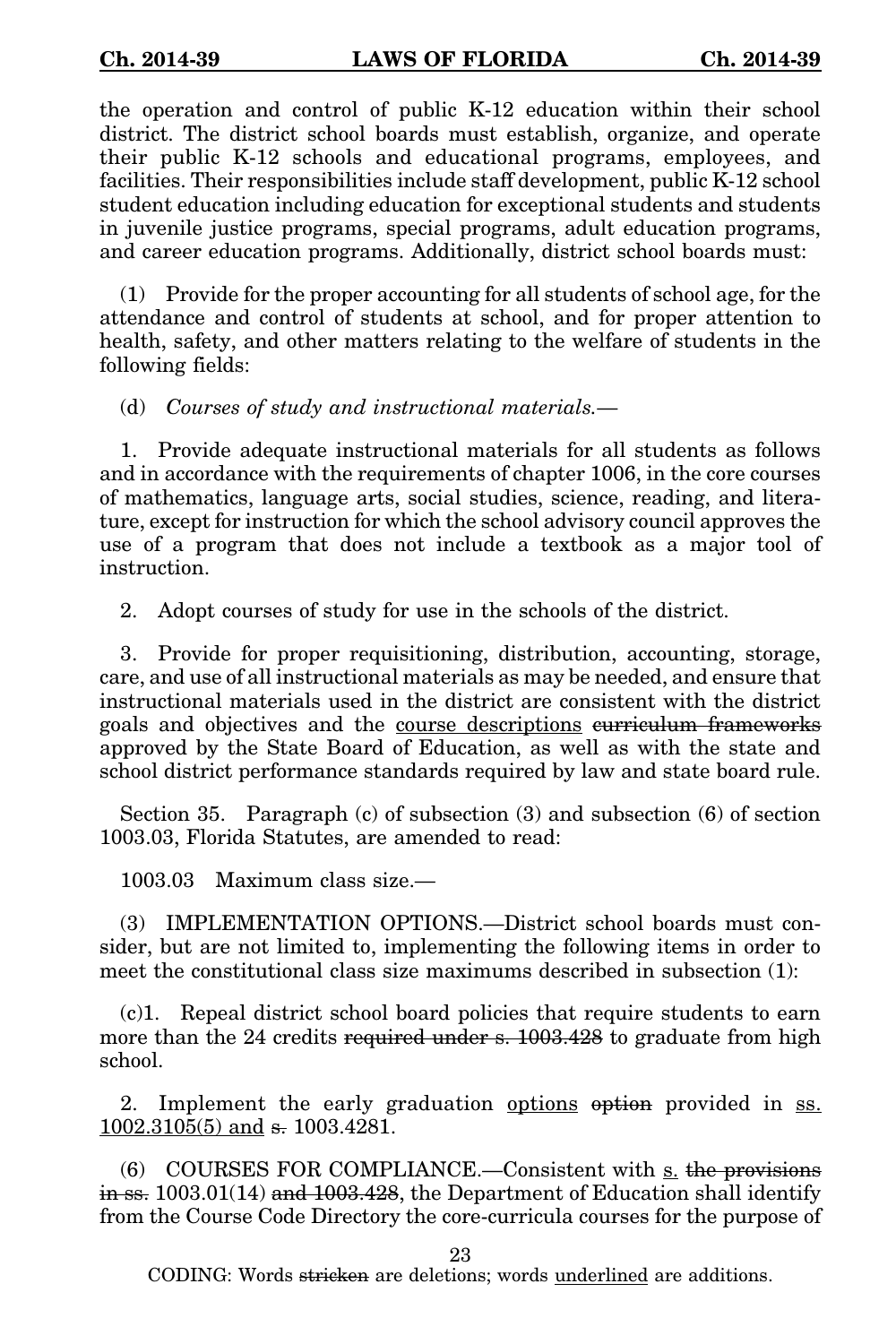satisfying the maximum class size requirement in this section. The department may adopt rules to implement this subsection, if necessary.

Section 36. Subsection (3) of section 1003.41, Florida Statutes, is amended to read:

1003.41 Next Generation Sunshine State Standards.—

(3) The Commissioner of Education, as needed, shall develop and submit proposed revisions to the standards for review and comment by Florida educators, school administrators, representatives of the Florida College System institutions and state universities who have expertise in the content knowledge and skills necessary to prepare a student for postsecondary education and careers, business and industry leaders, and the public. The commissioner, after considering reviews and comments, shall submit the proposed revisions to the State Board of Education for adoption. In addition, the commissioner shall prepare an analysis of the costs associated with implementing a separate, one-half credit course in financial literacy, including estimated costs for instructional personnel, training, and the development or purchase of instructional materials. The commissioner shall work with one or more nonprofit organizations with proven expertise in the area of personal finance, consider free resources that can be utilized for instructional materials, and provide data on the implementation of such a course in other states. The commissioner shall provide the cost analysis to the President of the Senate and the Speaker of the House of Representatives by October 1, 2013.

Section 37. Paragraphs (b) and (c) of subsection (1) and subsections (2) and (3) of section 1003.4156, Florida Statutes, are amended to read:

1003.4156 General requirements for middle grades promotion.—

(1) In order for a student to be promoted to high school from a school that includes middle grades 6, 7, and 8, the student must successfully complete the following courses:

(b) Three middle grades or higher courses in mathematics. Each school that includes middle grades must offer at least one high school level mathematics course for which students may earn high school credit. Successful completion of a high school level Algebra I or Geometry course is not contingent upon the student's performance on the statewide, standardized end-of-course (EOC) assessment or, upon transition to common core assessments, the common core Algebra I or geometry assessments required under s. 1008.22. However, beginning with the 2011-2012 school year, To earn high school credit for Algebra I, a middle grades student must take the statewide, standardized Algebra I EOC assessment and pass the course, and in addition, beginning with the 2013-2014 school year and thereafter, a student's performance on the Algebra I EOC assessment constitutes 30 percent of the student's final course grade. pass the Algebra I statewide, standardized assessment, and beginning with the 2012-2013

24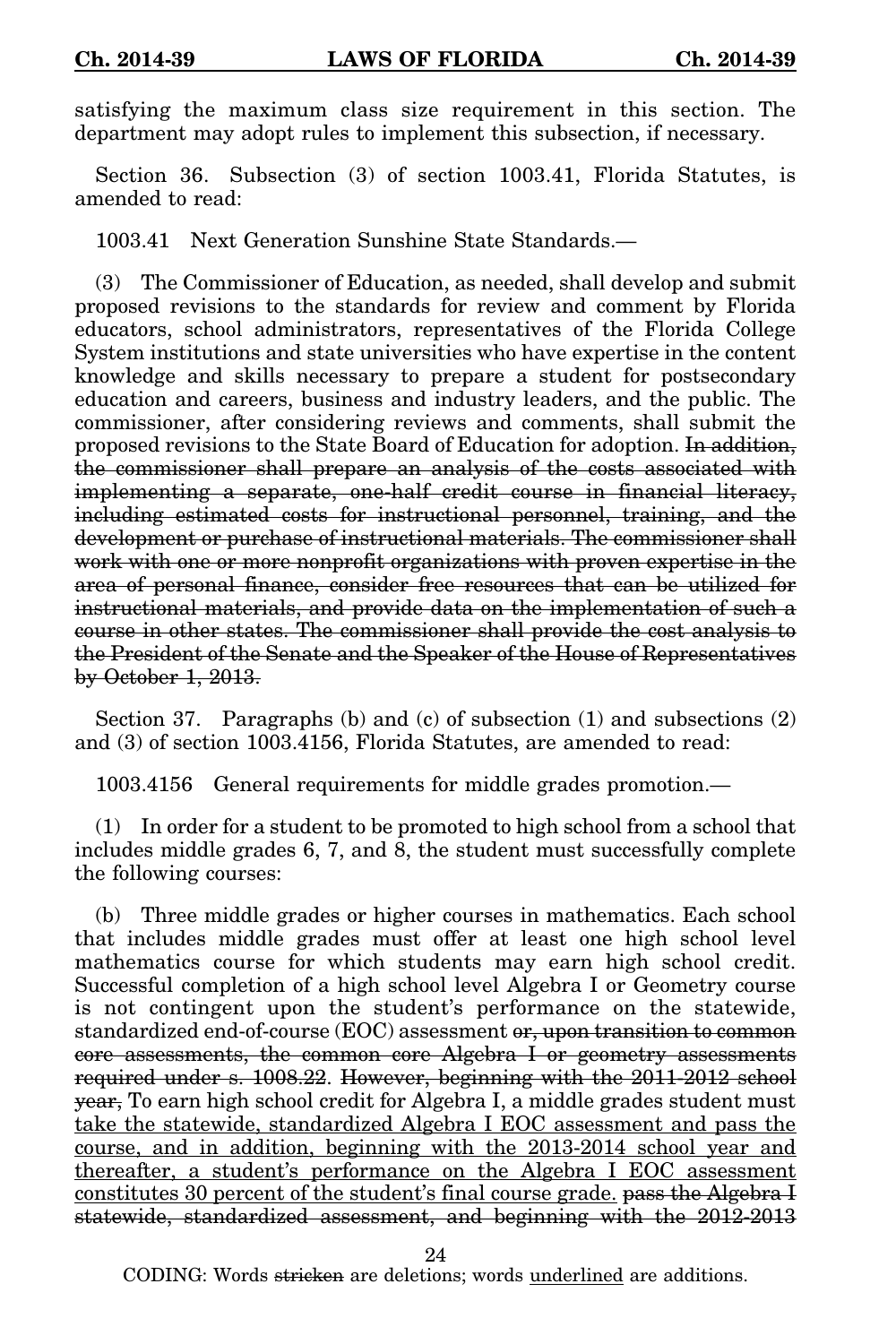school year, To earn high school credit for a Geometry course, a middle grades student must take the statewide, standardized Geometry EOC assessment, which constitutes 30 percent of the student's final course grade, and earn a passing grade in the course.

(c) Three middle grades or higher courses in social studies. Beginning with students entering grade 6 in the 2012-2013 school year, one of these courses must be at least a one-semester civics education course that includes the roles and responsibilities of federal, state, and local governments; the structures and functions of the legislative, executive, and judicial branches of government; and the meaning and significance of historic documents, such as the Articles of Confederation, the Declaration of Independence, and the Constitution of the United States. Beginning with the 2013-2014 school year, each student's performance on the statewide, standardized EOC assessment in civics education required under s. 1008.22 constitutes 30 percent of the student's final course grade. A middle grades student who transfers into the state's public school system from out of country, out of state, a private school, or a home education program after the beginning of the second term of grade 8 is not required to meet the civics education requirement for promotion from the middle grades if the student's transcript documents passage of three courses in social studies or two year-long courses in social studies that include coverage of civics education.

Each school must inform parents about the course curriculum and activities. Each student shall complete a personal education plan that must be signed by the student and the student's parent. The Department of Education shall develop course frameworks and professional development materials for the career and education planning course. The course may be implemented as a stand-alone course or integrated into another course or courses. The Commissioner of Education shall collect longitudinal high school course enrollment data by student ethnicity in order to analyze course-taking patterns.

(2) If a middle grades student scores Level l or Level 2 on the statewide, standardized FCAT Reading assessment or, when implemented, the state transitions to common core assessments on the English Language Arts (ELA) assessment assessments required under s. 1008.22, the following year the student must enroll in and complete a remedial course or a content area course in which remediation strategies are incorporated into course content delivery. The department shall provide guidance on appropriate strategies for diagnosing and meeting the varying instructional needs of students performing below grade level.

(3) If a middle grades student scores Level 1 or Level 2 on the statewide, standardized FCAT Mathematics assessment or, when the state transitions to common core assessments, on the mathematics common core assessments required under s. 1008.22, the following year the student must receive remediation, which may be integrated into the student's required mathematics courses.

25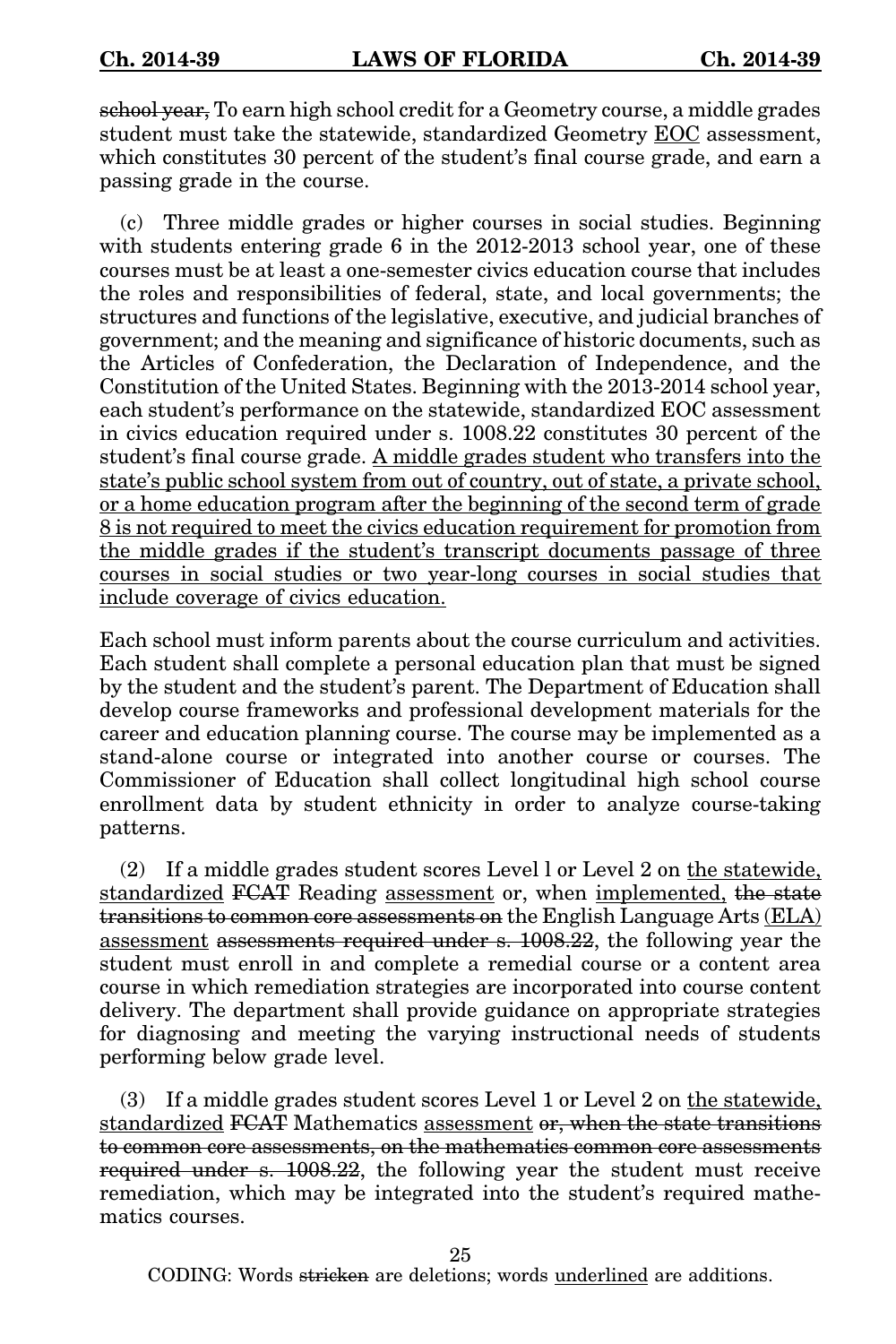Section 38. Section 1003.428, Florida Statutes, is repealed.

Section 39. Subsection (1) of section 1003.4281, Florida Statutes, is amended to read:

1003.4281 Early high school graduation.—

(1) The purpose of this section is to provide a student the option of early graduation and receipt of a standard high school diploma if the student earns 24 credits and meets the graduation requirements set forth in s. 1003.428 or s. 1003.4282, as applicable. For purposes of this section, the term "early" graduation" means graduation from high school in less than 8 semesters or the equivalent.

Section 40. Paragraphs (a), (b), (c), and (f) of subsection  $(3)$ , subsections  $(4)$ ,  $(5)$ ,  $(7)$ , and  $(8)$ , and paragraphs  $(a)$  and  $(c)$  of subsection  $(9)$  of section 1003.4282, Florida Statutes, are amended, subsection (10) is renumbered as subsection (11), and a new subsection (10) is added to that section, to read:

1003.4282 Requirements for a standard high school diploma.—

(3) STANDARD HIGH SCHOOL DIPLOMA; COURSE AND ASSESS-MENT REQUIREMENTS.—

(a) Four credits in English Language Arts  $(ELA)$ . The four credits must be in ELA I, II, III, and IV. A student must pass the statewide, standardized 10th grade 10 FCAT Reading assessment or, when implemented, the until the state transitions to a common core 10th grade 10 ELA assessment, or earn a concordant score, after which time a student must pass the ELA assessment in order to earn a standard high school diploma.

(b) Four credits in mathematics.—A student must earn one credit in Algebra I and one credit in Geometry. A student's performance on the statewide, standardized Algebra I end-of-course (EOC) assessment or common core assessment, as applicable, constitutes 30 percent of the student's final course grade. A student must pass the statewide, standardized Algebra I EOC assessment, or earn a comparative score, until the state transitions to a common core Algebra I assessment after which time a student must pass the common core assessment in order to earn a standard high school diploma. A student's performance on the statewide, standardized Geometry EOC assessment or common core assessment, as applicable, constitutes 30 percent of the student's final course grade. If When the state administers a statewide, standardized common core Algebra II assessment, a student selecting Algebra II must take the assessment, and the student's performance on the assessment constitutes 30 percent of the student's final course grade. A student who earns an industry certification for which there is a statewide college credit articulation agreement approved by the State Board of Education may substitute the certification for one mathematics credit. Substitution may occur for up to two mathematics credits, except for

26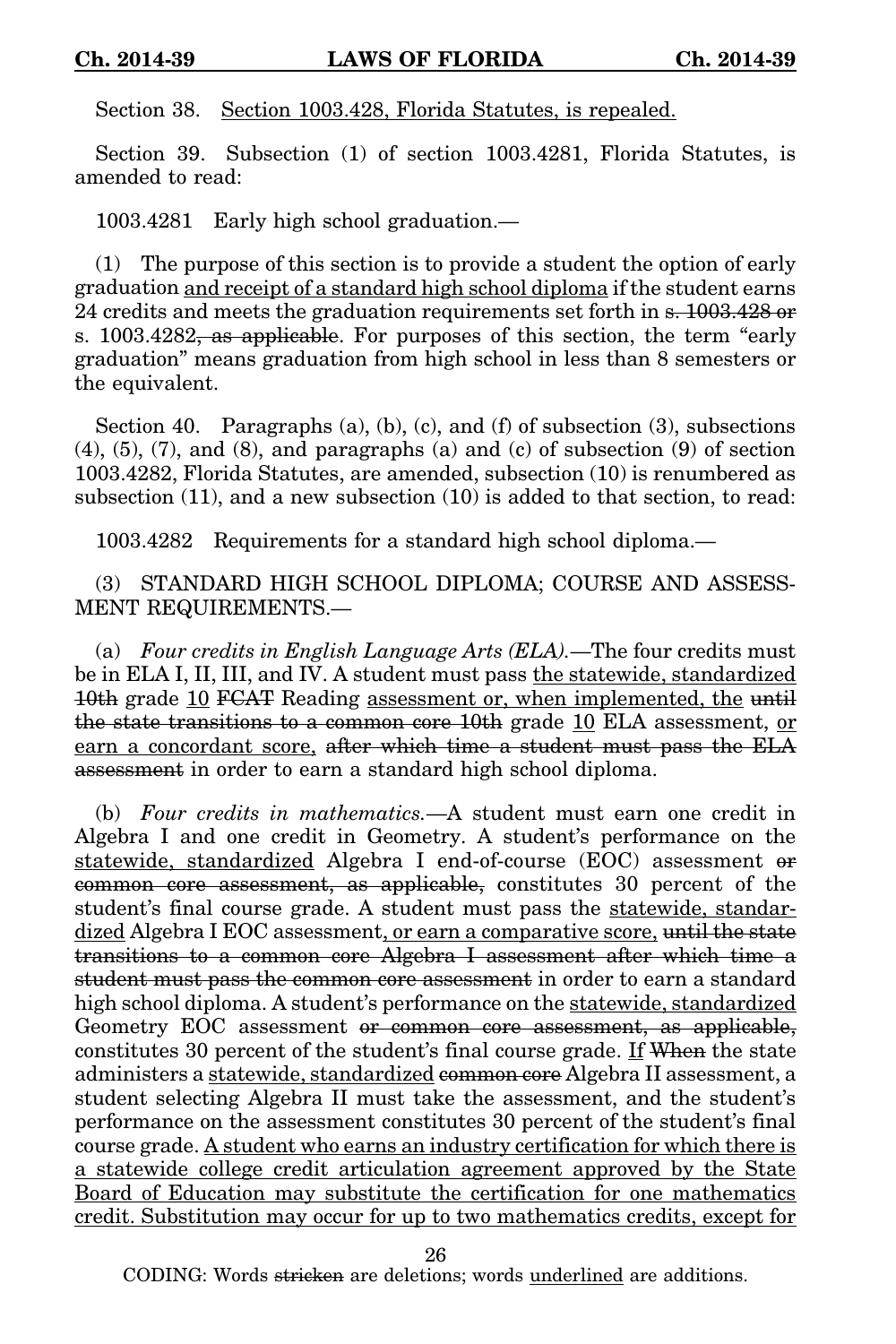Algebra I and Geometry. Industry certification courses that lead to college credit may substitute for up to two math credits.

(c) Three credits in science.—Two of the three required credits must have a laboratory component. A student must earn one credit in Biology I and two credits in equally rigorous courses. The statewide, standardized Biology I EOC assessment constitutes 30 percent of the student's final course grade. A student who earns an industry certification for which there is a statewide college credit articulation agreement approved by the State Board of Education may substitute the certification for one science credit, except for Biology I. Industry certification courses that lead to college credit may substitute for up to one science credit.

(f) One credit in physical education.—Physical education must include the integration of health. Participation in an interscholastic sport at the junior varsity or varsity level for two full seasons shall satisfy the one-credit requirement in physical education if the student passes a competency test on personal fitness with a score of "C" or better. The competency test on personal fitness developed by the Department of Education must be used. A district school board may not require that the one credit in physical education be taken during the 9th grade year. Completion of one semester with a grade of "C" or better in a marching band class, in a physical activity class that requires participation in marching band activities as an extracurricular activity, or in a dance class shall satisfy one-half credit in physical education or one-half credit in performing arts. This credit may not be used to satisfy the personal fitness requirement or the requirement for adaptive physical education under an individual education plan (IEP) or 504 plan. Completion of 2 years in a Reserve Officer Training Corps (R.O.T.C.) class, a significant component of which is drills, shall satisfy the one–credit requirement in physical education and the one-credit requirement in performing arts. This credit may not be used to satisfy the personal fitness requirement or the requirement for adaptive physical education under an IEP or 504 plan. This requirement is subject to all of the provisions in s.  $1003.428(2)(a)6$ .

(4) ONLINE COURSE REQUIREMENT.—Excluding a driver education course, At least one course within the 24 credits required under this section must be completed through online learning. Beginning with students entering grade 9 in the 2013-2014 school year, the required online course may not be a driver education course. A school district may not require a student to take the online course outside the school day or in addition to a student's courses for a given semester. An online course taken in grade 6, grade 7, or grade 8 fulfills this requirement. This requirement is met through an online course offered by the Florida Virtual School, a virtual education provider approved by the State Board of Education, a high school, or an online dual enrollment course. A student who is enrolled in a full-time or part-time virtual instruction program under s. 1002.45 meets this requirement. This requirement does not apply to a student who has an individual education plan under s. 1003.57 which indicates that an online course would be inappropriate or to an out-of-state transfer student who is enrolled in a Florida high school and has 1 academic year or less remaining in high school.

27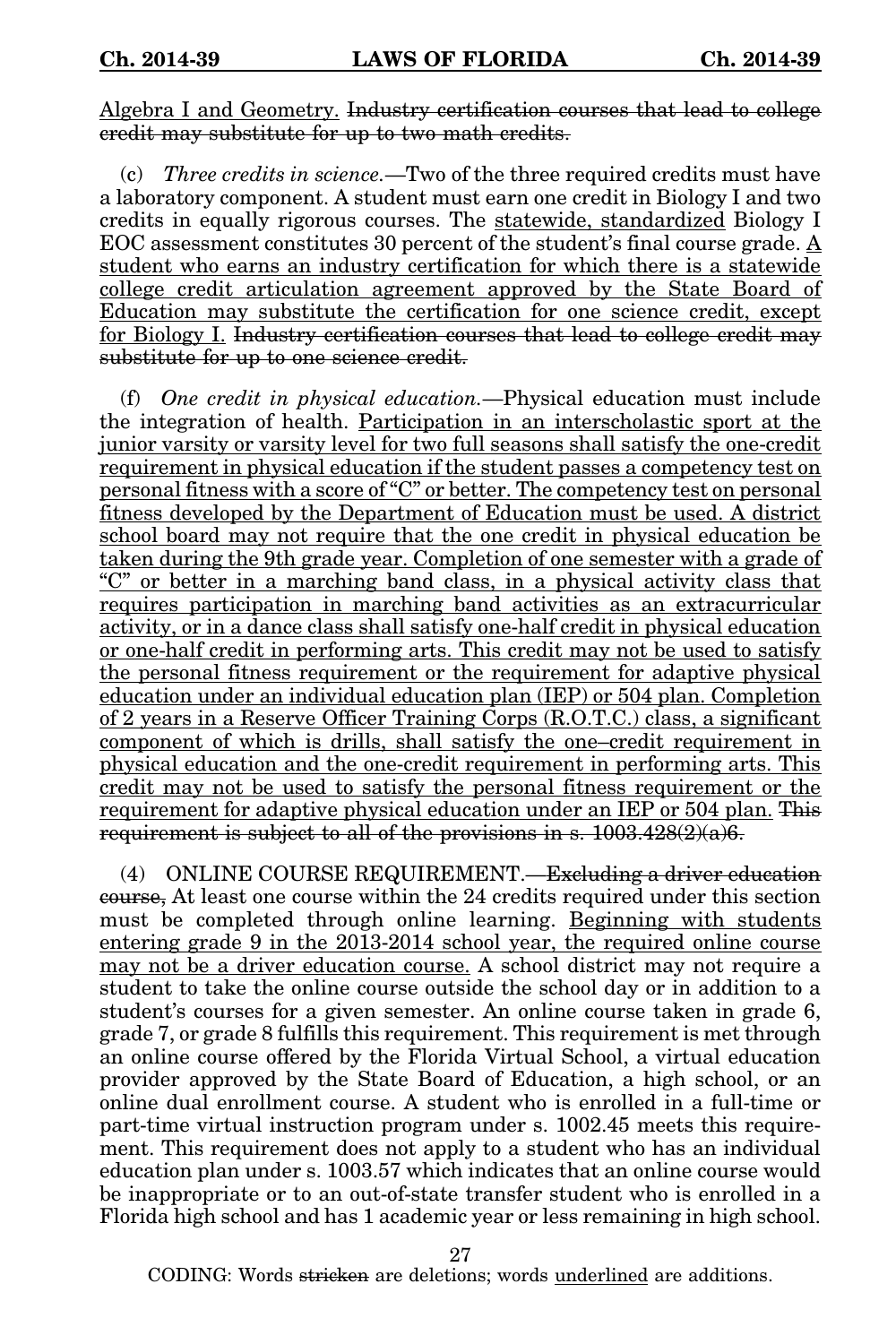## (5) REMEDIATION FOR HIGH SCHOOL STUDENTS.—

(a) Each year a student scores Level 1 or Level 2 on the statewide, standardized <del>9th</del> grade 9 or <del>10th</del> grade 10 FCAT Reading assessment or, when implemented, the  $9th$  grade  $9$ ,  $10th$  grade  $10$ , or  $11th$  grade  $11$  ELA assessment common core English Language Arts (ELA) assessments, the student must be enrolled in and complete an intensive remedial course the following year or be placed in a content area course that includes remediation of skills not acquired by the student.

(b) Each year a student scores Level 1 or Level 2 on the statewide, standardized Algebra I EOC assessment, or upon transition to the common core Algebra I assessment, the student must be enrolled in and complete an intensive remedial course the following year or be placed in a content area course that includes remediation of skills not acquired by the student.

(7) AWARD OF A STANDARD HIGH SCHOOL DIPLOMA.—

(a) A student who earns a cumulative grade point average (GPA) of 2.0 on a 4.0 scale and meets the requirements of this section or s. 1002.3105(5) shall be awarded a standard high school diploma in a form prescribed by the State Board of Education.

(b) An adult student in an adult general education program as provided under s. 1004.93 shall be awarded a standard high school diploma if the student meets the requirements of this section or s. 1002.3105(5), except that:

1. One elective credit may be substituted for the one-credit requirement in fine or performing arts, speech and debate, or practical arts.

2. The requirement that two of the science credits include a laboratory component may be waived by the district school board.

3. The one credit in physical education may be substituted with an elective credit. Notwithstanding any other law to the contrary, all students enrolled in high school as of the 2012-2013 school year who earned a passing grade in Biology I or geometry before the 2013-2014 school year shall be awarded a credit in that course if the student passed the course. The student's performance on the EOC assessment is not required to constitute 30 percent of the student's final course grade.

 $(c)$  A student who earns fails to earn the required  $24$  credits, or the required 18 credits under s. 1002.3105(5), but fails to pass the assessments required under s. 1008.22(3) or achieve a 2.0 GPA shall be awarded a certificate of completion in a form prescribed by the State Board of Education. However, a student who is otherwise entitled to a certificate of completion may elect to remain in high school either as a full-time student or a part-time student for up to 1 additional year and receive special instruction designed to remedy his or her identified deficiencies.

28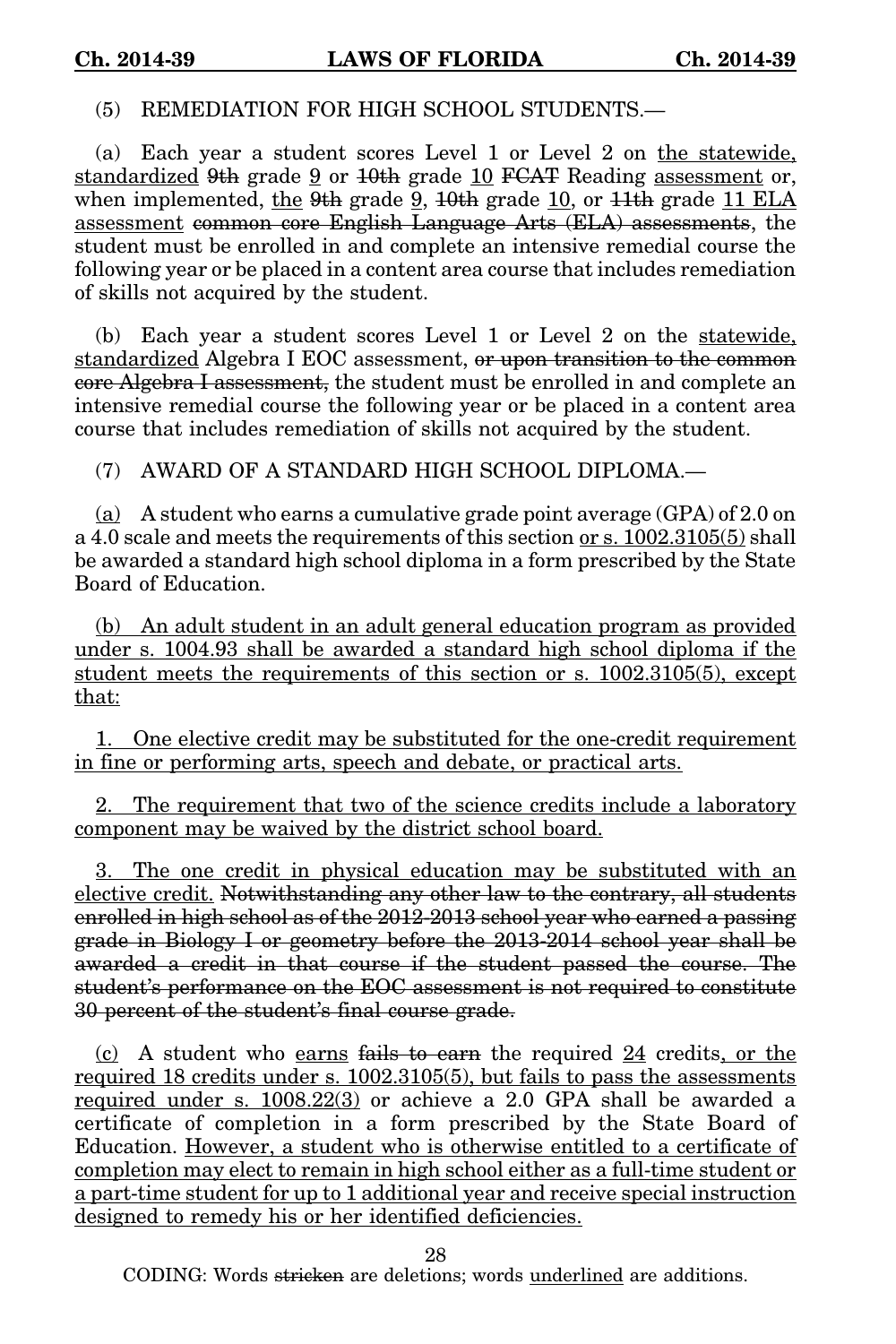(8) UNIFORM TRANSFER OF HIGH SCHOOL CREDITS.—Beginning with the 2012-2013 school year, if a student transfers to a Florida public high school from out of country, out of state, a private school, or a home education program and the student's transcript shows a mathematics credit in Algebra I a course that requires passage of a statewide, standardized assessment in order to earn a standard high school diploma, the student must pass the statewide, standardized Algebra I EOC assessment in order to earn a standard high school diploma unless the student earned a comparative score pursuant to s. 1008.22, passed a statewide assessment in Algebra I that subject administered by the transferring entity, or passed the statewide mathematics assessment the transferring entity uses to satisfy the requirements of the Elementary and Secondary Education Act, 20 U.S.C. s. 6301. If a student's transcript shows a credit in high school reading or English Language Arts II or III, in order to earn a standard high school diploma, the student must take and pass the statewide, standardized grade 10 FCAT Reading assessment or, when implemented, the grade 10 ELA assessment, or earn a concordant score on the SAT or ACT as specified by state board rule or, when the state transitions to common core English Language Arts assessments, earn a passing score on the English Language Arts assessment as required under this section. If a transfer student's transcript shows a final course grade and course credit in Algebra I, Geometry, Biology I, or United States History, the transferring course final grade and credit shall be honored without the student taking the requisite statewide, standardized EOC assessment and without the assessment results constituting 30 percent of the student's final course grade.

(9) CAREER EDUCATION COURSES THAT SATISFY HIGH SCHOOL CREDIT REQUIREMENTS.—

(a) Participation in career education courses engages students in their high school education, increases academic achievement, enhances employability, and increases postsecondary success. By July 1, 2014, the department shall develop, for approval by the State Board of Education, multiple, additional career education courses or a series of courses that meet the requirements set forth in s. 1003.493(2), (4), and (5) and this subsection and allow students to earn credit in both the career education course and courses required for high school graduation under this section and s. ss. 1003.428 and 1003.4281.

1. The state board must determine if sufficient academic standards are covered to warrant the award of academic credit.

2. Career education courses must include workforce and digital literacy skills and the integration of required course content with practical applications and designated rigorous coursework that results in one or more industry certifications or clearly articulated credit or advanced standing in a 2-year or 4-year certificate or degree program, which may include high school junior and senior year work-related internships or apprenticeships. The department shall negotiate state licenses for material and testing for industry certifications. The instructional methodology used in these courses

29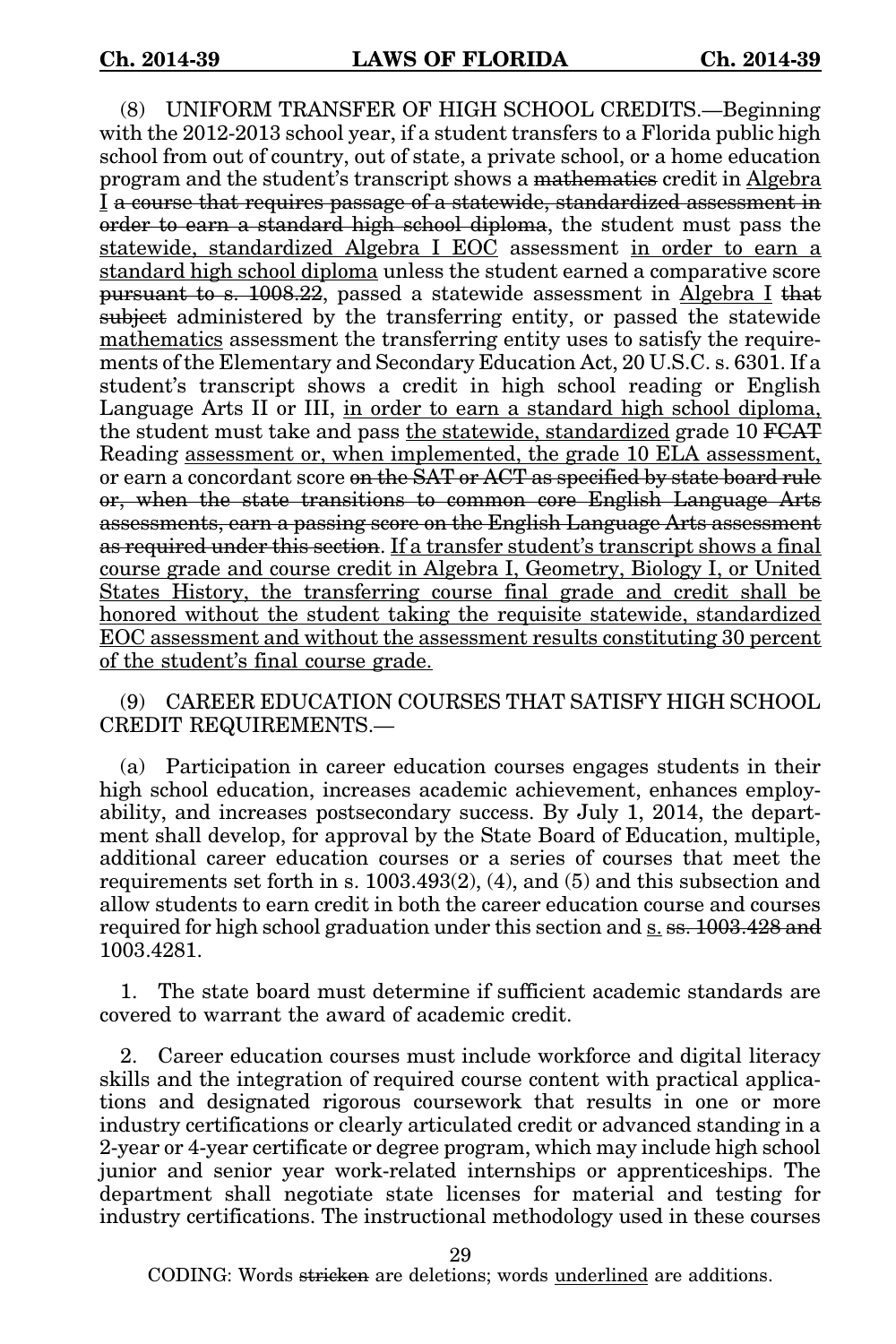must be comprised of authentic projects, problems, and activities for contextually learning the academics.

(c) Regional consortium service organizations established pursuant to s. 1001.451 shall work with school districts, local workforce boards, postsecondary institutions, and local business and industry leaders to create career education courses that meet the requirements set forth in s. 1003.493(2), (4), and (5) and this subsection that students can take to earn required high school course credits. The regional consortium shall submit course recommendations to the department, on behalf of the consortium member districts, for state board approval. A strong emphasis should be placed on online coursework, digital literacy, and workforce literacy as defined in s. 1004.02(26) 1004.02(27). For purposes of providing students the opportunity to earn industry certifications, consortiums must secure the necessary site licenses and testing contracts for use by member districts.

(10) COHORT TRANSITION TO NEW GRADUATION REQUIRE-MENTS.—The requirements of this section, in addition to applying to students entering grade 9 in the 2013-2014 school year and thereafter, shall also apply to students entering grade 9 before the 2013-2014 school year, except as otherwise provided in this subsection.

(a) A student entering grade 9 before the 2010-2011 school year must earn:

1. Four credits in English/ELA. A student must pass the statewide, standardized grade 10 Reading assessment, or earn a concordant score, in order to graduate with a standard high school diploma.

2. Four credits in mathematics, which must include Algebra I. A student must pass grade 10 FCAT Mathematics, or earn a concordant score, in order to graduate with a standard high school diploma. A student who takes Algebra I or Geometry after the 2010-2011 school year must take the statewide, standardized EOC assessment for the course but is not required to pass the assessment in order to earn course credit. A student's performance on the Algebra I or Geometry EOC assessment is not required to constitute 30 percent of the student's final course grade. A student who earns an industry certification for which there is a statewide college credit articulation agreement approved by the State Board of Education may substitute the certification for one mathematics credit. Substitution may occur for up to two mathematics credits, except for Algebra I.

3. Three credits in science, two of which must have a laboratory component. A student who takes Biology I after the 2010-2011 school year must take the statewide, standardized Biology I EOC assessment but is not required to pass the assessment in order to earn course credit. A student's performance on the assessment is not required to constitute 30 percent of the student's final course grade. A student who earns an industry certification for which there is a statewide college credit articulation agreement approved by

30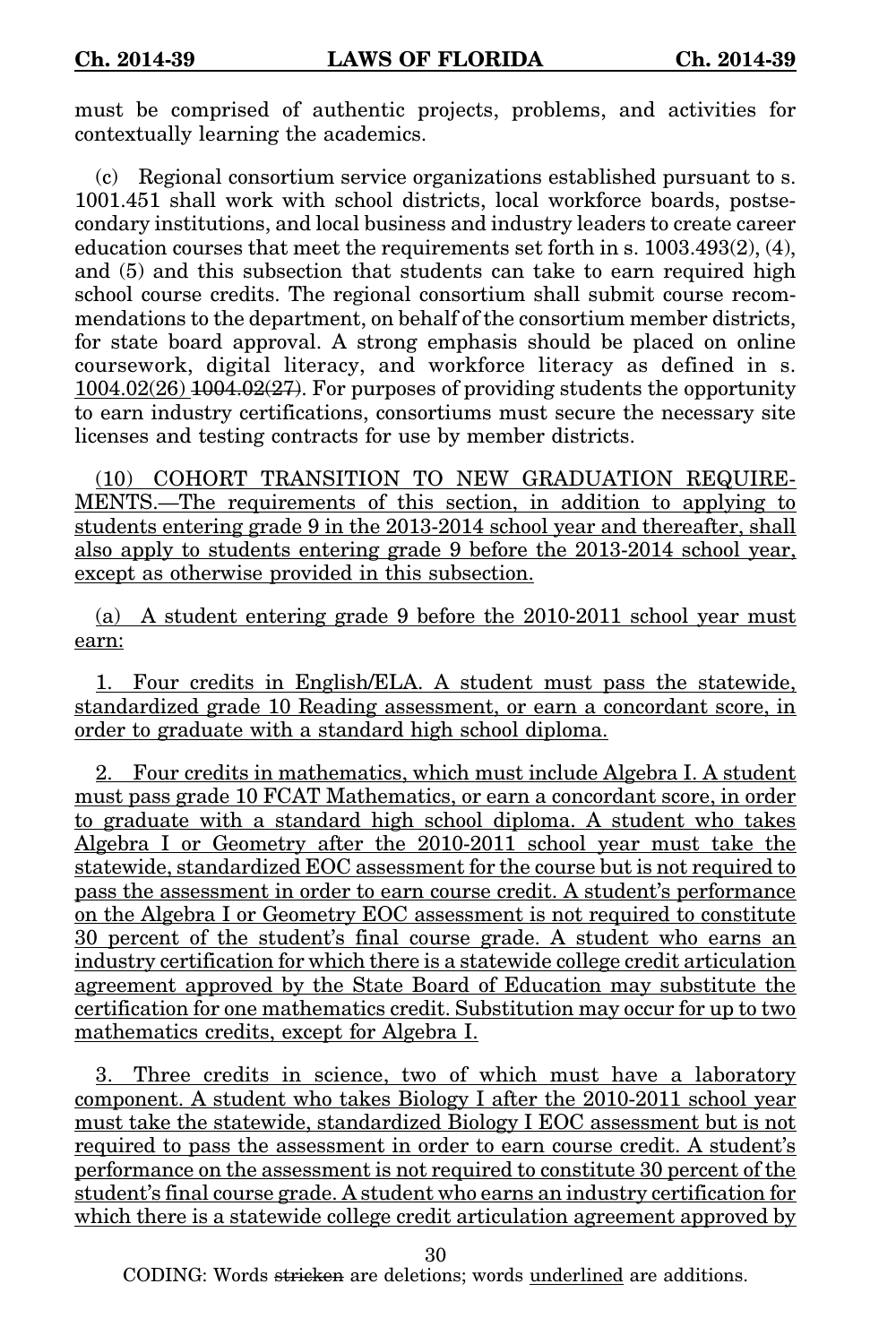the State Board of Education may substitute the certification for one science credit.

4. Three credits in social studies of which one credit in World History, one credit in United States History, one-half credit in United States Government, and one-half credit in economics is required. A student who takes United States History after the 2011-2012 school year must take the statewide, standardized United States History EOC assessment but the student's performance on the assessment is not required to constitute 30 percent of the student's final course grade.

5. One credit in fine or performing arts, speech and debate, or practical arts as provided in paragraph (3)(e).

6. One credit in physical education as provided in paragraph (3)(f).

7. Eight credits in electives.

(b) A student entering grade 9 in the 2010-2011 school year must earn:

1. Four credits in English/ELA. A student must pass the statewide, standardized grade 10 Reading assessment, or earn a concordant score, in order to graduate with a standard high school diploma.

2. Four credits in mathematics, which must include Algebra I and Geometry. The statewide, standardized Algebra I EOC assessment constitutes 30 percent of the student's final course grade. A student who takes Algebra I or Geometry after the 2010-2011 school year must take the statewide, standardized EOC assessment for the course but is not required to pass the assessment in order to earn course credit. A student's performance on the Geometry EOC assessment is not required to constitute 30 percent of the student's final course grade. A student who earns an industry certification for which there is a statewide college credit articulation agreement approved by the State Board of Education may substitute the certification for one mathematics credit. Substitution may occur for up to two mathematics credits, except for Algebra I and Geometry.

3. Three credits in science, two of which must have a laboratory component. A student who takes Biology I after the 2010-2011 school year must take the statewide, standardized Biology I EOC assessment but is not required to pass the assessment in order to earn course credit. A student's performance on the assessment is not required to constitute 30 percent of the student's final course grade. A student who earns an industry certification for which there is a statewide college credit articulation agreement approved by the State Board of Education may substitute the certification for one science credit, except for Biology I.

4. Three credits in social studies of which one credit in World History, one credit in United States History, one-half credit in United States Government, and one-half credit in economics is required. A student who takes United States History after the 2011-2012 school year must take the statewide,

31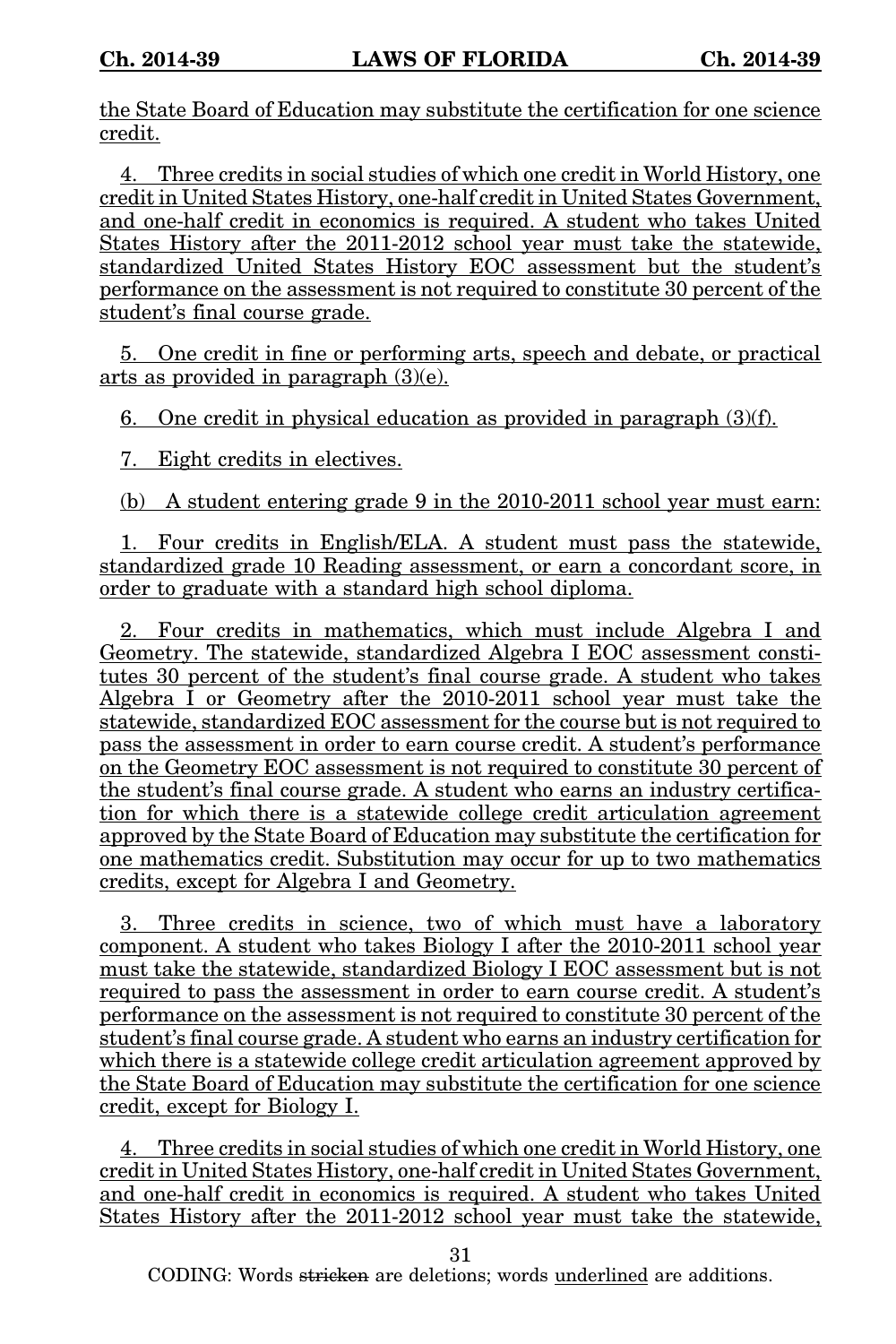standardized United States History EOC assessment but the student's performance on the assessment is not required to constitute 30 percent of the student's final course grade.

5. One credit in fine or performing arts, speech and debate, or practical arts as provided in paragraph (3)(e).

6. One credit in physical education as provided in paragraph (3)(f).

7. Eight credits in electives.

(c) A student entering grade 9 in the 2011-2012 school year must earn:

1. Four credits in English/ELA. A student must pass the statewide, standardized grade 10 Reading assessment, or earn a concordant score, in order to graduate with a standard high school diploma.

2. Four credits in mathematics, which must include Algebra I and Geometry. A student who takes Algebra I after the 2010-2011 school year must pass the statewide, standardized Algebra I EOC assessment, or earn a comparative score, in order to earn a standard high school diploma. A student who takes Algebra I or Geometry after the 2010-2011 school year must take the statewide, standardized EOC assessment but is not required to pass the Algebra I or Geometry EOC assessment in order to earn course credit. A student's performance on the Algebra I or Geometry EOC assessment is not required to constitute 30 percent of the student's final course grade. A student who earns an industry certification for which there is a statewide college credit articulation agreement approved by the State Board of Education may substitute the certification for one mathematics credit. Substitution may occur for up to two mathematics credits, except for Algebra I and Geometry.

3. Three credits in science, two of which must have a laboratory component. One of the science credits must be Biology I. A student who takes Biology I after the 2010-2011 school year must take the statewide, standardized Biology I EOC assessment but is not required to pass the assessment in order to earn course credit. A student's performance on the assessment is not required to constitute 30 percent of the student's final course grade. A student who earns an industry certification for which there is a statewide college credit articulation agreement approved by the State Board of Education may substitute the certification for one science credit, except for Biology I.

4. Three credits in social studies of which one credit in World History, one credit in United States History, one-half credit in United States Government, and one-half credit in economics is required. A student who takes United States History after the 2011-2012 school year student must take the statewide, standardized United States History EOC assessment but the student's performance on the assessment is not required to constitute 30 percent of the student's final course grade.

32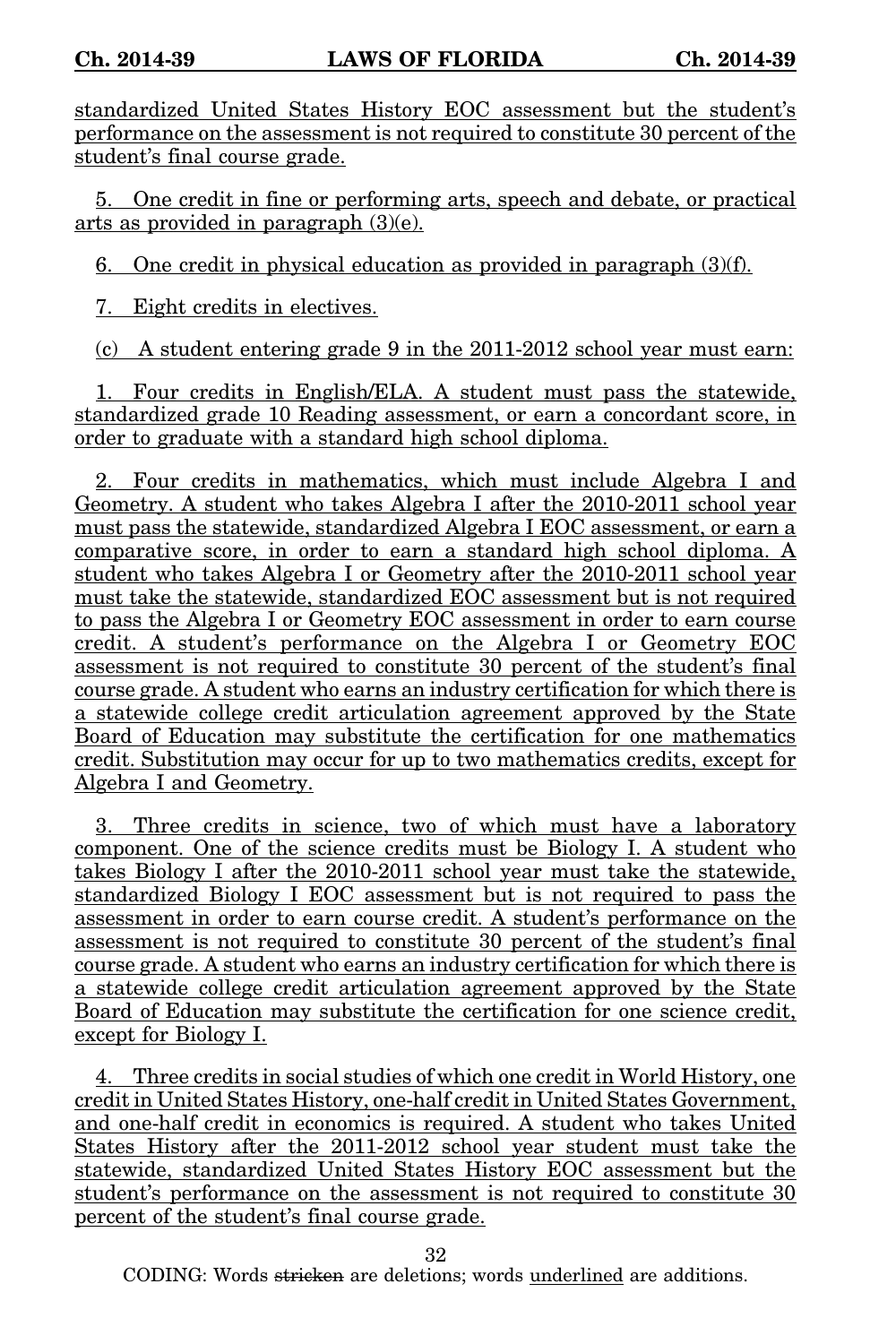5. One credit in fine or performing arts, speech and debate, or practical arts as provided in paragraph (3)(e).

6. One credit in physical education as provided in paragraph (3)(f).

7. Eight credits in electives.

8. One online course as provided in subsection (4).

(d) A student entering grade 9 in the 2012-2013 school year must earn:

1. Four credits in English/ELA. A student must pass the statewide, standardized grade 10 Reading assessment, or earn a concordant score, in order to graduate with a standard high school diploma.

2. Four credits in mathematics, which must include Algebra I and Geometry. A student who takes Algebra I after the 2010-2011 school year must pass the statewide, standardized Algebra I EOC assessment, or earn a comparative score, in order to earn a standard high school diploma. A student who takes Geometry after the 2010-2011 school year must take the statewide, standardized Geometry EOC assessment. A student is not required to pass the statewide, standardized EOC assessment in Algebra I or Geometry in order to earn course credit. A student's performance on the Algebra I or Geometry EOC assessment is not required to constitute 30 percent of the student's final course grade. A student who earns an industry certification for which there is a statewide college credit articulation agreement approved by the State Board of Education may substitute the certification for one mathematics credit. Substitution may occur for up to two mathematics credits, except for Algebra I and Geometry.

3. Three credits in science, two of which must have a laboratory component. One of the science credits must be Biology I. A student who takes Biology I after the 2010-2011 school year must take the statewide, standardized Biology I EOC assessment but is not required to pass the assessment to earn course credit. A student's performance on the assessment is not required to constitute 30 percent of the student's final course grade. A student who earns an industry certification for which there is a statewide college credit articulation agreement approved by the State Board of Education may substitute the certification for one science credit, except for Biology I.

4. Three credits in social studies of which one credit in World History, one credit in United States History, one-half credit in United States Government, and one-half credit in economics is required. The statewide, standardized United States History EOC assessment constitutes 30 percent of the student's final course grade.

5. One credit in fine or performing arts, speech and debate, or practical arts as provided in paragraph (3)(e).

6. One credit in physical education as provided in paragraph (3)(f).

33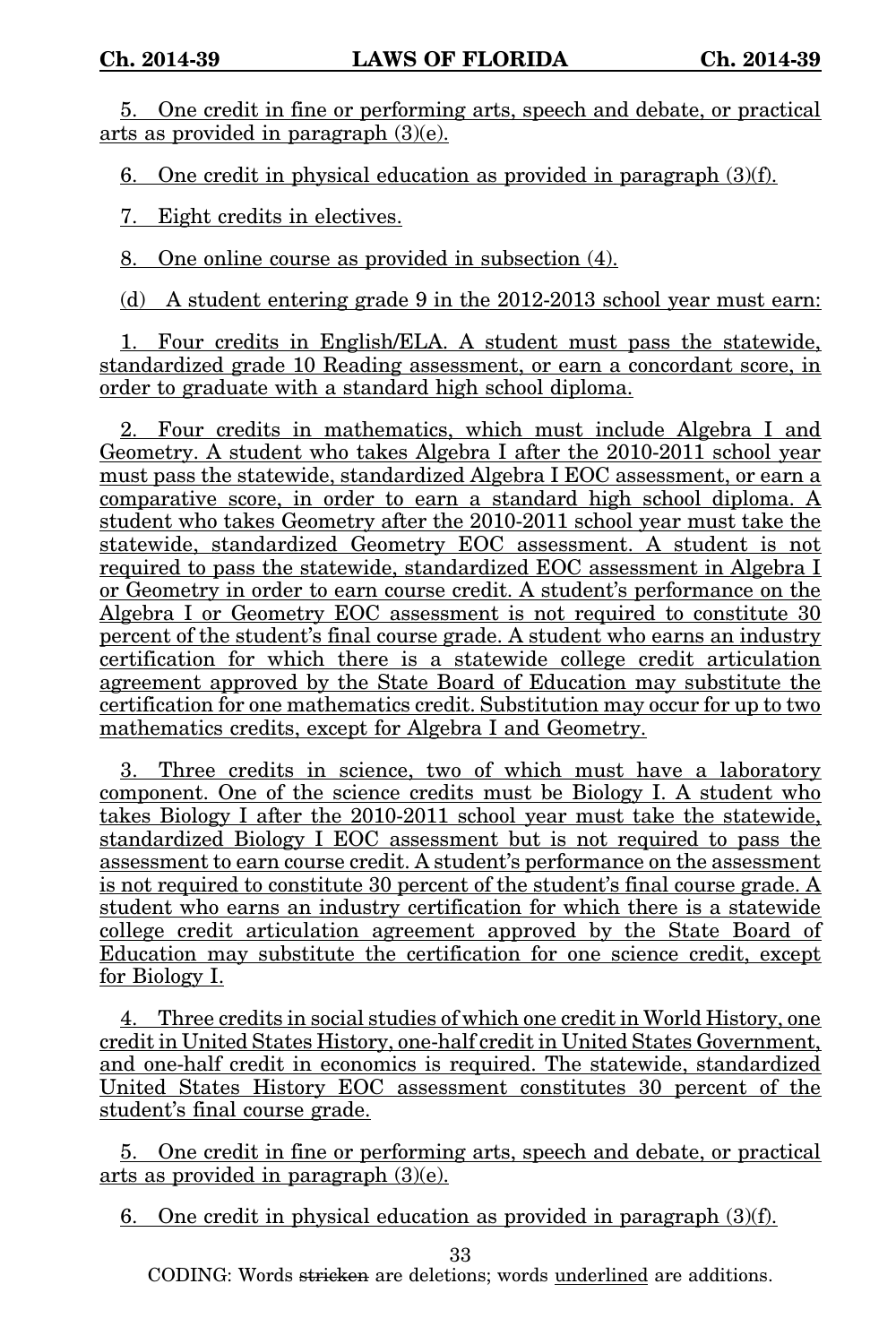7. Eight credits in electives.

8. One online course as provided in subsection (4).

(e) Policy adopted in rule by the district school board may require for any cohort of students that performance on a statewide, standardized EOC assessment constitute 30 percent of a student's final course grade.

(f) This subsection is repealed July 1, 2020.

Section 41. Subsection (1) of section 1003.4285, Florida Statutes, is amended to read:

1003.4285 Standard high school diploma designations.—

(1) Each standard high school diploma shall include, as applicable, the following designations if the student meets the criteria set forth for the designation:

(a) Scholar designation.—In addition to the requirements of  $\overline{s}$ , ss. 1003.428 and 1003.4282, as applicable, in order to earn the Scholar designation, a student must satisfy the following requirements:

1. English Language Arts (ELA).—Beginning with students entering grade 9 in the 2014-2015 school year When the state transitions to common core assessments, pass the statewide, standardized 11th grade 11 ELA common core assessment.

2. Mathematics.—Earn one credit in Algebra II and one credit in statistics or an equally rigorous course. Beginning with students entering grade 9 in the 2014-2015 school year When the state transitions to common core assessments, students must pass the Algebra II and Geometry statewide, standardized assessments common core assessment.

3. Science.—Pass the statewide, standardized Biology I EOC end-ofcourse assessment and earn one credit in chemistry or physics and one credit in a course equally rigorous to chemistry or physics. However, a student enrolled in an Advanced Placement (AP), International Baccalaureate (IB), or Advanced International Certificate of Education (AICE) Biology course who takes the respective AP, IB, or AICE Biology assessment and earns the minimum score necessary to earn college credit as identified pursuant to s. 1007.27(2) meets the requirement of this subparagraph without having to take the statewide, standardized Biology I EOC assessment.

4. Social studies.—Pass the statewide, standardized United States History EOC end-of-course assessment. However, a student enrolled in an AP, IB, or AICE course that includes United States History topics who takes the respective AP, IB, or AICE assessment and earns the minimum score necessary to earn college credit as identified pursuant to s. 1007.27(2) meets the requirement of this subparagraph without having to take the statewide, standardized United States History EOC assessment.

34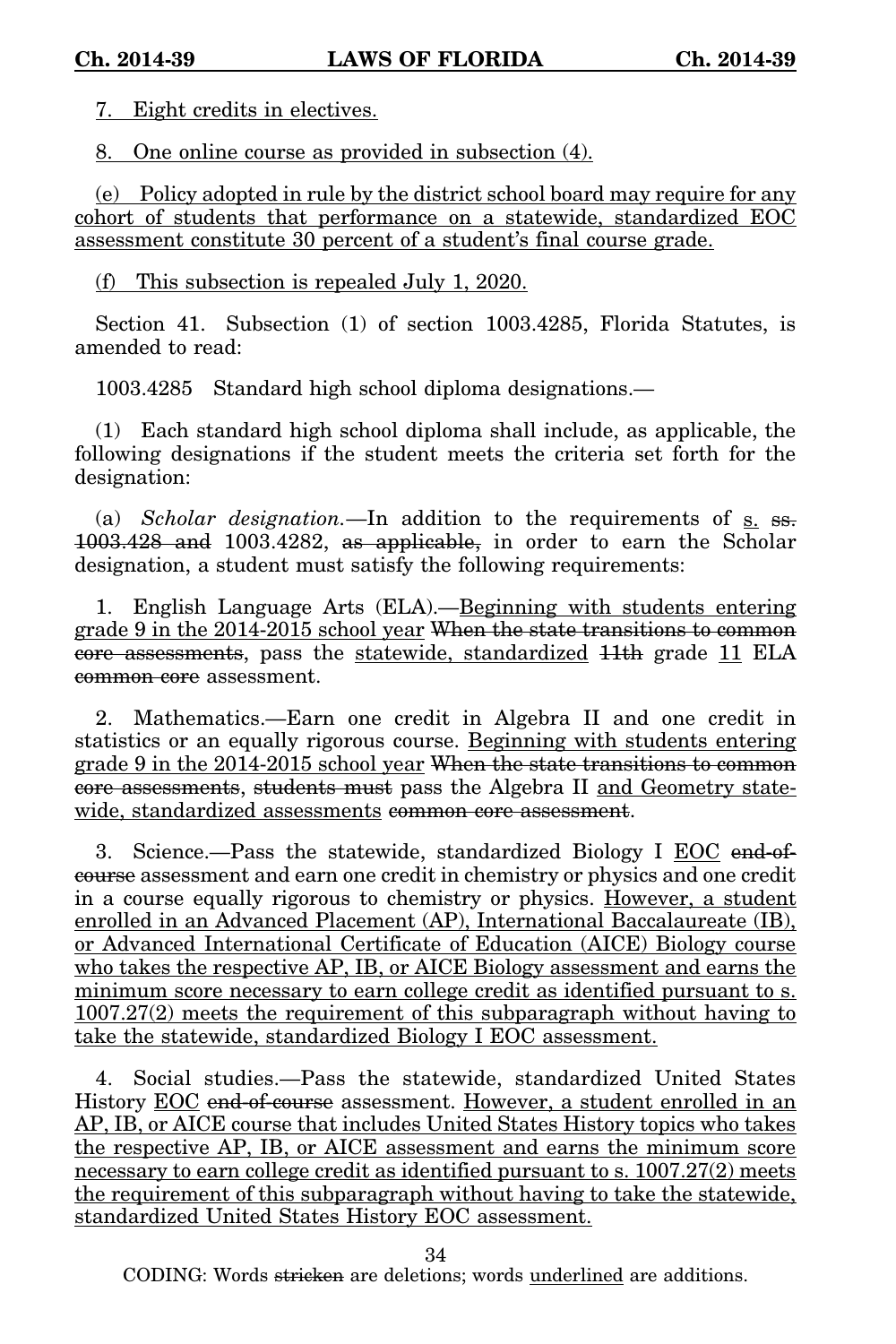5. Foreign language.—Earn two credits in the same foreign language.

6. Electives.—Earn at least one credit in an Advanced Placement, an International Baccalaureate, an Advanced International Certificate of Education, or a dual enrollment course.

(b) Merit designation.—In addition to the requirements of  $s$ ,  $ss. 1003.428$ and 1003.4282, as applicable, in order to earn the Merit designation, a student must attain one or more industry certifications from the list established under s. 1003.492.

Section 42. Section 1003.438, Florida Statutes, is amended to read:

1003.438 Special high school graduation requirements for certain exceptional students.—A student who has been identified, in accordance with rules established by the State Board of Education, as a student with disabilities who has an intellectual disability; an autism spectrum disorder; a language impairment; an orthopedic impairment; an other health impairment; a traumatic brain injury; an emotional or behavioral disability; a specific learning disability, including, but not limited to, dyslexia, dyscalculia, or developmental aphasia; or students who are deaf or hard of hearing or dual sensory impaired shall not be required to meet all requirements of s. 1002.3105(5), s. 1003.4281, 1003.428 or s. 1003.4282 and shall, upon meeting all applicable requirements prescribed by the district school board pursuant to s. 1008.25, be awarded a special diploma in a form prescribed by the commissioner; however, such special graduation requirements prescribed by the district school board must include minimum graduation requirements as prescribed by the commissioner. Any such student who meets all special requirements of the district school board, but is unable to meet the appropriate special state minimum requirements, shall be awarded a special certificate of completion in a form prescribed by the commissioner. However, this section does not limit or restrict the right of an exceptional student solely to a special diploma or special certificate of completion. Any such student shall, upon proper request, be afforded the opportunity to fully meet all requirements of s. 1002.3105(5), s. 1003.4281, 1003.428 or s. 1003.4282 through the standard procedures established therein and thereby to qualify for a standard diploma upon graduation.

Section 43. Subsection (5) of section 1003.451, Florida Statutes, is repealed.

Section 44. Subsection (1) of section 1003.49, Florida Statutes, is amended to read:

1003.49 Graduation and promotion requirements for publicly operated schools.—

(1) Each state or local public agency, including the Department of Children and Family Services, the Department of Corrections, the boards of trustees of universities and Florida College System institutions, and the

35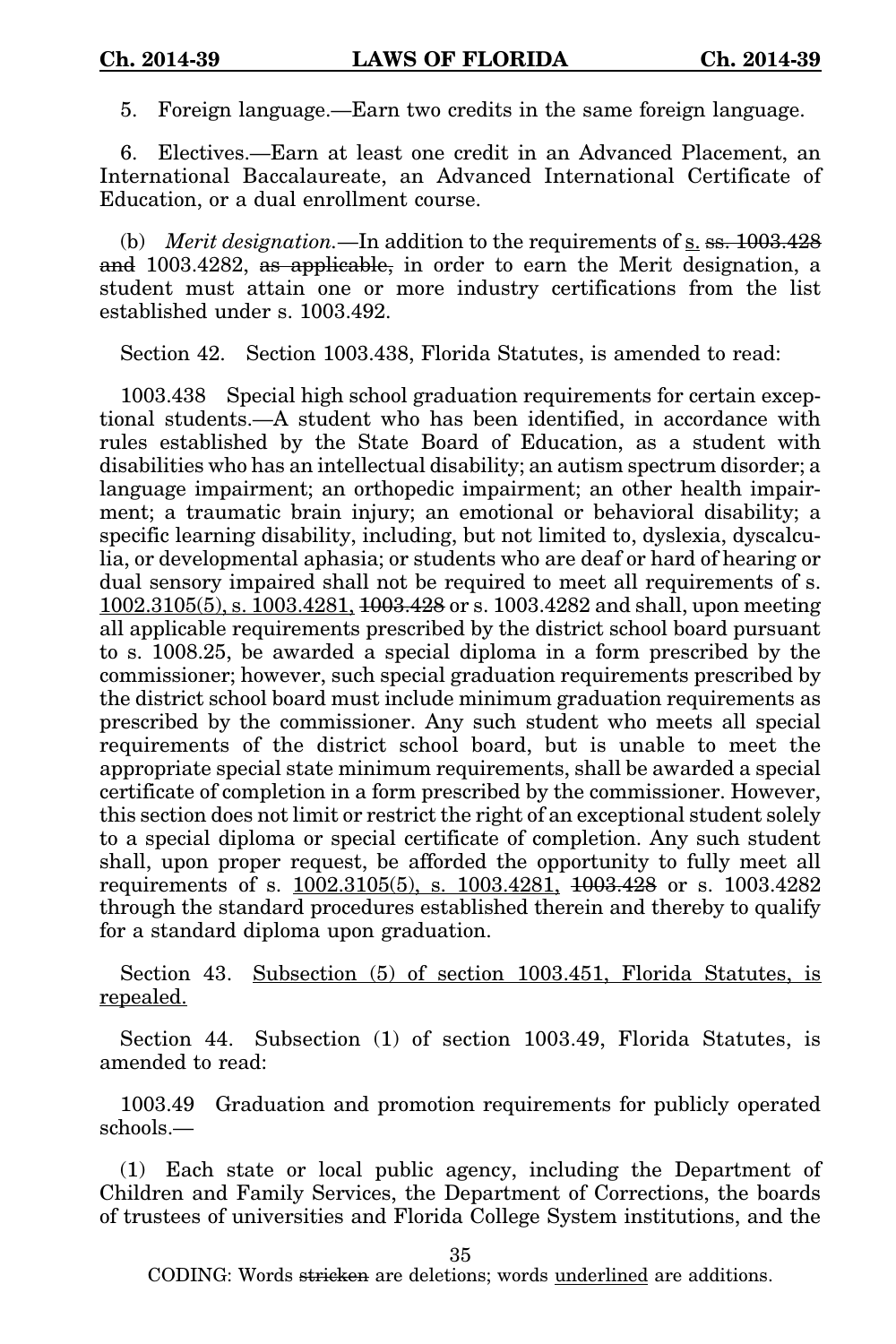Board of Trustees of the Florida School for the Deaf and the Blind, which agency is authorized to operate educational programs for students at any level of grades kindergarten through 12, shall be subject to all applicable requirements of ss. 1002.3105(5), 1003.4281, 1003.4282 1003.428, 1003.429, 1008.23, and 1008.25. Within the content of these cited statutes each such state or local public agency or entity shall be considered a "district school board."

Section 45. Paragraph (e) of subsection (4) of section 1003.493, Florida Statutes, is amended to read:

1003.493 Career and professional academies and career-themed courses.

(4) Each career and professional academy and secondary school providing a career-themed course must:

(e) Deliver academic content through instruction relevant to the career, including intensive reading and mathematics intervention required by s. 1003.4282 1003.428, with an emphasis on strengthening reading for information skills.

Section 46. Subsection (2) of section 1003.4935, Florida Statutes, is amended to read:

1003.4935 Middle grades career and professional academy courses and career-themed courses.—

(2) Each middle grades career and professional academy or careerthemed course must be aligned with at least one high school career and professional academy or career-themed course offered in the district and maintain partnerships with local business and industry and economic development boards. Middle grades career and professional academies and career-themed courses must:

(a) Lead to careers in occupations designated as high-skill, high-wage, and high-demand in the Industry Certification Funding List approved under rules adopted by the State Board of Education;

(b) Integrate content from core subject areas;

(c) Integrate career and professional academy or career-themed course content with intensive reading, English Language Arts, and mathematics pursuant to s. ss. 1003.428 and 1003.4282;

(d) Coordinate with high schools to maximize opportunities for middle grades students to earn high school credit;

(e) Provide access to virtual instruction courses provided by virtual education providers legislatively authorized to provide part-time instruction to middle grades students. The virtual instruction courses must be aligned to state curriculum standards for middle grades career and professional

36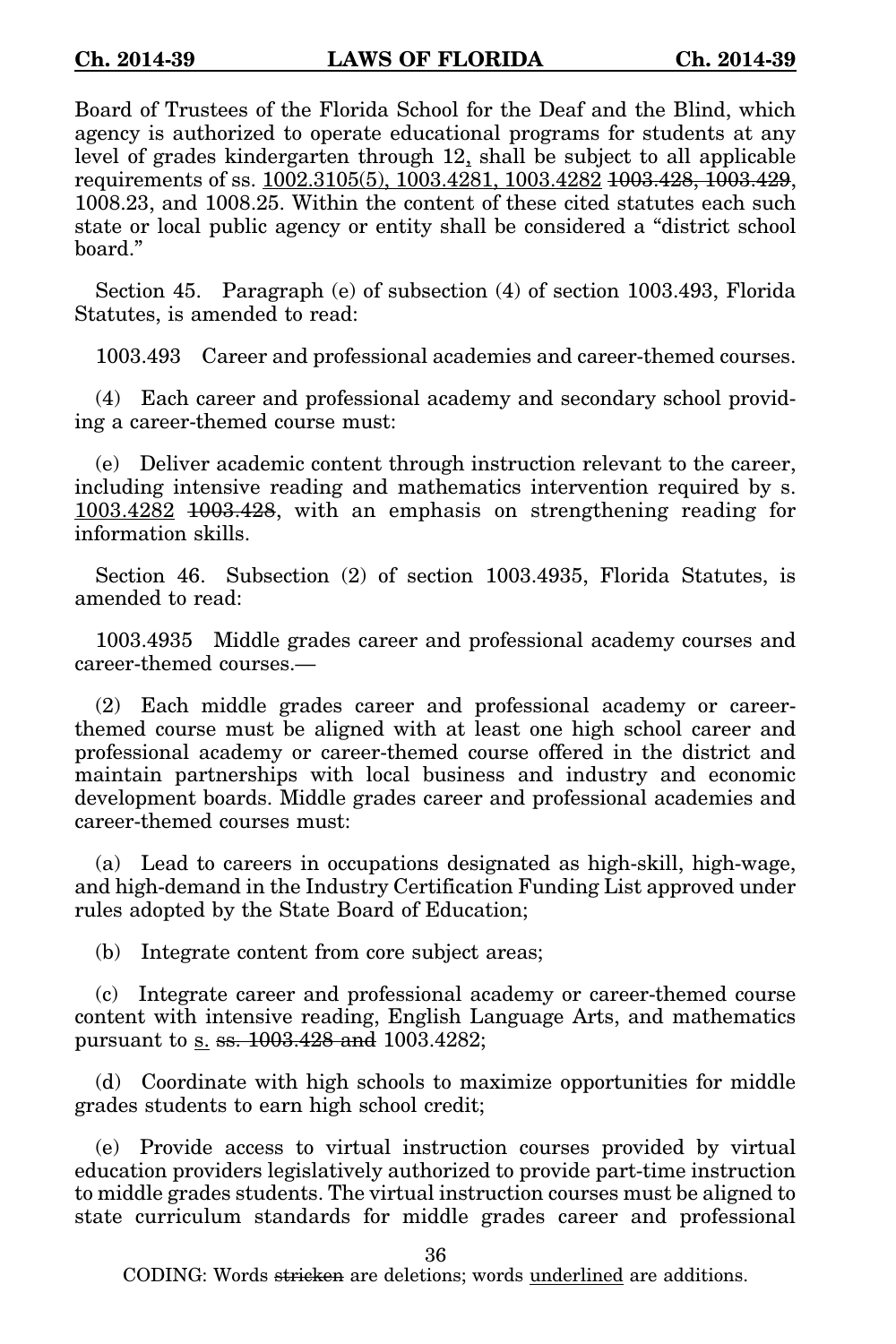academy courses or career-themed courses, with priority given to students who have required course deficits;

(f) Provide instruction from highly skilled professionals who hold industry certificates in the career area in which they teach;

(g) Offer externships; and

(h) Provide personalized student advisement that includes a parentparticipation component.

Section 47. Paragraph (a) of subsection (1) of section 1003.57, Florida Statutes, is amended to read:

1003.57 Exceptional students instruction.—

(1)(a) For purposes of providing exceptional student instruction under this section:

1. A school district shall use the following terms to describe the instructional setting for a student with a disability, 6 through 21 years of age, who is not educated in a setting accessible to all children who are together at all times:

a. "Exceptional student education center" or "special day school" means a separate public school to which nondisabled peers do not have access.

b. "Other separate environment" means a separate private school, residential facility, or hospital or homebound program.

c. "Regular class" means a class in which a student spends 80 percent or more of the school week with nondisabled peers.

d. "Resource room" means a classroom in which a student spends between 40 percent to 80 percent of the school week with nondisabled peers.

"Separate class" means a class in which a student spends less than 40 percent of the school week with nondisabled peers.

2. A school district shall use the term "inclusion" to mean that a student is receiving education in a general education regular class setting, reflecting natural proportions and age-appropriate heterogeneous groups in core academic and elective or special areas within the school community; a student with a disability is a valued member of the classroom and school community; the teachers and administrators support universal education and have knowledge and support available to enable them to effectively teach all children; and a teacher student is provided access to technical assistance in best practices, instructional methods, and supports tailored to the student's needs based on current research.

Section 48. Paragraph (a) of subsection (1) of section 1003.621, Florida Statutes, is amended to read:

37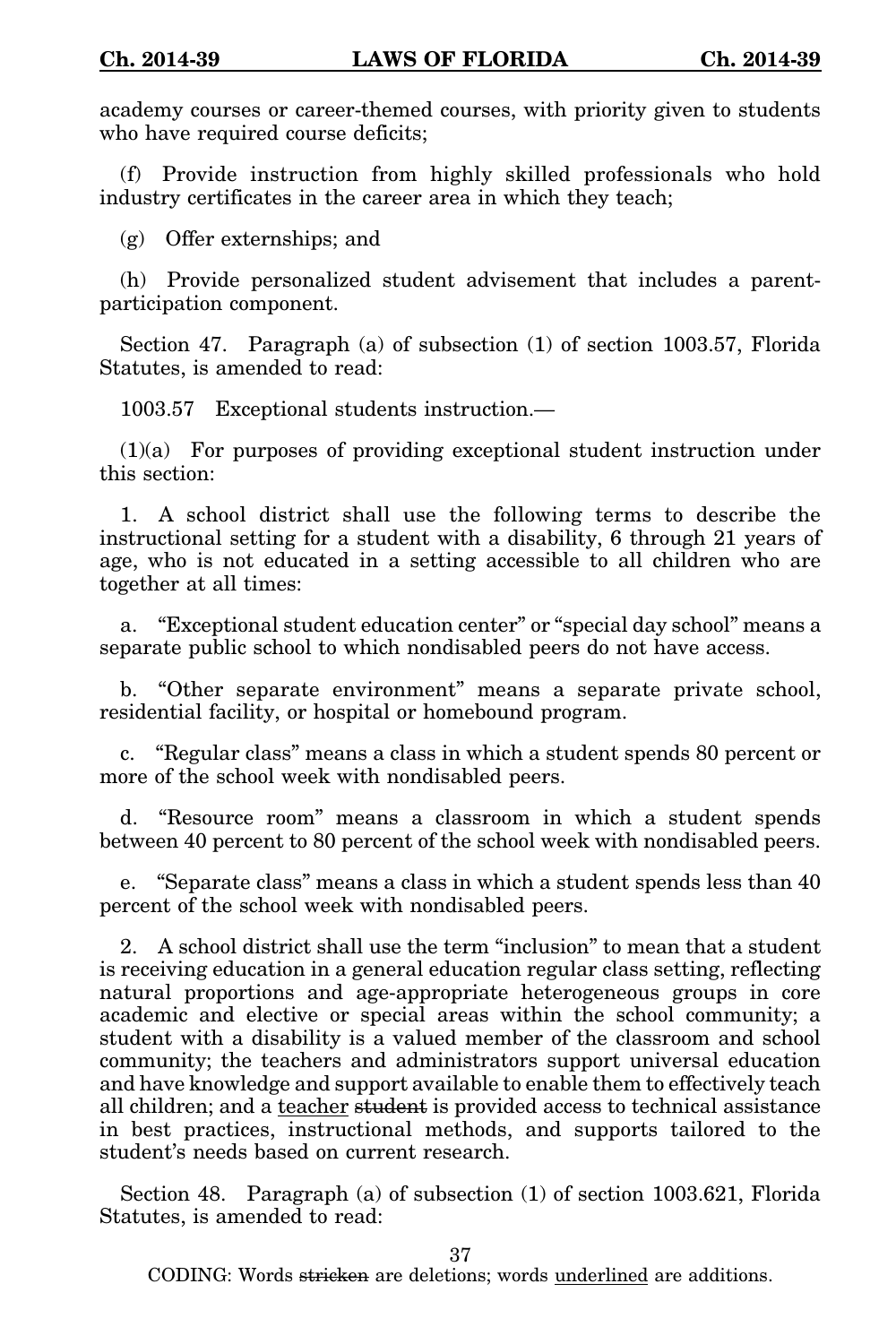1003.621 Academically high-performing school districts.—It is the intent of the Legislature to recognize and reward school districts that demonstrate the ability to consistently maintain or improve their high-performing status. The purpose of this section is to provide high-performing school districts with flexibility in meeting the specific requirements in statute and rules of the State Board of Education.

(1) ACADEMICALLY HIGH-PERFORMING SCHOOL DISTRICT.—

(a) A school district is an academically high-performing school district if it meets the following criteria:

1.a. Beginning with the 2004-2005 school year, Earns a grade of "A" under s. 1008.34(7) for 2 consecutive years; and

b. Has no district-operated school that earns a grade of "F" under s. 1008.34;

2. Complies with all class size requirements in s. 1, Art. IX of the State Constitution and s. 1003.03; and

3. Has no material weaknesses or instances of material noncompliance noted in the annual financial audit conducted pursuant to s. 11.45 or s. 218.39.

However, a district in which a district-operated school earns a grade of "F" under s. 1008.34 during the 3-year period may not continue to be designated as an academically high-performing school district during the remainder of that 3-year period. The district must meet the criteria in paragraph (a) in order to be redesignated as an academically high-performing school district.

Section 49. Subsection (4) of section 1004.02, Florida Statutes, is repealed.

Section 50. Section 1004.0961, Florida Statutes, is amended to read:

1004.0961 Credit for online courses.—Beginning in the 2015-2016 school year, the State Board of Education shall adopt rules and the Board of Governors shall adopt regulations rules that enable students to earn academic credit for online courses, including massive open online courses, before prior to initial enrollment at a postsecondary institution. The rules of the State Board of Education and regulations rules of the Board of Governors must include procedures for credential evaluation and the award of credit, including, but not limited to, recommendations for credit by the American Council on Education; equivalency and alignment of coursework with appropriate courses; course descriptions; type and amount of credit that may be awarded; and transfer of credit.

Section 51. Section 1004.3825, Florida Statutes, is repealed.

Section 52. Section 1004.387, Florida Statutes, is repealed.

38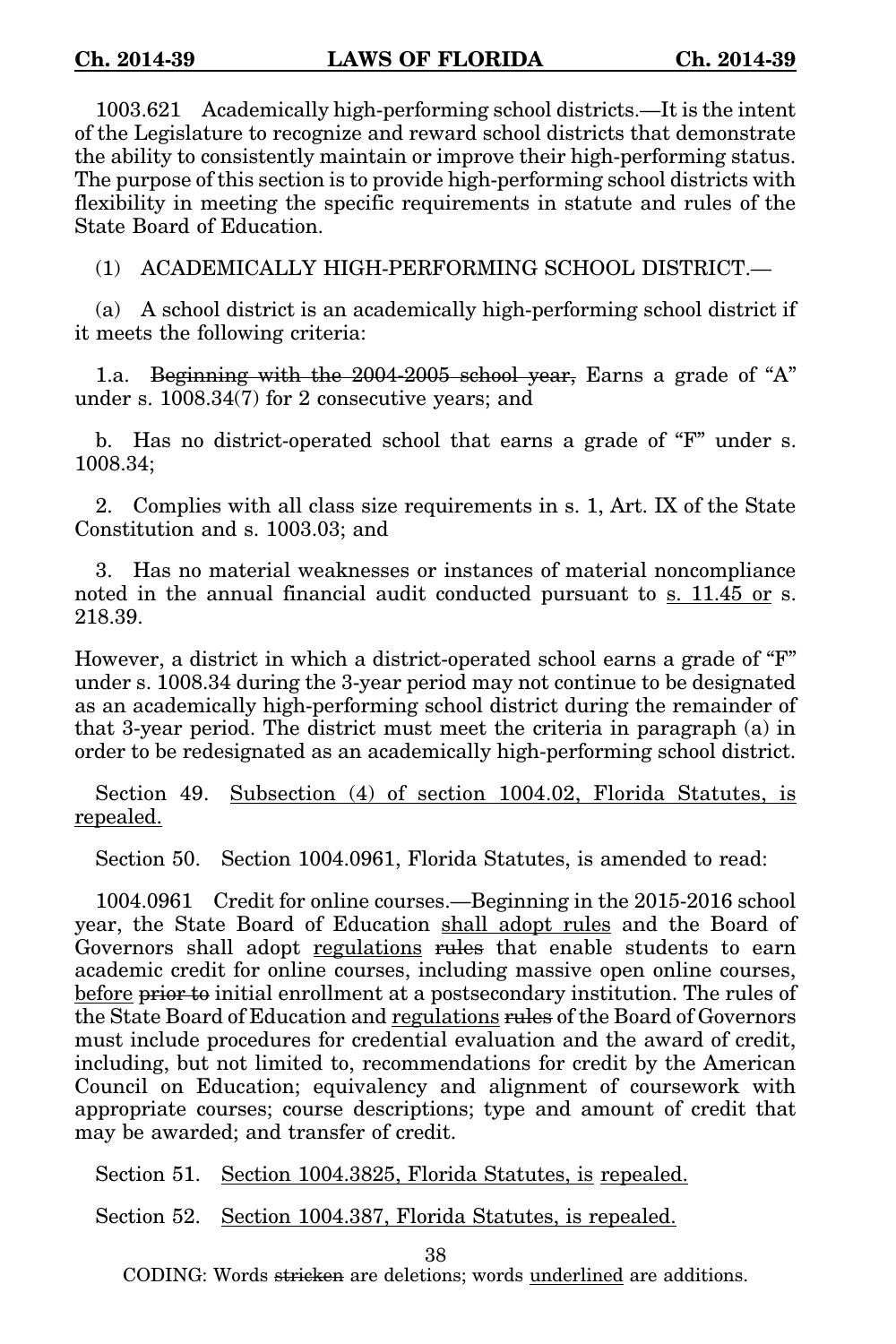Section 53. Subsection (2) of section 1004.445, Florida Statutes, is repealed.

Section 54. Section 1004.75, Florida Statutes, is repealed.

Section 55. Subsections (1), (2), and (7) of section 1004.935, Florida Statutes, are amended to read:

1004.935 Adults with Disabilities Workforce Education Pilot Program.

(1) The Adults with Disabilities Workforce Education Pilot Program is established in the Department of Education through June 30, 2016, for 2 years in Hardee, DeSoto, Manatee, and Sarasota Counties to provide the option of receiving a scholarship for instruction at private schools for up to 30 students who:

(a) Have a disability;

(b) Are 22 years of age;

(c) Are receiving instruction from an instructor in a private school to meet the high school graduation requirements in s.  $1002.3105(5)$   $\overline{1003.428}$  or s. 1003.4282;

(d) Do not have a standard high school diploma or a special high school diploma; and

(e) Receive "supported employment services," which means employment that is located or provided in an integrated work setting with earnings paid on a commensurate wage basis and for which continued support is needed for job maintenance.

As used in this section, the term "student with a disability" includes a student who is documented as having an intellectual disability; a speech impairment; a language impairment; a hearing impairment, including deafness; a visual impairment, including blindness; a dual sensory impairment; an orthopedic impairment; another health impairment; an emotional or behavioral disability; a specific learning disability, including, but not limited to, dyslexia, dyscalculia, or developmental aphasia; a traumatic brain injury; a developmental delay; or autism spectrum disorder.

(2) A student participating in the pilot program may continue to participate in the program until the student graduates from high school or reaches the age of 40 30 years, whichever occurs first.

(7) Funds for the scholarship shall be provided from the appropriation from the school district's Workforce Development Fund in the General Appropriations Act for students who reside in the Hardee County School District, the DeSoto County School District, the Manatee County School District, or the Sarasota County School District. During the 2-year pilot program, the scholarship amount granted for an eligible student with a

39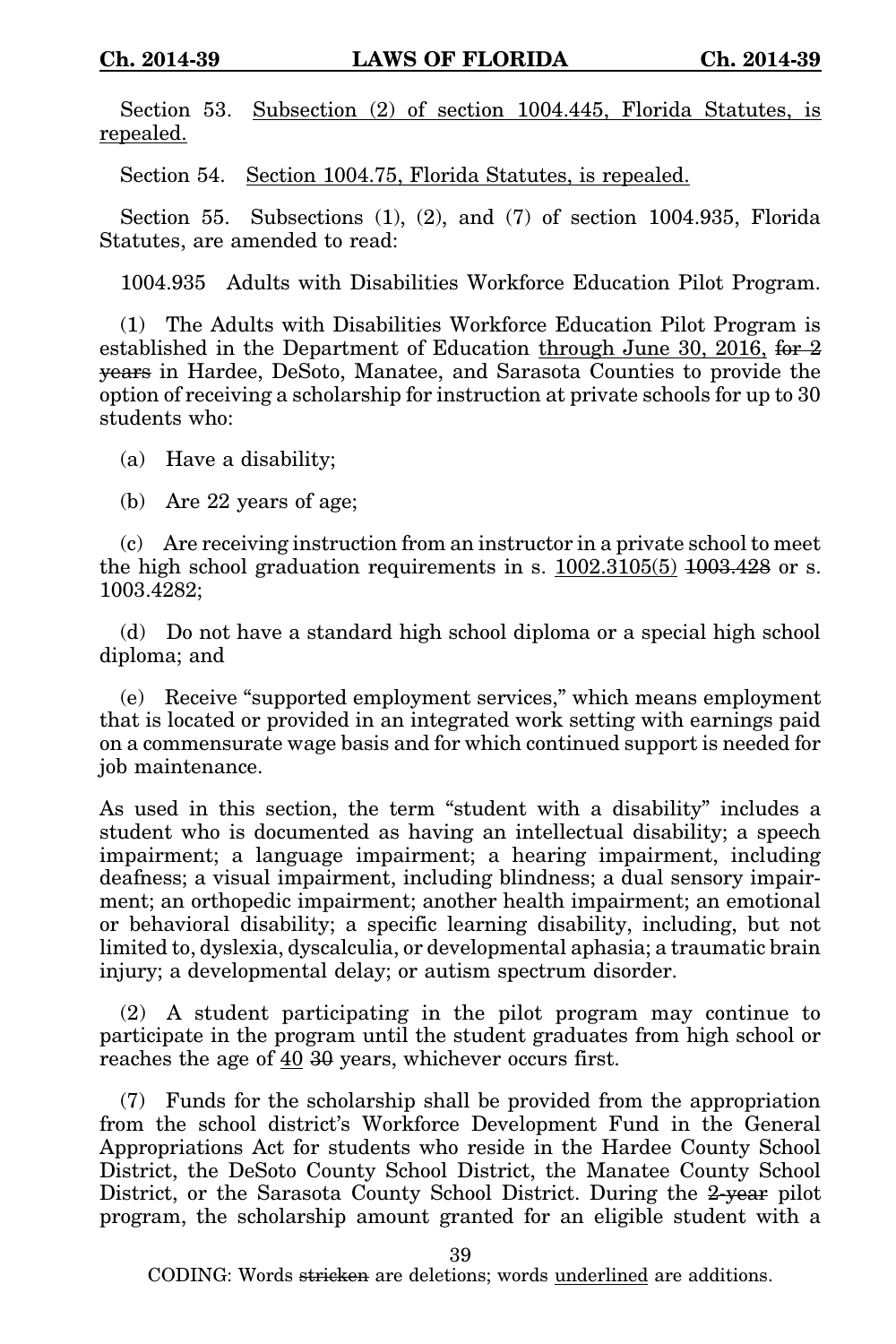disability shall be equal to the cost per unit of a full-time equivalent adult general education student, multiplied by the adult general education funding factor, and multiplied by the district cost differential pursuant to the formula required by s.  $1011.80(6)(a)$  for the district in which the student resides.

Section 56. Section 1006.141, Florida Statutes, is repealed.

Section 57. Subsections (4), (5), and (8) of section 1006.147, Florida Statutes, are amended to read:

1006.147 Bullying and harassment prohibited.—

 $(4)$  By December 1, 2008, Each school district shall adopt a policy prohibiting bullying and harassment of  $\underline{a}$  any student or employee of a public K-12 educational institution. Each school district's policy shall be in substantial conformity with the Department of Education's model policy mandated in subsection (5). The school district bullying and harassment policy shall afford all students the same protection regardless of their status under the law. The school district may establish separate discrimination policies that include categories of students. The school district shall involve students, parents, teachers, administrators, school staff, school volunteers, community representatives, and local law enforcement agencies in the process of adopting the policy. The school district policy must be implemented in a manner that is ongoing throughout the school year and integrated with a school's curriculum, a school's discipline policies, and other violence prevention efforts. The school district policy must contain, at a minimum, the following components:

(a) A statement prohibiting bullying and harassment.

(b) A definition of bullying and a definition of harassment that include the definitions listed in this section.

(c) A description of the type of behavior expected from each student and employee of a public K-12 educational institution.

(d) The consequences for a student or employee of a public K-12 educational institution who commits an act of bullying or harassment.

(e) The consequences for a student or employee of a public K-12 educational institution who is found to have wrongfully and intentionally accused another of an act of bullying or harassment.

(f) A procedure for reporting an act of bullying or harassment, including provisions that permit a person to anonymously report such an act. However, this paragraph does not permit formal disciplinary action to be based solely on an anonymous report.

(g) A procedure for the prompt investigation of a report of bullying or harassment and the persons responsible for the investigation. The investigation of a reported act of bullying or harassment is deemed to be a school-

40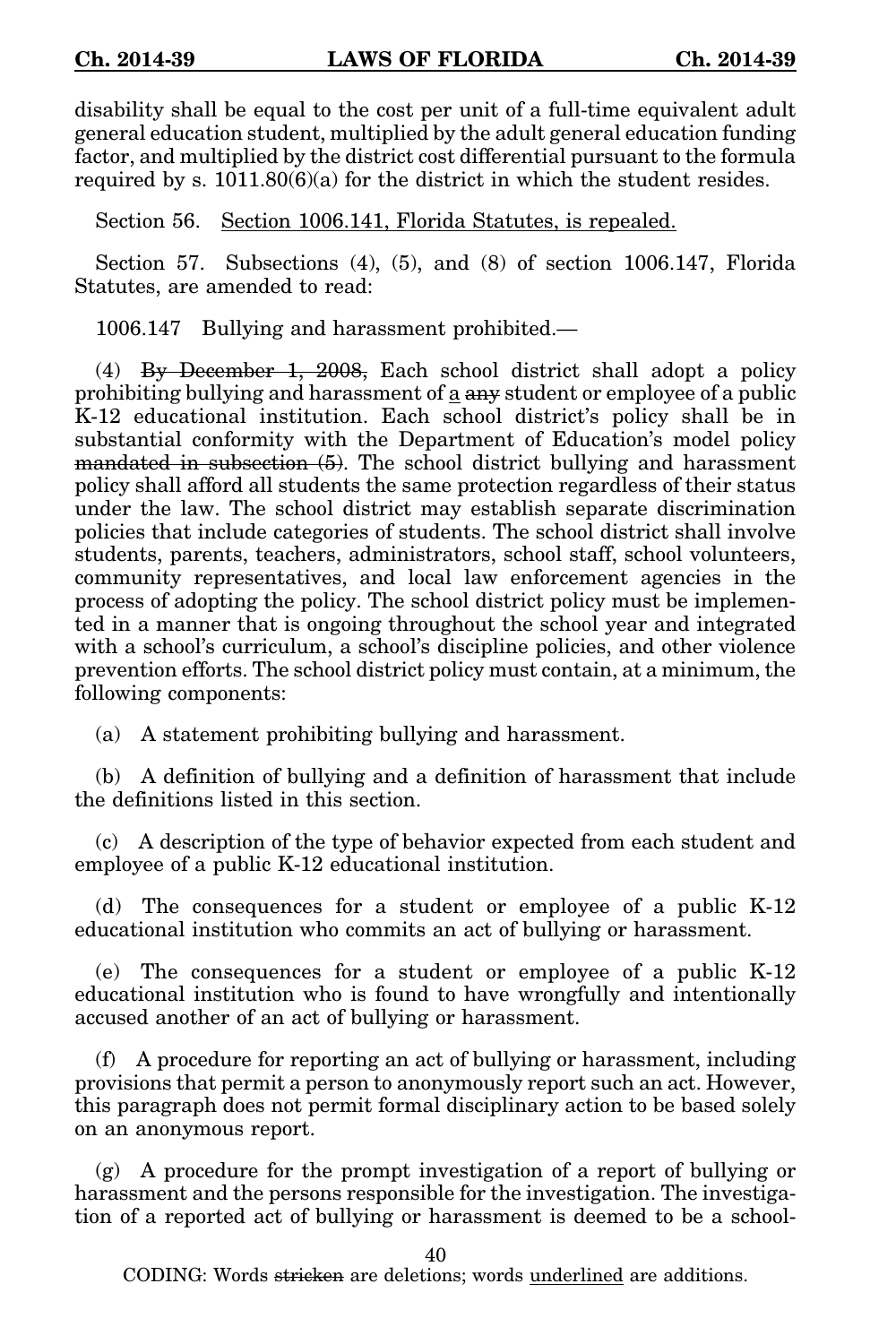related activity and begins with a report of such an act. Incidents that require a reasonable investigation when reported to appropriate school authorities shall include alleged incidents of bullying or harassment allegedly committed against a child while the child is en route to school aboard a school bus or at a school bus stop.

(h) A process to investigate whether a reported act of bullying or harassment is within the scope of the district school system and, if not, a process for referral of such an act to the appropriate jurisdiction. Computers without web-filtering software or computers with web-filtering software that is disabled shall be used when complaints of cyberbullying are investigated.

(i) A procedure for providing immediate notification to the parents of a victim of bullying or harassment and the parents of the perpetrator of an act of bullying or harassment, as well as notification to all local agencies where criminal charges may be pursued against the perpetrator.

(j) A procedure to refer victims and perpetrators of bullying or harassment for counseling.

(k) A procedure for including incidents of bullying or harassment in the school's report of data concerning school safety and discipline required under s. 1006.09(6). The report must include each incident of bullying or harassment and the resulting consequences, including discipline and referrals. The report must include in a separate section each reported incident of bullying or harassment that does not meet the criteria of a prohibited act under this section with recommendations regarding such incidents. The Department of Education shall aggregate information contained in the reports.

(l) A procedure for providing instruction to students, parents, teachers, school administrators, counseling staff, and school volunteers on identifying, preventing, and responding to bullying or harassment, including instruction on recognizing behaviors that lead to bullying and harassment and taking appropriate preventive action based on those observations.

(m) A procedure for regularly reporting to a victim's parents the actions taken to protect the victim.

(n) A procedure for publicizing the policy, which must include its publication in the code of student conduct required under s. 1006.07(2) and in all employee handbooks.

(5) To assist school districts in developing policies prohibiting bullying and harassment, the Department of Education shall develop a model policy that shall be provided to school districts no later than October 1, 2008.

 $(7)(8)$  Distribution of safe schools funds to a school district provided in the 2009-2010 General Appropriations Act is contingent upon and payable to the school district upon the Department of Education's approval of the school district's bullying and harassment policy. The department's approval of each

41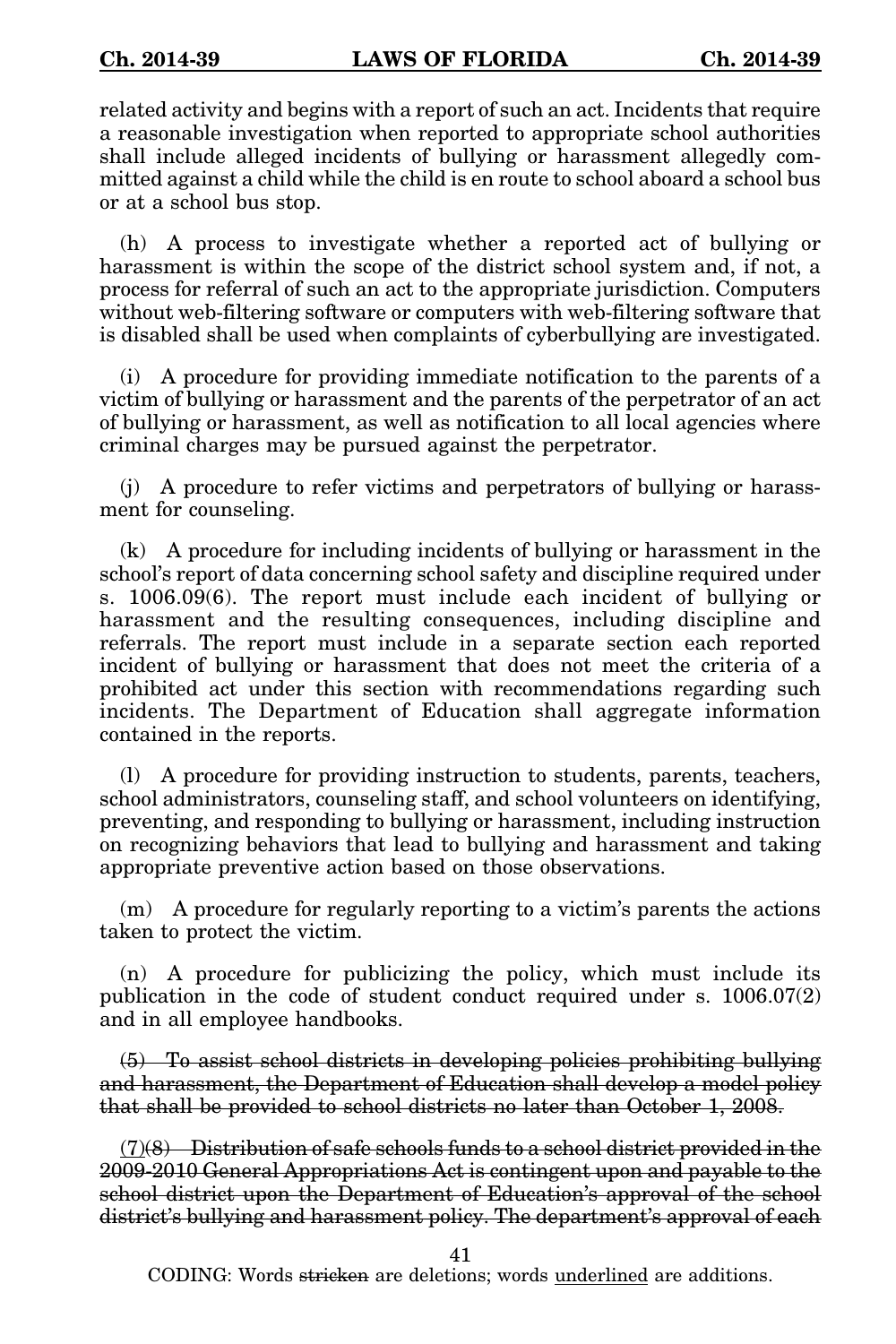school district's bullying and harassment policy shall be granted upon certification by the department that the school district's policy has been submitted to the department and is in substantial conformity with the department's model bullying and harassment policy as mandated in subsection (5). Distribution of safe schools funds provided to a school district in fiscal year 2010-2011 and thereafter shall be contingent upon and payable to the school district upon the school district's compliance with all reporting procedures contained in this section.

Section 58. Subsection (2) of section 1006.148, Florida Statutes, is repealed.

Section 59. Paragraph (a) of subsection (3) of section 1006.15, Florida Statutes, is amended to read:

1006.15 Student standards for participation in interscholastic and intrascholastic extracurricular student activities; regulation.—

(3)(a) To be eligible to participate in interscholastic extracurricular student activities, a student must:

1. Maintain a grade point average of 2.0 or above on a 4.0 scale, or its equivalent, in the previous semester or a cumulative grade point average of 2.0 or above on a 4.0 scale, or its equivalent, in the courses required by s. 1002.3105(5) 1003.428 or s. 1003.4282 1003.429.

2. Execute and fulfill the requirements of an academic performance contract between the student, the district school board, the appropriate governing association, and the student's parents, if the student's cumulative grade point average falls below 2.0, or its equivalent, on a 4.0 scale in the courses required by s. 1002.3105(5) 1003.428 or s. 1003.4282 1003.429. At a minimum, the contract must require that the student attend summer school, or its graded equivalent, between grades 9 and 10 or grades 10 and 11, as necessary.

3. Have a cumulative grade point average of 2.0 or above on a 4.0 scale, or its equivalent, in the courses required by s.  $1002.3105(5)$   $\overline{1003.428}$  or s. 1003.4282 1003.429 during his or her junior or senior year.

4. Maintain satisfactory conduct, including adherence to appropriate dress and other codes of student conduct policies described in s. 1006.07(2). If a student is convicted of, or is found to have committed, a felony or a delinquent act that would have been a felony if committed by an adult, regardless of whether adjudication is withheld, the student's participation in interscholastic extracurricular activities is contingent upon established and published district school board policy.

Section 60. Subsection (1) and paragraph (a) of subsection (2) of section 1006.28, Florida Statutes, are amended to read:

42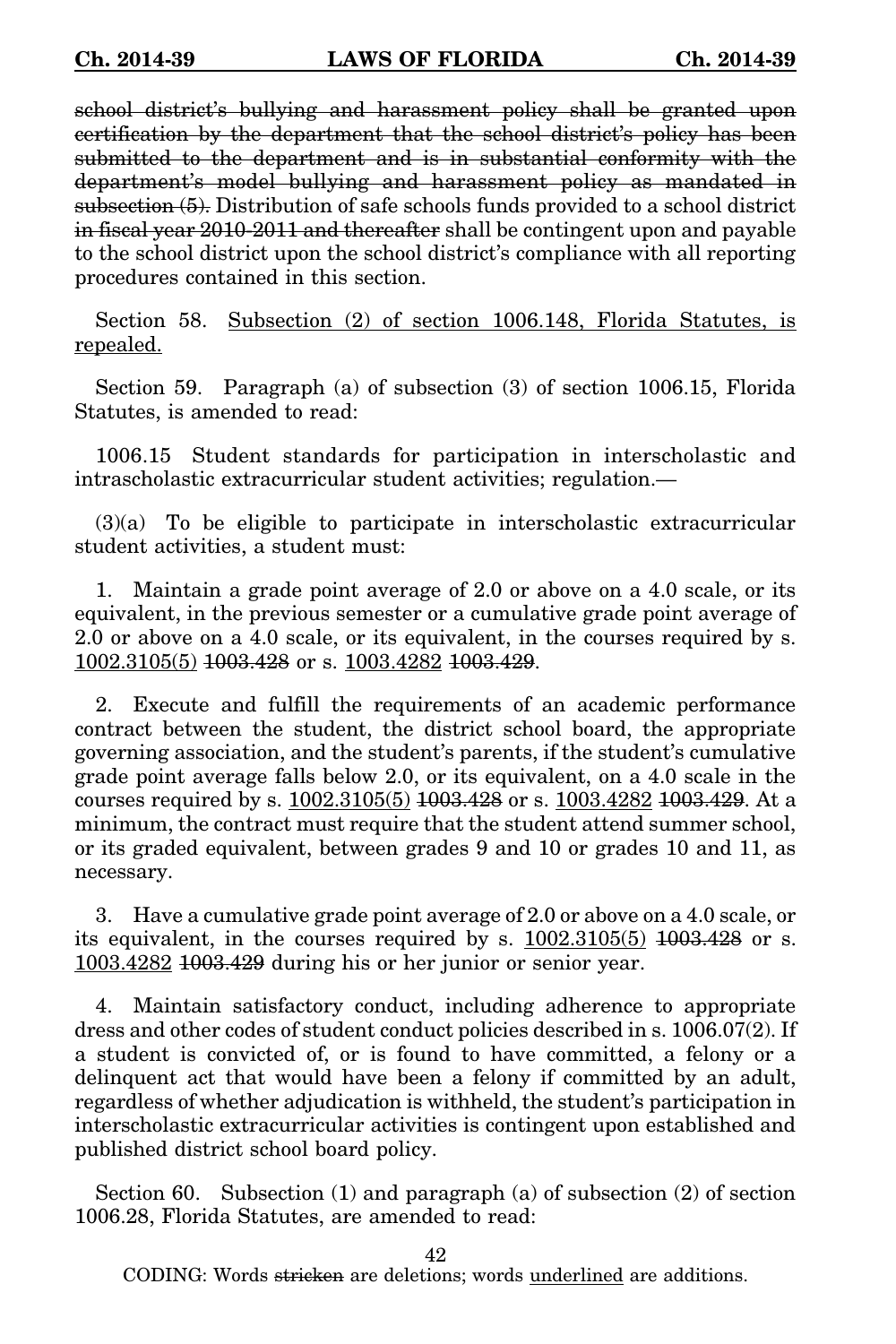1006.28 Duties of district school board, district school superintendent; and school principal regarding K-12 instructional materials.—

(1) DISTRICT SCHOOL BOARD.—The district school board has the duty to provide adequate instructional materials for all students in accordance with the requirements of this part. The term "adequate instructional materials" means a sufficient number of student or site licenses or sets of materials that are available in bound, unbound, kit, or package form and may consist of hardbacked or softbacked textbooks, electronic content, consumables, learning laboratories, manipulatives, electronic media, and computer courseware or software that serve as the basis for instruction for each student in the core subject areas courses of mathematics, language arts, social studies, science, reading, and literature. The district school board has the following specific duties:

(a) Courses of study; adoption.—Adopt courses of study for use in the schools of the district.

(b) Instructional materials.—Provide for proper requisitioning, distribution, accounting, storage, care, and use of all instructional materials and furnish such other instructional materials as may be needed. The district school board shall ensure that Instructional materials used must be in the district are consistent with the district goals and objectives and the course descriptions established in rule of the State Board of Education, as well as with the applicable Next Generation Sunshine State and district performance Standards provided for in s. 1003.41 1001.03(1).

(c) Other instructional materials.—Provide such other teaching accessories and aids as are needed for the school district's educational program.

(d) School library media services; establishment and maintenance.— Establish and maintain a program of school library media services for all public schools in the district, including school library media centers, or school library media centers open to the public, and, in addition such traveling or circulating libraries as may be needed for the proper operation of the district school system.

(2) DISTRICT SCHOOL SUPERINTENDENT.—

(a) The district school superintendent has the duty to recommend such plans for improving, providing, distributing, accounting for, and caring for instructional materials and other instructional aids as will result in general improvement of the district school system, as prescribed in this part, in accordance with adopted district school board rules prescribing the duties and responsibilities of the district school superintendent regarding the requisition, purchase, receipt, storage, distribution, use, conservation, records, and reports of, and management practices and property accountability concerning, instructional materials, and providing for an evaluation of any instructional materials to be requisitioned that have not been used previously in the district's schools. The district school superintendent must

43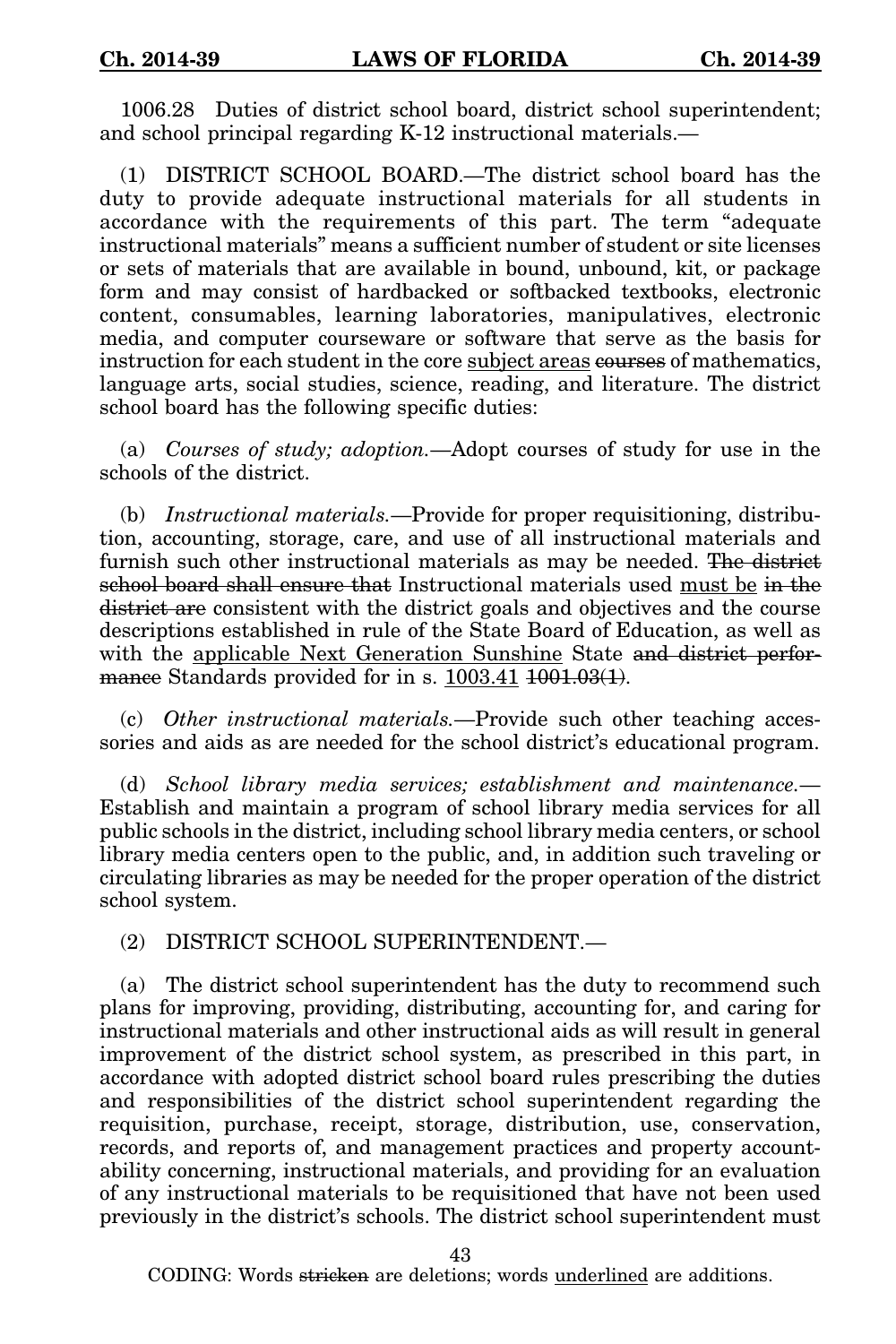keep adequate records and accounts for all financial transactions for funds collected pursuant to subsection  $(3)$ , as a component of the educational service delivery scope in a school district best financial management practices review under s. 1008.35.

Section 61. Subsection (2) of section 1006.31, Florida Statutes, is amended to read:

1006.31 Duties of the Department of Education and school district instructional materials reviewer.—The duties of the instructional materials reviewer are:

(2) EVALUATION OF INSTRUCTIONAL MATERIALS.—To use evaluate carefully all instructional materials submitted, in order to ascertain which instructional materials, if any, submitted for consideration implement the selection criteria listed in s.  $1006.34(2)(b)$  developed by the department and recommend for adoption only those instructional materials aligned with the Next Generation Sunshine State those curricular objectives included within applicable performance Standards provided for in s. 1003.41 1001.03(1).

(a) When recommending instructional materials for use in the schools, each reviewer shall include only instructional materials that accurately portray the ethnic, socioeconomic, cultural, and racial diversity of our society, including men and women in professional, career, and executive roles, and the role and contributions of the entrepreneur and labor in the total development of this state and the United States.

(b) When recommending instructional materials for use in the schools, each reviewer shall include only materials that accurately portray, whenever appropriate, humankind's place in ecological systems, including the necessity for the protection of our environment and conservation of our natural resources and the effects on the human system of the use of tobacco, alcohol, controlled substances, and other dangerous substances.

(c) When recommending instructional materials for use in the schools, each reviewer shall require such materials as he or she deems necessary and proper to encourage thrift, fire prevention, and humane treatment of people and animals.

(d) When recommending instructional materials for use in the schools, each reviewer shall require, when appropriate to the comprehension of students, that materials for social science, history, or civics classes contain the Declaration of Independence and the Constitution of the United States. A reviewer may not recommend any instructional materials for use in the schools which contain any matter reflecting unfairly upon persons because of their race, color, creed, national origin, ancestry, gender, or occupation.

(e) Any instructional material recommended by each reviewer for use in the schools shall be, to the satisfaction of each reviewer, accurate, objective,

44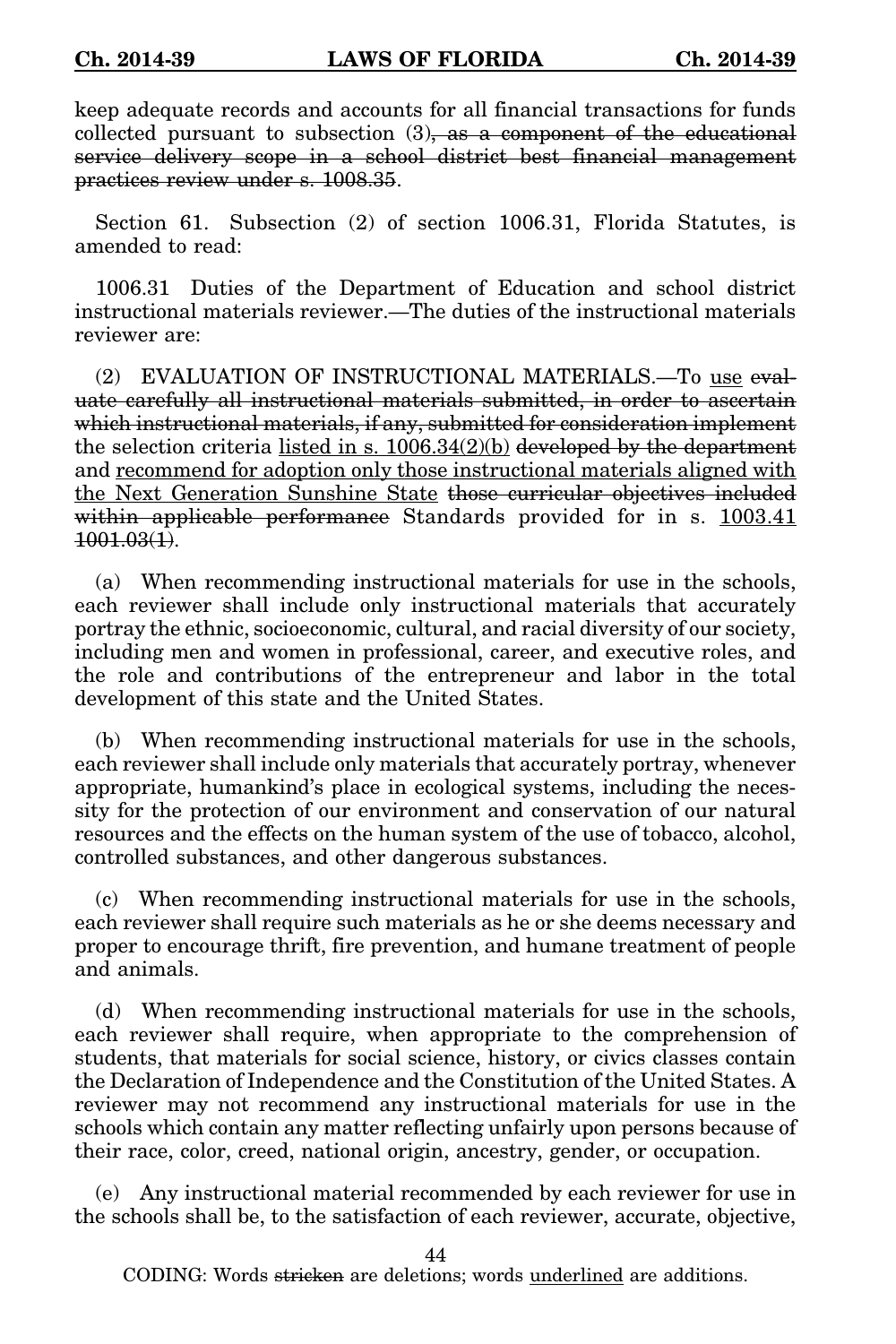and current and suited to the needs and comprehension of students at their respective grade levels. Reviewers shall consider for adoption materials developed for academically talented students such as those enrolled in advanced placement courses.

Section 62. Paragraph (b) of subsection (2) of section 1006.34, Florida Statutes, is amended to read:

1006.34 Powers and duties of the commissioner and the department in selecting and adopting instructional materials.—

(2) SELECTION AND ADOPTION OF INSTRUCTIONAL MATERI- $ALS$ —

(b) In the selection of instructional materials, library media, and other reading material used in the public school system, the standards used to determine the propriety of the material shall include:

1. The age of the students who normally could be expected to have access to the material.

2. The educational purpose to be served by the material. In considering instructional materials for classroom use, Priority shall be given to the selection of materials that align with the Next Generation Sunshine State Standards as provided for in s. 1003.41 which encompass the state and district school board performance standards provided for in s. 1001.03(1) and which include the instructional objectives contained within the curriculum frameworks for career and technical education and adult and adult general education adopted approved by rule of the State Board of Education under s. 1004.92.

3. The degree to which the material would be supplemented and explained by mature classroom instruction as part of a normal classroom instructional program.

4. The consideration of the broad racial, ethnic, socioeconomic, and cultural diversity of the students of this state.

Any instructional material containing pornography or otherwise prohibited by s. 847.012 may not be used or made available within any public school.

Section 63. Subsection (2) and paragraph (a) of subsection (3) of section 1006.40, Florida Statutes, are amended, and subsection (8) is added to that section, to read:

1006.40 Use of instructional materials allocation; instructional materials, library books, and reference books; repair of books.—

(2) Each district school board must purchase current instructional materials to provide each student with a major tool of instruction in core courses of the subject areas of mathematics, language arts, science, social

45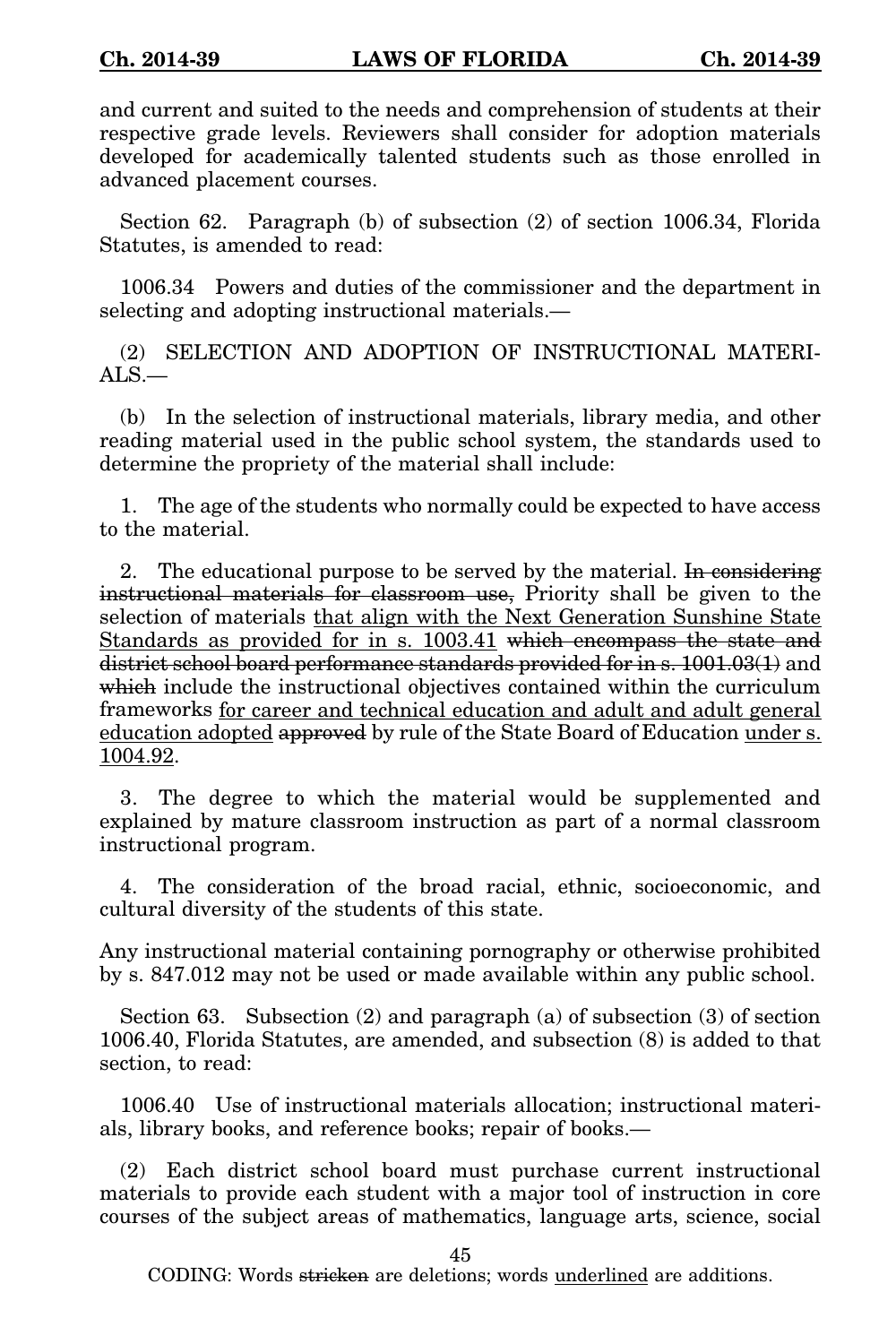studies, reading, and literature for kindergarten through grade 12. Such purchase must be made within the first 3 years after the effective date of the adoption cycle unless a district school board or a consortium of school districts has implemented an instructional materials program pursuant to s. 1006.283. For the 2012-2013 mathematics adoption, a district using a comprehensive mathematics instructional materials program adopted in the 2009-2010 adoption shall be deemed in compliance with this subsection if it provides each student with such additional state-adopted materials as may be necessary to align the previously adopted comprehensive program to common core standards and the other criteria of the 2012-2013 mathematics adoption.

 $(3)(a)$  Beginning with By the 2015-2016 fiscal year, each district school board shall use at least 50 percent of the annual allocation for the purchase of digital or electronic instructional materials that align with state standards included on the state-adopted list, except as otherwise authorized in paragraphs (b) and (c). This section does not apply to a district school board or a consortium of school districts which implements an instructional materials program pursuant to s. 1006.283, except that by the 2015-2016 fiscal year, each district school board shall use at least 50 percent of the annual allocation for the purchase of digital or electronic instructional materials that align with state standards.

(8) Subsections (3), (4), and (6) do not apply to a district school board or a consortium of school districts that implements an instructional materials program pursuant to s. 1006.283 except that, by the 2015-2016 fiscal year, each district school board shall use at least 50 percent of the annual instructional materials allocation for the purchase of digital or electronic instructional materials that align with state standards adopted by the State Board of Education pursuant to s. 1003.41.

Section 64. Section 1006.42, Florida Statutes, is amended to read:

1006.42 Responsibility of students and parents for instructional materi $als$ —

 $(1)$  All instructional materials purchased under the provisions of this part are the property of the district school board. When distributed to the students, these instructional materials are on loan to the students while they are pursuing their courses of study and are to be returned at the direction of the school principal or the teacher in charge. Each parent of a student to whom or for whom instructional materials have been issued, is liable for any loss or destruction of, or unnecessary damage to, the instructional materials or for failure of the student to return the instructional materials when directed by the school principal or the teacher in charge, and shall pay for such loss, destruction, or unnecessary damage as provided under s.  $1006.28(3)$  by law.

46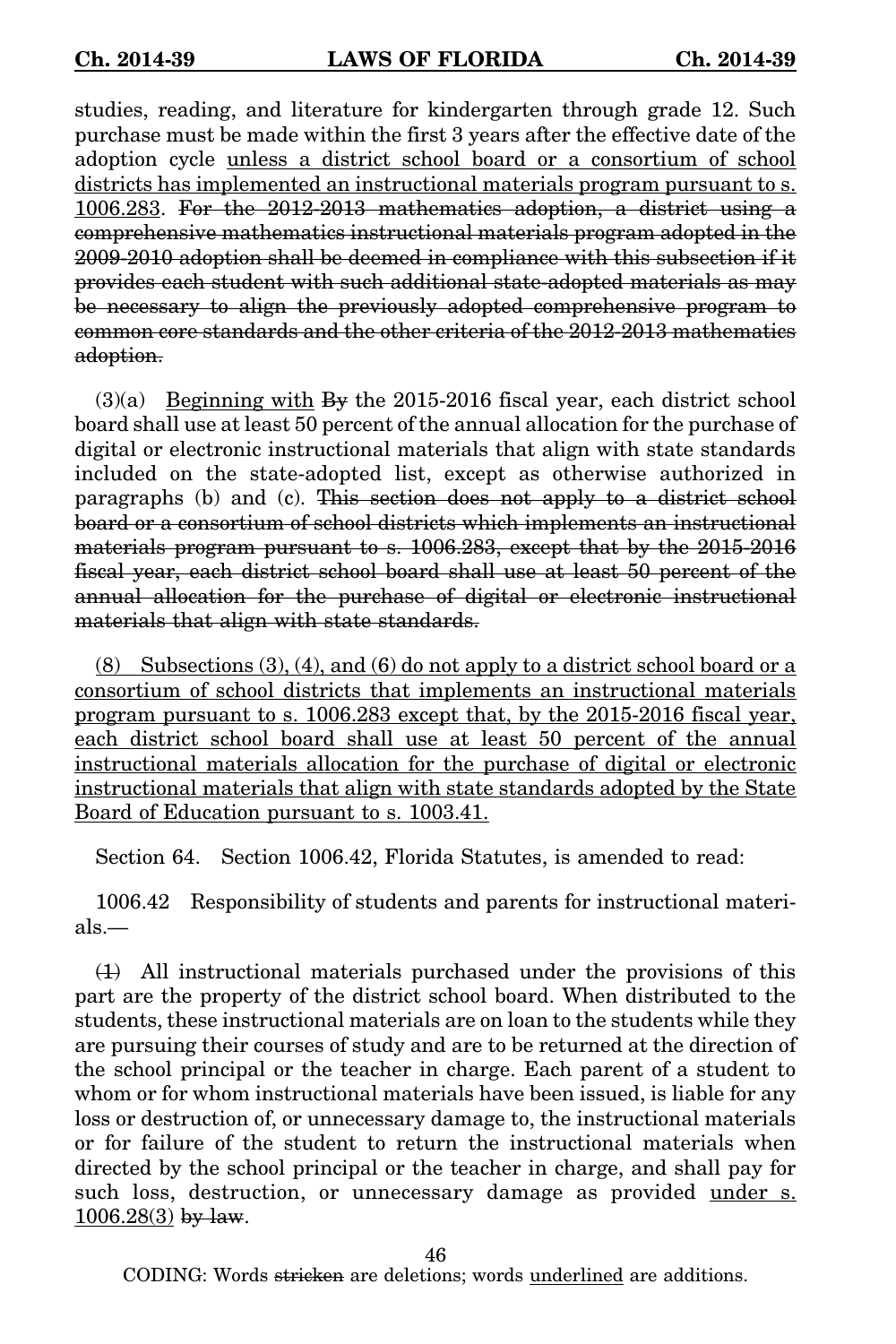(2) Nothing in this part shall be construed to prohibit parents from exercising their right to purchase instructional materials from the district school board.

Section 65. Section 1007.02, Florida Statutes, is amended to read:

1007.02 Access to postsecondary education and meaningful careers for Students with disabilities; popular name; definition.—

(1) This section shall be known by the popular name the "Enhanced New Needed Opportunity for Better Life and Education for Students with Disabilities (ENNOBLES) Act."

 $\left(2\right)$  For the purposes of this chapter act, the term "student with a disability" means a any student who is documented as having an intellectual disability; a hearing impairment, including deafness; a speech or language impairment; a visual impairment, including blindness; an emotional or behavioral disability; an orthopedic or other health impairment; an autism spectrum disorder; a traumatic brain injury; or a specific learning disability, including, but not limited to, dyslexia, dyscalculia, or developmental aphasia.

Section 66. Paragraph (a) of subsection (1) and subsection (3) of section 1007.2615, Florida Statutes, are amended to read:

1007.2615 American Sign Language; findings; foreign-language credits authorized; teacher licensing.—

(1) LEGISLATIVE FINDINGS; PURPOSE.—

(a) The Legislature finds that:

1. American Sign Language (ASL) is a fully developed visual-gestural language with distinct grammar, syntax, and symbols and is one of hundreds of signed languages of the world.

2. ASL is recognized as the language of the American deaf community and is the fourth most commonly used language in the United States and Canada.

3. The American deaf community is a group of citizens who are members of a unique culture who share ASL as their common language.

4. Thirty-three state legislatures have adopted legislation recognizing ASL as a language that should be taught in schools.

(3) DUTIES OF COMMISSIONER OF EDUCATION AND STATE BOARD OF EDUCATION; LICENSING OF AMERICAN SIGN LAN-GUAGE TEACHERS; PLAN FOR POSTSECONDARY EDUCATION PRO-VIDERS.—

(a) The Commissioner of Education shall appoint a seven-member task force that includes representatives from two state universities and one

47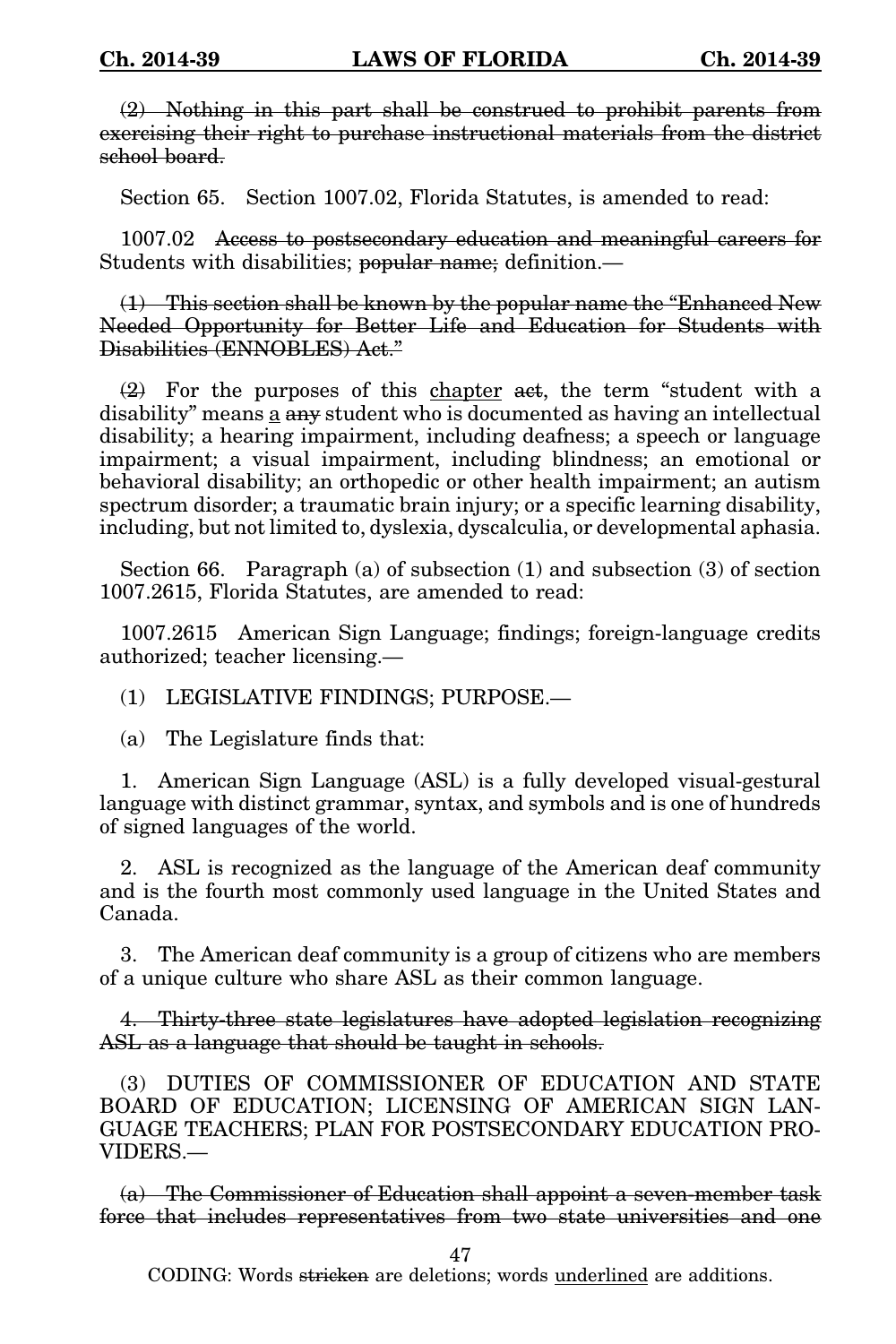private college or university located within this state which currently offer a 4-year deaf education or sign language interpretation program as a part of their respective curricula, two representatives from the Florida American Sign Language Teachers' Association (FASLTA), and two representatives from Florida College System institutions located within this state which have established Interpreter Training Programs (ITPs). This task force shall develop and submit to the Commissioner of Education a report that contains the most up-to-date information about American Sign Language (ASL) and guidelines for developing and maintaining ASL courses as a part of the curriculum. This information must be made available to any administrator of a public or an independent school upon request of the administrator.

 $(a)(b)$  By January 1, 2005, The State Board of Education shall adopt rules establishing licensing/certification standards to be applied to teachers who teach American Sign Language (ASL) ASL as part of a school curriculum. In developing the rules, the state board shall consult with the task force established under paragraph (a).

 $(b)(e)$  An ASL teacher must be certified by the Department of Education by July 1, 2009.

(c)(d) The Commissioner of Education shall work with providers of postsecondary education, except for state universities, to develop and implement a plan to ensure that these institutions in this state will accept secondary school credits in ASL as credits in a foreign language and to encourage postsecondary institutions to offer ASL courses to students as a fulfillment of the requirement for studying a foreign language.

Section 67. Subsection (4) of section 1007.263, Florida Statutes, is amended to read:

1007.263 Florida College System institutions; admissions of students. Each Florida College System institution board of trustees is authorized to adopt rules governing admissions of students subject to this section and rules of the State Board of Education. These rules shall include the following:

(4) A student who has been awarded a special diploma under as defined in s. 1003.438 or a certificate of completion under as defined in s. 1003.4282 1003.428(7)(b) is eligible to enroll in certificate career education programs.

Each board of trustees shall establish policies that notify students about developmental education options for improving their communication or computation skills that are essential to performing college-level work, including tutoring, extended time in gateway courses, free online courses, adult basic education, adult secondary education, or private provider instruction.

Section 68. Subsection (1) of section 1007.264, Florida Statutes, is amended to read:

48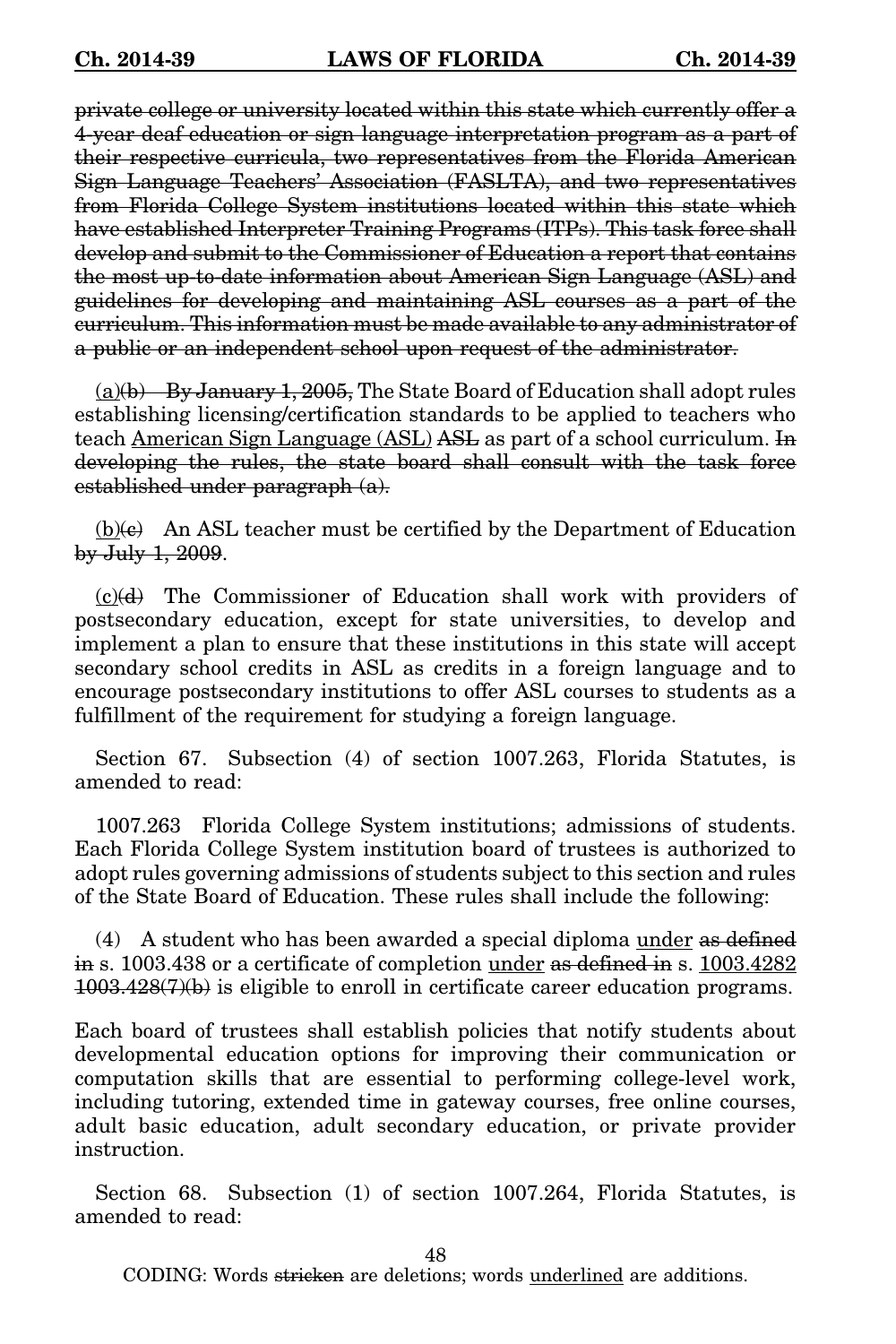1007.264 Persons with disabilities; admission to postsecondary educational institutions; substitute requirements; rules and regulations.—

(1) A Any student with a disability, as defined in s.  $1007.02(2)$ , who is otherwise eligible shall be eligible for reasonable substitution for any requirement for admission into a public postsecondary educational institution where documentation can be provided that the person's failure to meet the admission requirement is related to the disability.

Section 69. Subsection (1) of section 1007.265, Florida Statutes, is amended to read:

1007.265 Persons with disabilities; graduation, study program admission, and upper-division entry; substitute requirements; rules and regulations.—

(1) A Any student with a disability, as defined in s.  $1007.02(2)$ , in a public postsecondary educational institution shall be eligible for reasonable substitution for any requirement for graduation, for admission into a program of study, or for entry into the upper division where documentation can be provided that the person's failure to meet the requirement is related to the disability and where failure to meet the graduation requirement or program admission requirement does not constitute a fundamental alteration in the nature of the program.

Section 70. Subsections (2) and (9) of section 1007.271, Florida Statutes, are amended to read:

1007.271 Dual enrollment programs.—

(2) For the purpose of this section, an eligible secondary student is a student who is enrolled in any of grades 6 through 12 in a Florida public secondary school or in a Florida private secondary school that which is in compliance with s. 1002.42(2) and provides a secondary curriculum pursuant to s. 1003.428 or s. 1003.4282. Students who are eligible for dual enrollment pursuant to this section may enroll in dual enrollment courses conducted during school hours, after school hours, and during the summer term. However, if the student is projected to graduate from high school before the scheduled completion date of a postsecondary course, the student may not register for that course through dual enrollment. The student may apply to the postsecondary institution and pay the required registration, tuition, and fees if the student meets the postsecondary institution's admissions requirements under s. 1007.263. Instructional time for dual enrollment may vary from 900 hours; however, the full-time equivalent student membership value shall be subject to the provisions in s. 1011.61(4).  $\underline{A}$ Any student enrolled as a dual enrollment student is exempt from the payment of registration, tuition, and laboratory fees. Applied academics for adult education instruction, developmental education, and other forms of precollegiate instruction, as well as physical education courses that focus on the physical execution of a skill rather than the intellectual attributes of the

49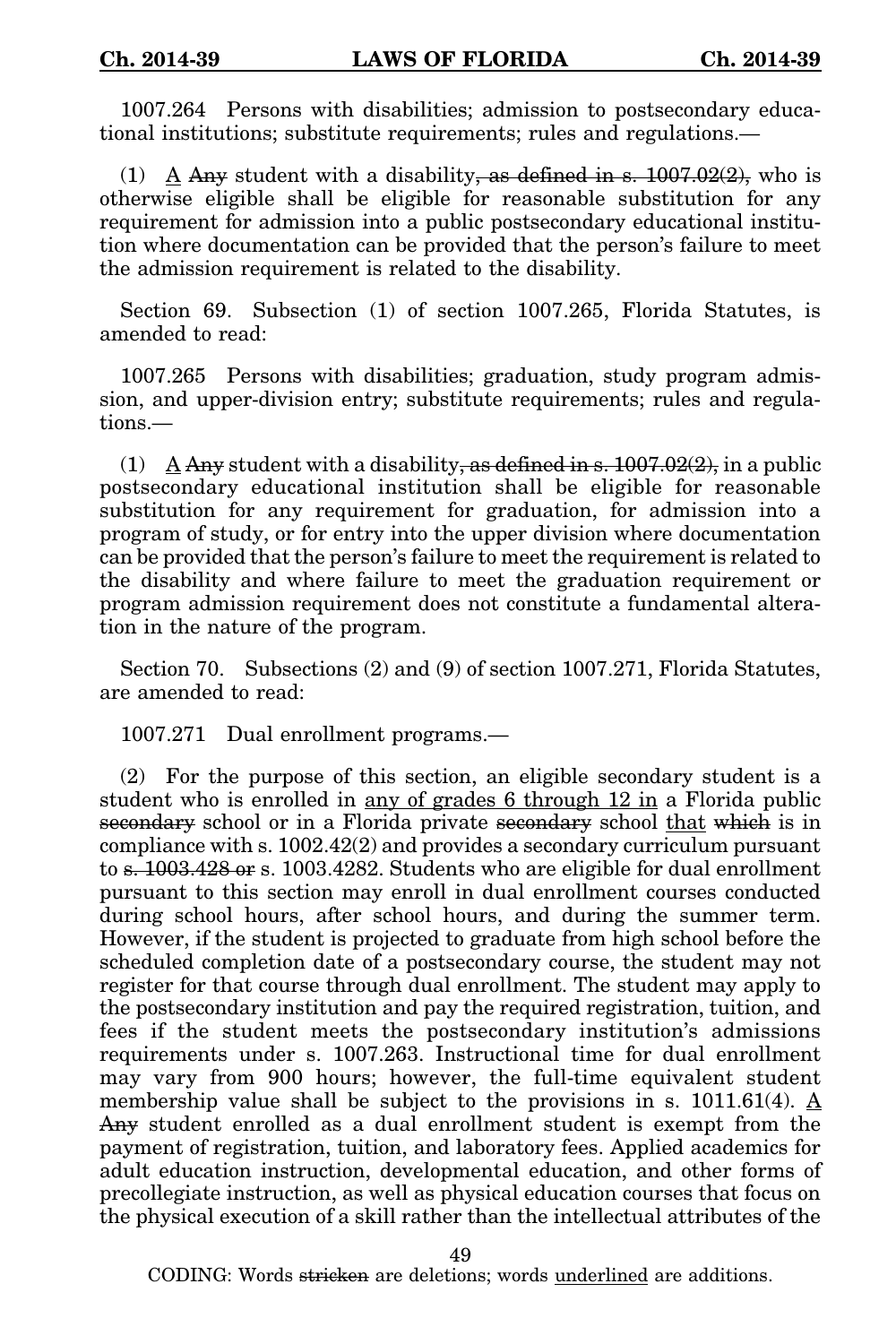activity, are ineligible for inclusion in the dual enrollment program. Recreation and leisure studies courses shall be evaluated individually in the same manner as physical education courses for potential inclusion in the program.

(9) The Commissioner of Education shall appoint faculty committees representing public school, Florida College System institution, and university faculties to identify postsecondary courses that meet the high school graduation requirements of s. 1003.428 or s. 1003.4282 and to establish the number of postsecondary semester credit hours of instruction and equivalent high school credits earned through dual enrollment pursuant to this section that are necessary to meet high school graduation requirements. Such equivalencies shall be determined solely on comparable course content and not on seat time traditionally allocated to such courses in high school. The Commissioner of Education shall recommend to the State Board of Education those postsecondary courses identified to meet high school graduation requirements, based on mastery of course outcomes, by their course numbers, and all high schools shall accept these postsecondary education courses toward meeting the requirements of s. 1003.428 or s. 1003.4282.

Section 71. Subsections (3), (7), and (8) of section 1008.22, Florida Statutes, are amended to read:

1008.22 Student assessment program for public schools.—

(3) STATEWIDE, STANDARDIZED ASSESSMENT PROGRAM.—The Commissioner of Education shall design and implement a statewide, standardized assessment program aligned to the core curricular content established in the Next Generation Sunshine State Standards. The commissioner also must develop or select and implement a common battery of assessment tools that will be used in all juvenile justice education programs in the state. These tools must accurately measure the core curricular content established in the Next Generation Sunshine State Standards. Participation in the assessment program is mandatory for all school districts and all students attending public schools, including adult students seeking a standard an adult high school diploma under s. 1003.4282 and students in Department of Juvenile Justice education programs, except as otherwise provided by law prescribed by the commissioner. If a student does not participate in the assessment program, the school district must notify the student's parent and provide the parent with information regarding the implications of such nonparticipation. The statewide, standardized assessment program shall be designed and implemented as follows:

(a) Statewide, standardized comprehensive assessments Florida Comprehensive Assessment Test (FCAT) until replaced by common core assessments. The statewide, standardized FCAT Reading assessment shall be administered annually in grades 3 through 10. The statewide, standardized Writing assessment shall be administered annually at least once at the elementary, middle, and high school levels. When the Reading and Writing assessments are replaced by English Language Arts (ELA) assessments, ELA

50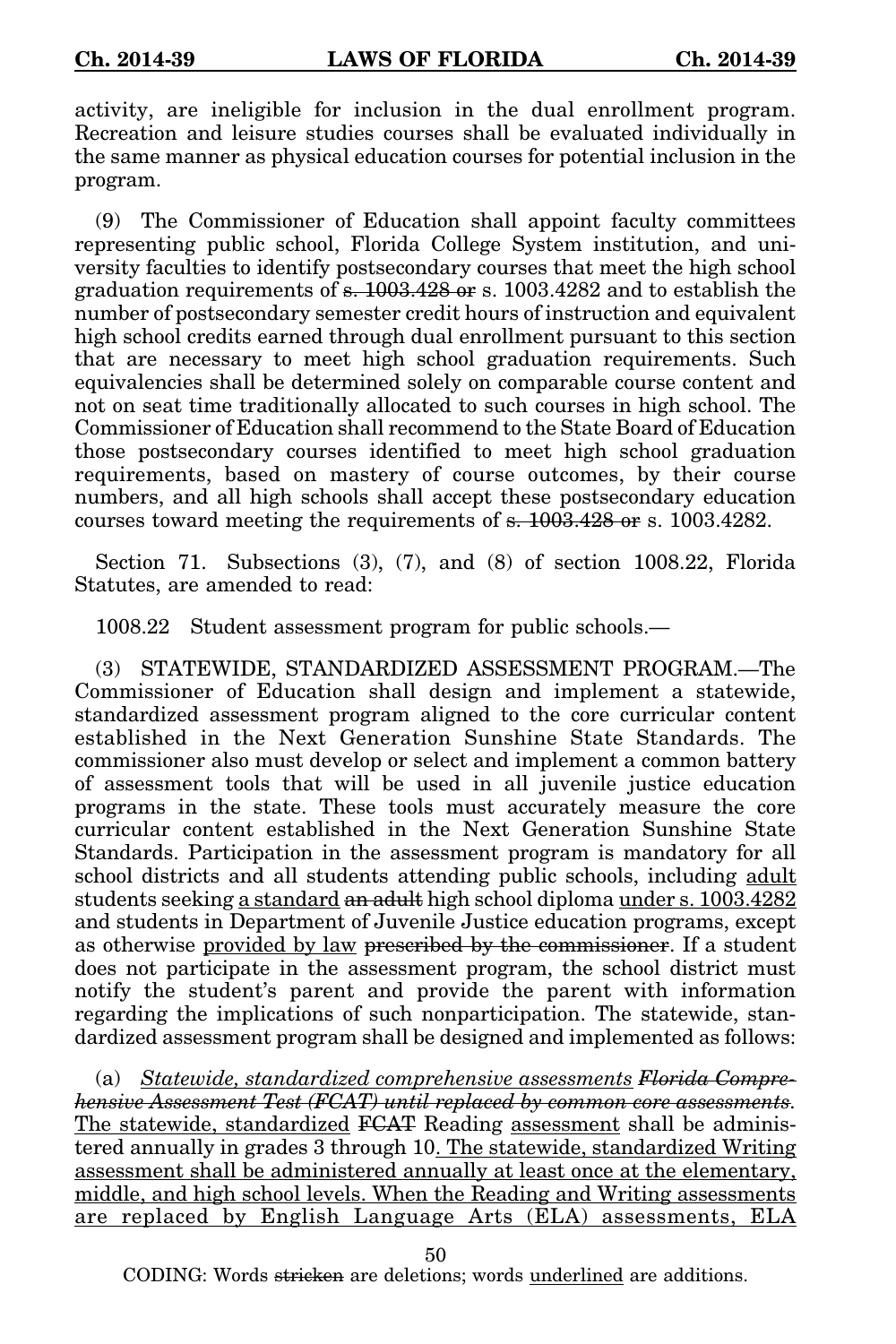assessments shall be administered to students in grades 3 through 11. Retake opportunities for the grade 10 Reading assessment or, upon implementation, the grade 10 ELA assessment must be provided. Students taking the ELA assessments shall not take the statewide, standardized assessments in Reading or Writing. ELA assessments shall be administered online. The statewide, standardized; FCAT Mathematics assessments shall be administered annually in grades 3 through 8. Students taking a revised Mathematics assessment shall not take the discontinued assessment. The statewide, standardized; FCAT Writing shall be administered annually at least once at the elementary, middle, and high school levels; and FCAT Science assessment shall be administered annually at least once at the elementary and middle grades levels. In order to earn a standard high school diploma, a student who has not earned a passing score on the grade 10 FCAT Reading assessment or, upon implementation, the grade 10 ELA assessment must earn a passing score on the assessment retake or earn a concordant score as authorized under subsection (7) must participate in each retake of the assessment until the student earns a passing score. The commissioner shall recommend and the State Board of Education must adopt a score on both the SAT and ACT that is concordant to a passing score on grade 10 FCAT Reading that, if achieved by a student, meets the must-pass requirement for grade 10 FCAT Reading.

(b)  $End-of-course (EOC)$  assessments.—EOC assessments must be statewide, standardized, and developed or approved by the Department of Education as follows:

1. Statewide, standardized EOC assessments in mathematics shall be administered according to this subparagraph. Beginning with the 2010-2011 school year, all students enrolled in Algebra I must take the Algebra I EOC assessment. Except as otherwise provided in paragraph (c) this section, beginning with students entering grade 9 in the 2011-2012 school year, a student who is enrolled in Algebra I must earn a passing score on the Algebra I EOC assessment or attain a comparative score as authorized under subsection (8) in order to earn a standard high school diploma. In order to earn a standard high school diploma, a student who has not earned a passing score on the Algebra I EOC assessment must earn a passing score on the assessment retake or a comparative score as authorized under subsection (8) must participate in each retake of the assessment until the student earns a passing score. Beginning with the 2011-2012 school year, all students enrolled in Geometry must take the Geometry EOC assessment. Middle grades students enrolled in Algebra I, or Geometry, or Biology I must take the statewide, standardized EOC assessment for those courses and shall are not required to take the corresponding subject and grade-level statewide, standardized assessment FCAT. When a statewide, standardized EOC assessment in Algebra II is administered, all students enrolled in Algebra II must take the EOC assessment. Pursuant to the commissioner's implementation schedule, student performance on the Algebra II EOC assessment constitutes 30 percent of a student's final course grade.

51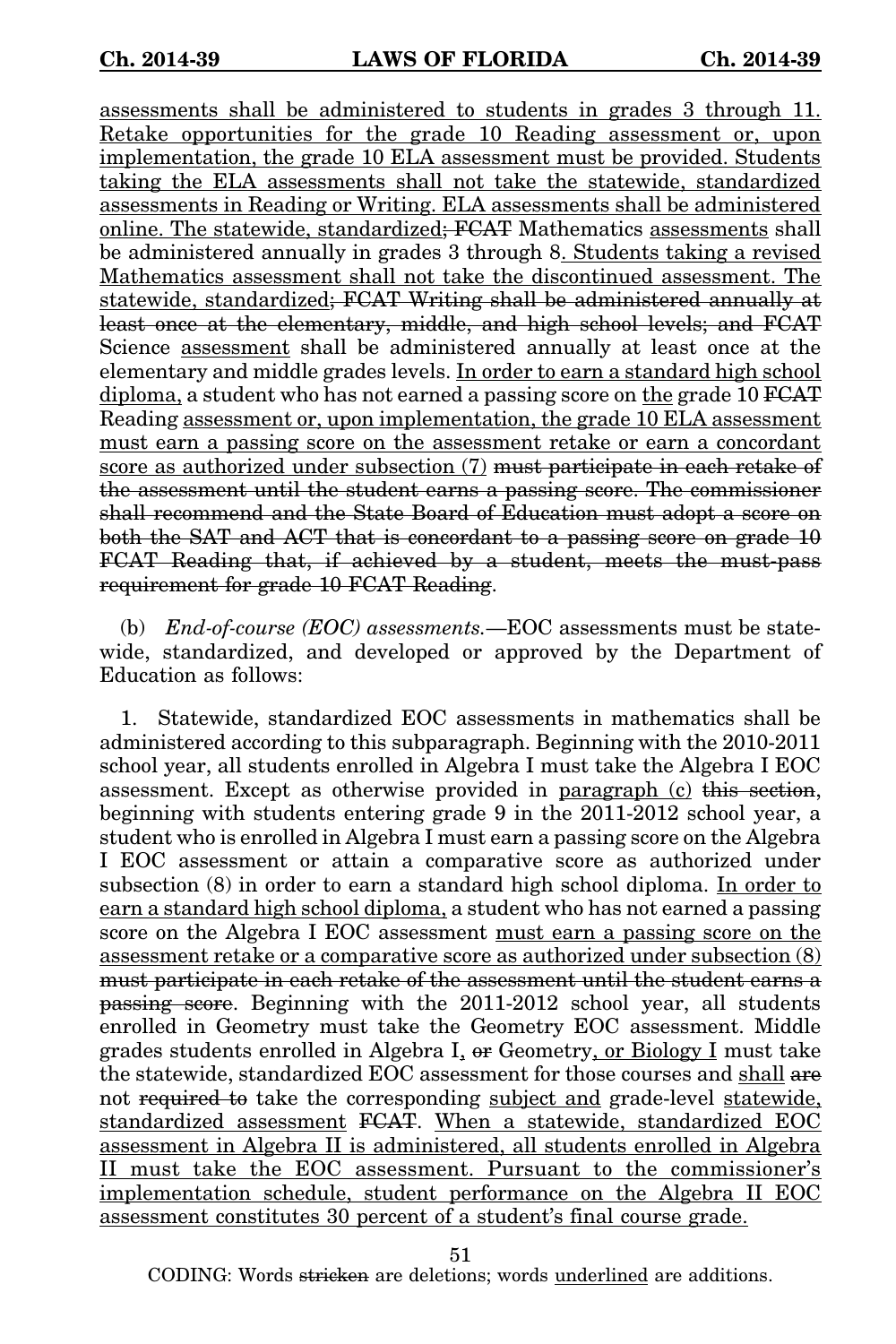2. Statewide, standardized EOC assessments in science shall be administered according to this subparagraph. Beginning with the 2011-2012 school year, all students enrolled in Biology I must take the Biology I EOC assessment. Beginning with students entering grade 9 in the 2013-2014 school year, performance on the Biology I EOC assessment constitutes 30 percent of the student's final course grade.

3. During the 2012-2013 school year, an EOC assessment in civics education shall be administered as a field test at the middle grades level. Beginning with the 2013-2014 school year, each student's performance on the statewide, standardized middle grades Civics EOC assessment in civics education constitutes 30 percent of the student's final course grade in civics education.

4. The commissioner may select one or more nationally developed comprehensive examinations, which may include examinations for a College Board Advanced Placement course, International Baccalaureate course, or Advanced International Certificate of Education course, or industry-approved examinations to earn national industry certifications identified in the Industry Certification Funding List, for use as EOC assessments under this paragraph if the commissioner determines that the content knowledge and skills assessed by the examinations meet or exceed the grade-level expectations for the core curricular content established for the course in the Next Generation Sunshine State Standards. Use of any such examination as an EOC assessment must be approved by the state board in rule.

5. Contingent upon funding provided in the General Appropriations Act, including the appropriation of funds received through federal grants, the commissioner may establish an implementation schedule for the development and administration of additional statewide, standardized EOC assessments that must be approved by the state board, in rule. If approved by the state board, student performance on such assessments constitutes 30 percent of a student's final course grade.

6. All statewide, standardized EOC assessments must be administered online except as otherwise provided in paragraph (c).

(c) Students with disabilities; Florida Alternate Assessment.—

1. Each district school board must provide instruction to prepare students with disabilities in the core content knowledge and skills necessary for successful grade-to-grade progression and high school graduation.

2. A student with a disability, as defined in s.  $1007.02 \frac{1007.02(2)}{1007.02(2)}$ , for whom the individual education plan (IEP) team determines that the statewide, standardized assessments under this section cannot accurately measure the student's abilities, taking into consideration all allowable accommodations, shall have assessment results waived for the purpose of receiving a course grade and a standard high school diploma. Such waiver shall be designated on the student's transcript. The statement of waiver shall

52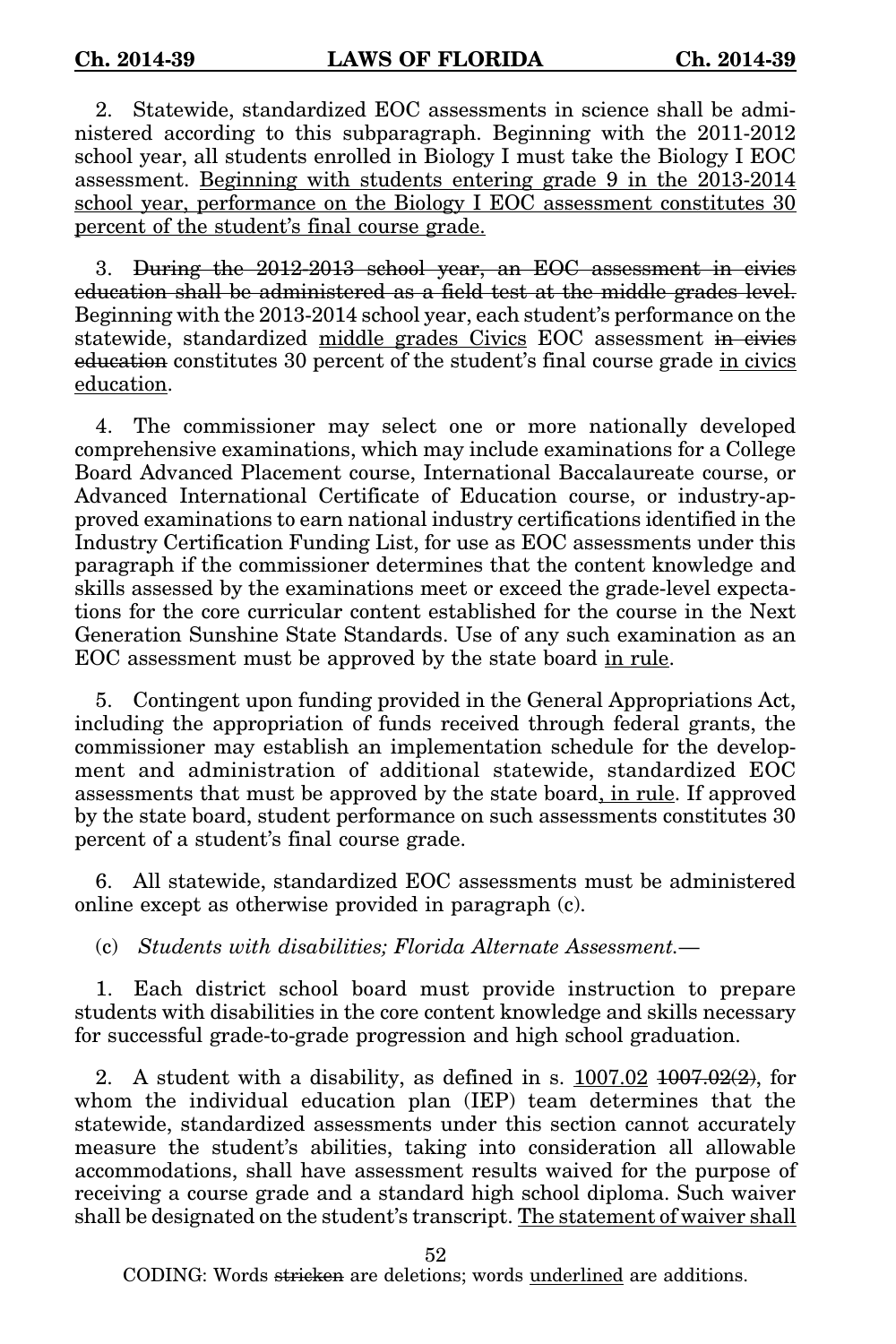be limited to a statement that performance on an assessment was waived for the purpose of receiving a course grade or a standard high school diploma, as applicable.

3. The State Board of Education shall adopt rules, based upon recommendations of the commissioner, for the provision of assessment accommodations for students with disabilities and for students who have limited English proficiency.

a. Accommodations that negate the validity of a statewide, standardized assessment are not allowed during the administration of the assessment. However, instructional accommodations are allowed in the classroom if identified in a student's IEP. Students using instructional accommodations in the classroom that are not allowed on a statewide, standardized assessment may have assessment results waived if the IEP team determines that the assessment cannot accurately measure the student's abilities.

b. If a student is provided with instructional accommodations in the classroom that are not allowed as accommodations for statewide, standardized assessments, the district must inform the parent in writing and provide the parent with information regarding the impact on the student's ability to meet expected performance levels. A parent must provide signed consent for a student to receive classroom instructional accommodations that would not be available or permitted on a statewide, standardized assessment and acknowledge in writing that he or she understands the implications of such instructional accommodations.

c. If a student's IEP states that online administration of a statewide, standardized assessment will significantly impair the student's ability to perform, the assessment shall be administered in hard copy.

4. For students with significant cognitive disabilities, the Department of Education shall provide for implementation of the Florida Alternate Assessment to accurately measure the core curricular content established in the Next Generation Sunshine State Standards.

(d) Implementation schedule Common core assessments in English Language Arts (ELA) and mathematics.—

1. Contingent upon funding, common core assessments in ELA shall be administered to students in grades 3 through 11. Retake opportunities for the grade 10 assessment must be provided. Students taking the ELA assessments are not required to take the assessments in FCAT Reading or FCAT Writing. Common core ELA assessments shall be administered online.

2. Contingent upon funding, common core assessments in mathematics shall be administered to all students in grades 3 through 8, and common core assessments in Algebra I, Geometry, and Algebra II shall be administered to students enrolled in those courses. Retake opportunities must be provided for the Algebra I assessment. Students may take the common core

53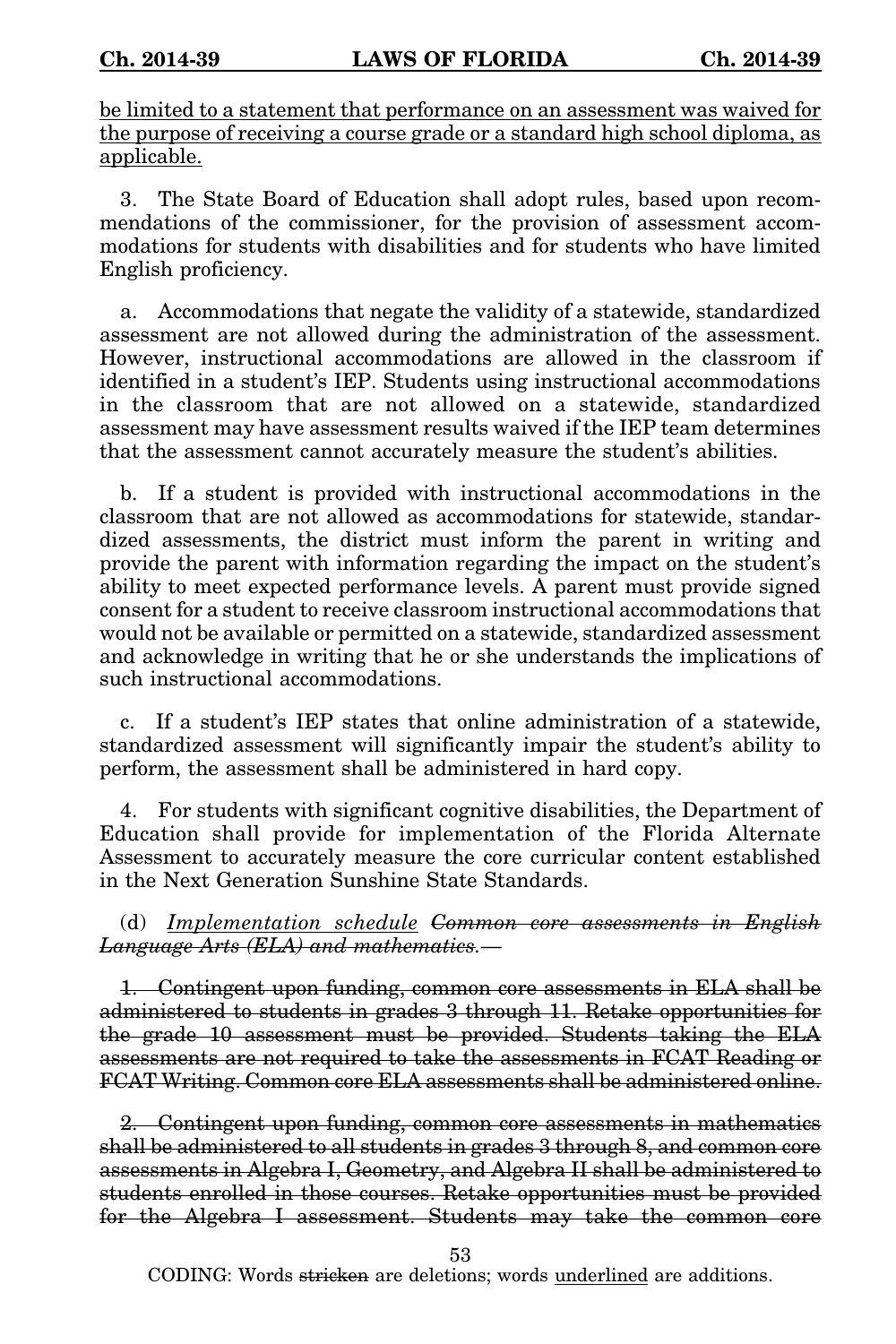mathematics assessments pursuant to the Credit Acceleration Program (CAP) under s. 1003.4295(3). Students taking common core assessments in mathematics are not required to take FCAT Mathematics or statewide, standardized EOC assessments in mathematics. Common core mathematics assessments shall be administered online.

1.3. The Commissioner State Board of Education shall establish and publish on the department's website adopt rules establishing an implementation schedule to transition from the statewide, standardized FCAT Reading and, FCAT Writing assessments to the ELA assessments and to the revised, FCAT Mathematics assessments, including the, and Algebra I and Geometry EOC assessments to common core assessments in English Language Arts and mathematics. The schedule must take into consideration funding, sufficient field and baseline data, access to assessments, instructional alignment, and school district readiness to administer the common core assessments online. Until the 10th grade common core ELA and Algebra I assessments become must-pass assessments, students must pass 10th grade FCAT Reading and the Algebra I EOC assessment, or achieve a concordant or comparative score as authorized under this section, in order to earn a standard high school diploma under s. 1003.4282. Students taking 10th grade FCAT Reading or the Algebra I EOC assessment are not required to take the respective common core assessments.

2.4. The Department of Education shall publish minimum and recommended technology requirements that include specifications for hardware, software, networking, security, and broadband capacity to facilitate school district compliance with the requirement that common core assessments be administered online.

(e) Assessment scores and achievement levels.—

1. All statewide, standardized EOC assessments and FCAT Reading, FCAT Writing, and FCAT Science assessments shall use scaled scores and achievement levels. Achievement levels shall range from 1 through 5, with level 1 being the lowest achievement level, level 5 being the highest achievement level, and level 3 indicating satisfactory performance on an assessment. For purposes of the statewide, standardized FCAT Writing assessment, student achievement shall be scored using a scale of 1 through 6.

2. The state board shall designate by rule a passing score for each statewide, standardized EOC and FCAT assessment. In addition, the state board shall designate a score for each statewide, standardized EOC assessment that indicates that a student is high achieving and has the potential to meet college-readiness standards by the time the student graduates from high school.

3. If the commissioner seeks to revise a statewide, standardized assessment and the revisions require the state board to modify performance level scores, including the passing score, the commissioner shall provide a copy of the proposed scores and implementation plan to the President of the Senate

54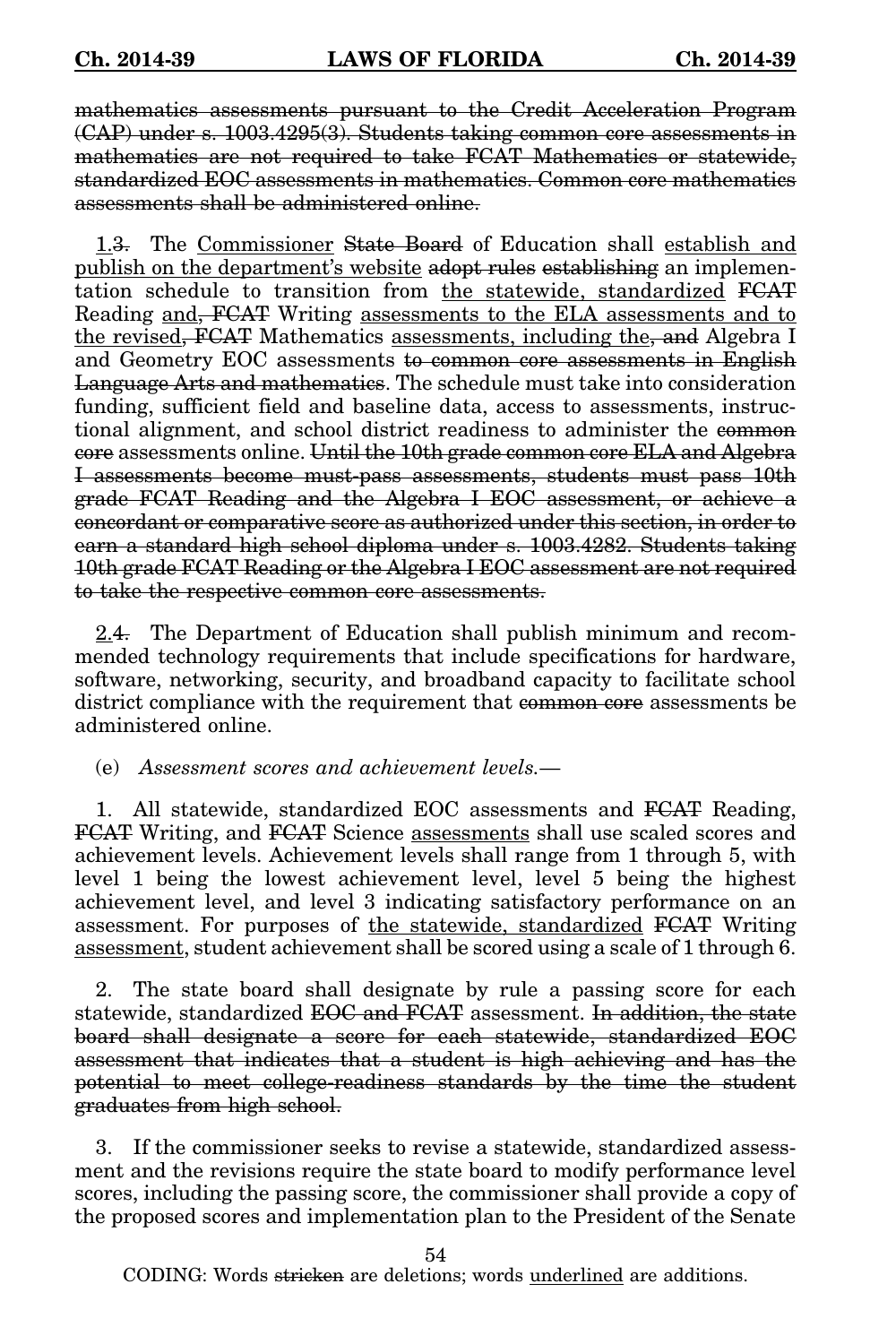and the Speaker of the House of Representatives at least 90 days before submission to the state board for review. Until the state board adopts the modifications by rule, the commissioner shall use calculations for scoring the assessment that adjust student scores on the revised assessment for statistical equivalence to student scores on the former assessment. The state board shall adopt by rule the passing score for the revised assessment that is statistically equivalent to the passing score on the discontinued assessment for a student who is required to attain a passing score on the discontinued assessment. The commissioner may, with approval of the state board, discontinue administration of the former assessment upon the graduation, based on normal student progression, of students participating in the final regular administration of the former assessment. If the commissioner revises a statewide, standardized assessment and the revisions require the state board to modify the passing score, only students taking the assessment for the first time after the rule is adopted are affected.

(f) Assessment schedules and reporting of results.—The Commissioner of Education shall establish schedules for the administration of assessments and the reporting of student assessment results. The commissioner shall consider the observance of religious and school holidays when developing the schedule. By August 1 of each year, the commissioner shall notify each school district in writing and publish on the department's website the assessment and reporting schedules for, at a minimum, the school year following the upcoming school year. The assessment and reporting schedules must provide the earliest possible reporting of student assessment results to the school districts. Assessment results for the statewide, standardized FCAT Reading assessments, or upon implementation the ELA assessments, and FCAT Mathematics assessments, including the EOC assessments in Algebra I and Geometry, must be made available no later than the week of June 8. The administration of the statewide, standardized FCAT Writing assessment and the Florida Alternate Assessment may be no earlier than the week of March 1. School districts shall administer assessments in accordance with the schedule established by the commissioner.

(g) Prohibited activities.—A district school board shall prohibit each public school from suspending a regular program of curricula for purposes of administering practice assessments or engaging in other assessmentpreparation activities for a statewide, standardized assessment. However, a district school board may authorize a public school to engage in the following assessment-preparation activities:

1. Distributing to students sample assessment books and answer keys published by the Department of Education.

2. Providing individualized instruction in assessment-taking strategies, without suspending the school's regular program of curricula, for a student who scores Level 1 or Level 2 on a prior administration of an assessment.

3. Providing individualized instruction in the content knowledge and skills assessed, without suspending the school's regular program of curricula,

55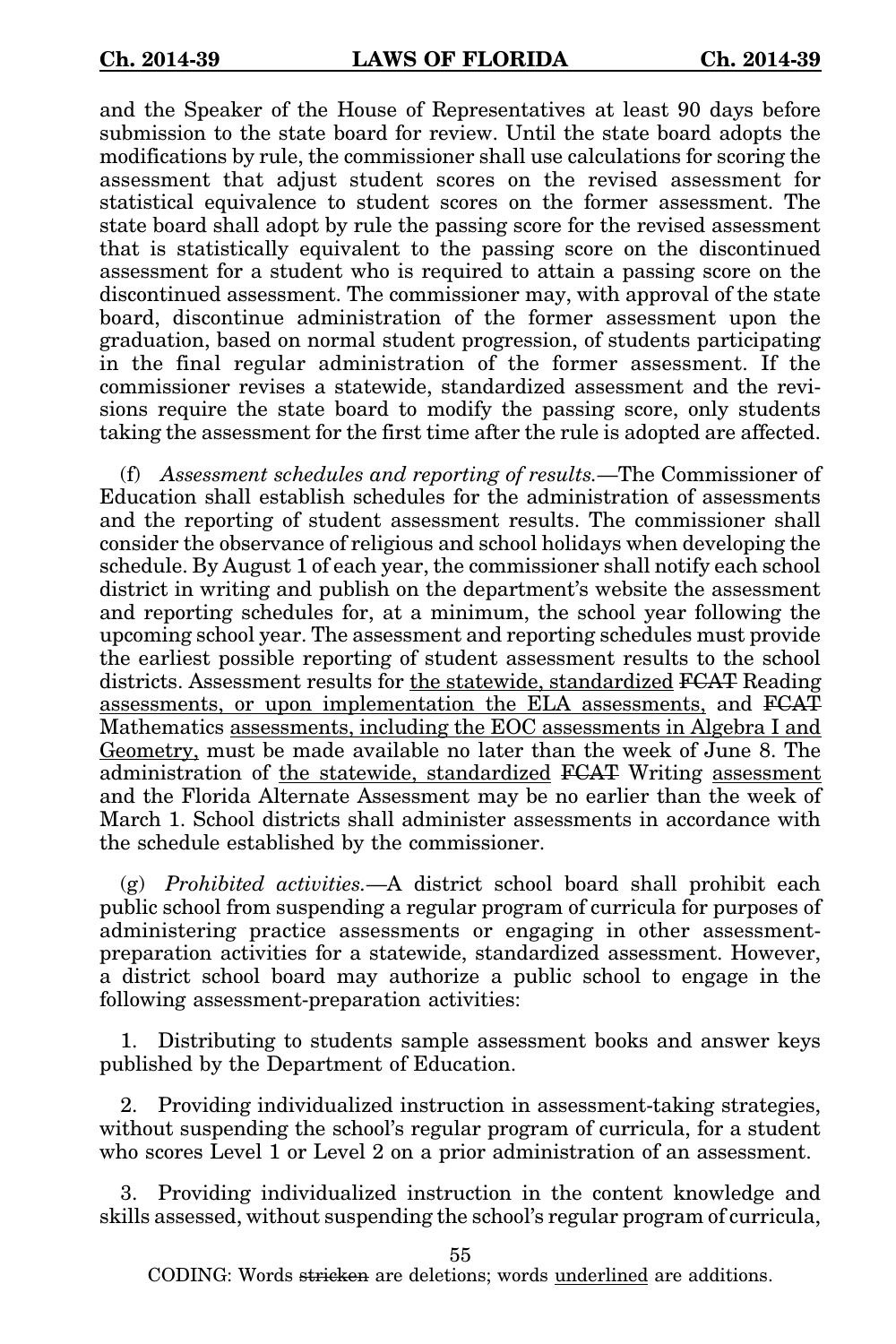for a student who scores Level 1 or Level 2 on a prior administration of an assessment or a student who, through a diagnostic assessment administered by the school district, is identified as having a deficiency in the content knowledge and skills assessed.

4. Administering a practice assessment or engaging in other assessmentpreparation activities that are determined necessary to familiarize students with the organization of the assessment, the format of assessment items, and the assessment directions or that are otherwise necessary for the valid and reliable administration of the assessment, as set forth in rules adopted by the State Board of Education with specific reference to this paragraph.

(h) Contracts for assessments.—The commissioner shall provide for the assessments to be developed or obtained, as appropriate, through contracts and project agreements with private vendors, public vendors, public agencies, postsecondary educational institutions, or school districts. The commissioner may enter into contracts for the continued administration of the assessments authorized and funded by the Legislature. Contracts may be initiated in 1 fiscal year and continue into the next fiscal year and may be paid from the appropriations of either or both fiscal years. The commissioner may negotiate for the sale or lease of tests, scoring protocols, test scoring services, and related materials developed pursuant to law.

(7) CONCORDANT SCORES FOR 10TH GRADE FCAT READING.— Until the state transitions to common core English Language Arts assessments, The Commissioner of Education must identify scores on the SAT and ACT that if achieved satisfy the graduation requirement that a student pass the grade 10 statewide, standardized 10th grade FCAT Reading assessment or, upon implementation, the grade 10 ELA assessment. The commissioner may identify concordant scores on other assessments other than the SAT and ACT as well. If the content or scoring procedures change for the grade 10 Reading assessment or, upon implementation, the grade 10 ELA assessment 10th grade FCAT Reading, new concordant scores must be determined. If new concordant scores are not timely adopted, the last-adopted concordant scores remain in effect until such time as new scores are adopted. The state board shall adopt concordant scores in rule.

(8) COMPARATIVE SCORES FOR END-OF-COURSE (EOC) ASSESS-MENT ASSESSMENTS.—The Commissioner of Education must identify one or more comparative scores for the Algebra I EOC assessment and may identify comparative scores for the other EOC assessments. If the content or scoring procedures change for the EOC assessment assessments, new comparative scores must be determined. If new comparative scores are not timely adopted, the last-adopted comparative scores remain in effect until such time as new scores are adopted. The state board shall adopt comparative scores in rule.

Section 72. Paragraph (h) of subsection (2), paragraph (a) of subsection (4), paragraph (b) of subsection (6), and paragraph (b) of subsection (7) of section 1008.25, Florida Statutes, are amended to read:

56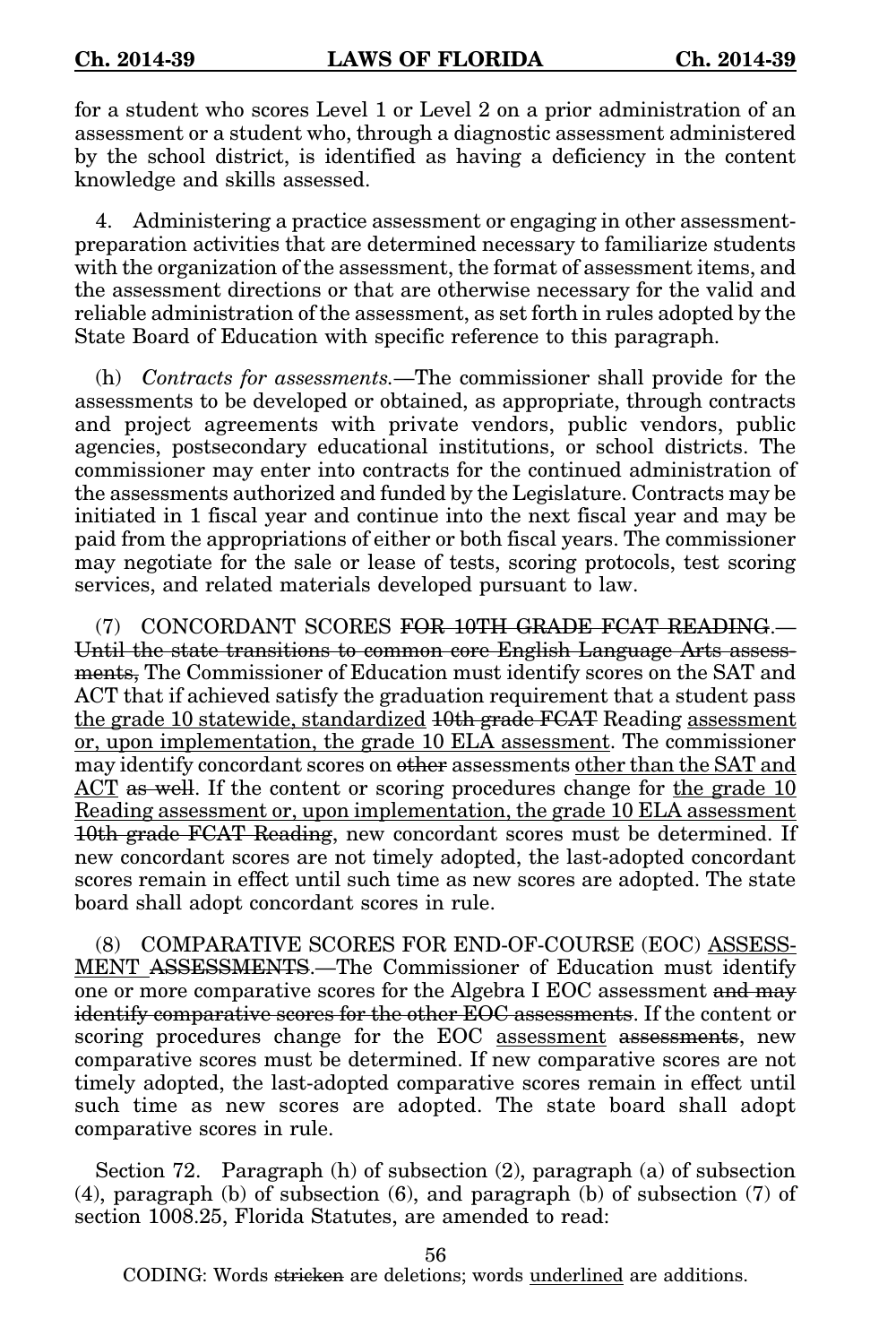1008.25 Public school student progression; remedial instruction; reporting requirements.—

(2) COMPREHENSIVE STUDENT PROGRESSION PLAN.—Each district school board shall establish a comprehensive plan for student progression which must:

(h) Provide instructional sequences by which students in kindergarten through high school may attain progressively higher levels of skill in the use of digital tools and applications. The instructional sequences must include participation in curricular and instructional options and the demonstration of competence of standards required pursuant to ss. 1003.41 and 1003.4203 through attainment of industry certifications and other means of demonstrating credit requirements identified under ss. 1002.3105, 1003.4203, 1003.428, and 1003.4282.

(4) ASSESSMENT AND REMEDIATION.—

(a) Each student must participate in the statewide, standardized assessment program required by s. 1008.22. Each student who does not meet specific levels of performance on the required assessments as determined by the district school board or who scores below Level 3 on the statewide, standardized Reading assessment or, upon implementation, the English Language Arts assessment or on the statewide, standardized Mathematics assessments in grades 3 through 8 and the Algebra I EOC assessment FCAT Reading or FCAT Mathematics or on the common core English Language Arts or mathematics assessments as applicable under s. 1008.22 must be provided with additional diagnostic assessments to determine the nature of the student's difficulty, the areas of academic need, and strategies for appropriate intervention and instruction as described in paragraph (b).

(6) ELIMINATION OF SOCIAL PROMOTION.—

(b) The district school board may only exempt students from mandatory retention, as provided in paragraph (5)(b), for good cause. Good cause exemptions shall be limited to the following:

1. Limited English proficient students who have had less than 2 years of instruction in an English for Speakers of Other Languages program.

2. Students with disabilities whose individual education plan indicates that participation in the statewide assessment program is not appropriate, consistent with the requirements of s. 1008.212 State Board of Education rule.

3. Students who demonstrate an acceptable level of performance on an alternative standardized reading or English Language Arts assessment approved by the State Board of Education.

57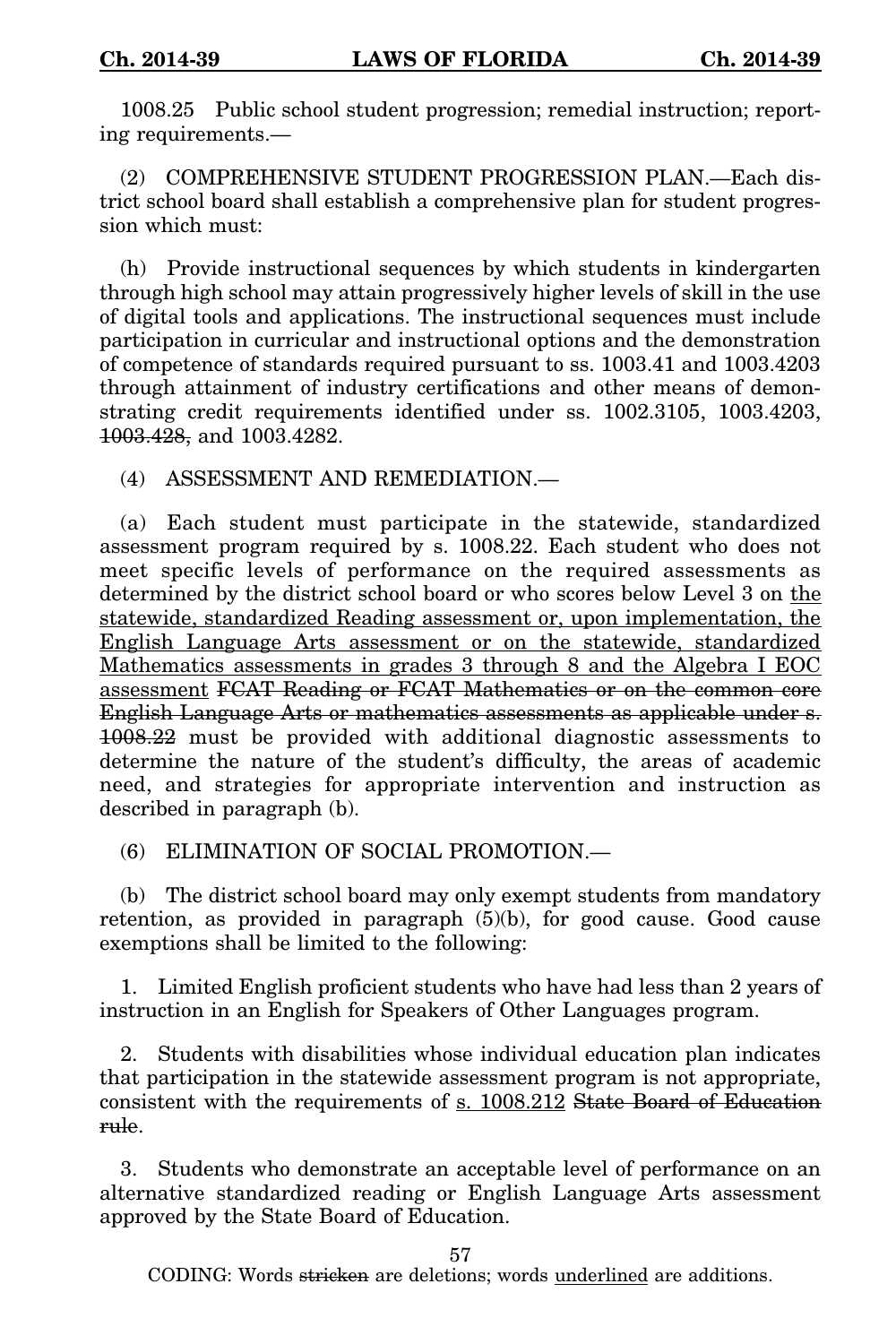4. A student who demonstrates through a student portfolio that he or she is performing at least at Level 2 on the statewide, standardized FCAT Reading assessment or, upon implementation, the common core English Language Arts assessment, as applicable under s. 1008.22.

5. Students with disabilities who take the statewide, standardized participate in FCAT Reading assessment or, upon implementation, the common core English Language Arts assessment, as applicable under s. 1008.22, and who have an individual education plan or a Section 504 plan that reflects that the student has received intensive remediation in reading or and English Language Arts for more than 2 years but still demonstrates a deficiency and was previously retained in kindergarten, grade 1, grade 2, or grade 3.

6. Students who have received intensive remediation in reading  $or$  and</u> English Language Arts, as applicable under s. 1008.22, for 2 or more years but still demonstrate a deficiency and who were previously retained in kindergarten, grade 1, grade 2, or grade 3 for a total of 2 years. Intensive instruction for students so promoted must include an altered instructional day that includes specialized diagnostic information and specific reading strategies for each student. The district school board shall assist schools and teachers to implement reading strategies that research has shown to be successful in improving reading among low-performing readers.

(7) SUCCESSFUL PROGRESSION FOR RETAINED THIRD GRADE STUDENTS-

(b) Each school district shall:

1. Provide third grade students who are retained under the provisions of paragraph (5)(b) with intensive instructional services and supports to remediate the identified areas of reading deficiency, including participation in the school district's summer reading camp as required under paragraph (a) and a minimum of 90 minutes of daily, uninterrupted, scientifically researchbased reading instruction which includes phonemic awareness, phonics, fluency, vocabulary, and comprehension and other strategies prescribed by the school district, which may include, but are not limited to:

a. Integration of science and social studies content within the 90-minute block.

- b. Small group instruction.
- c. Reduced teacher-student ratios.
- d. More frequent progress monitoring.
- e. Tutoring or mentoring.
- f. Transition classes containing 3rd and 4th grade students.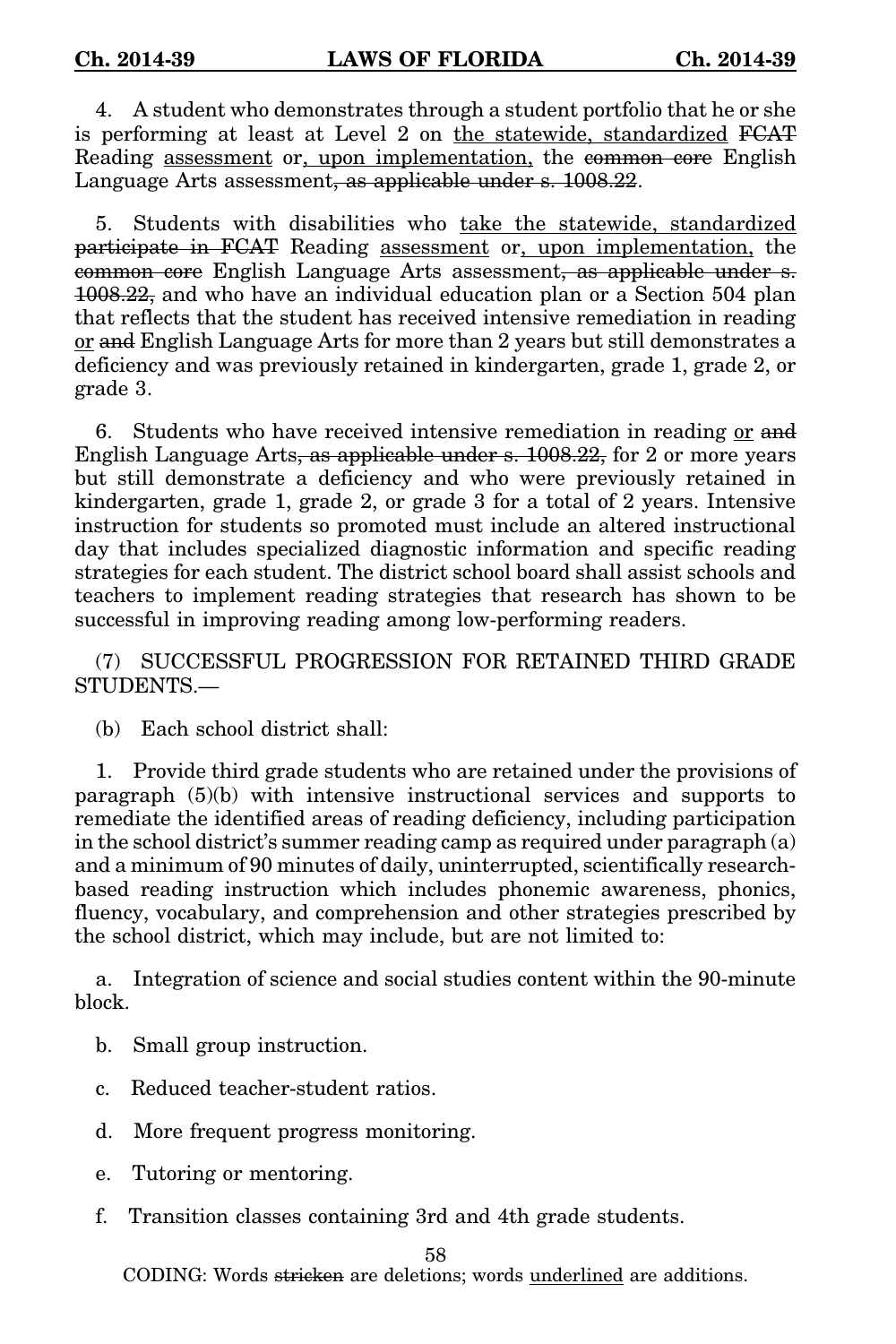g. Extended school day, week, or year.

2. Provide written notification to the parent of  $\underline{a}$  any student who is retained under the provisions of paragraph (5)(b) that his or her child has not met the proficiency level required for promotion and the reasons the child is not eligible for a good cause exemption as provided in paragraph (6)(b). The notification must comply with the provisions of s. 1002.20(15) and must include a description of proposed interventions and supports that will be provided to the child to remediate the identified areas of reading deficiency.

3. Implement a policy for the midyear promotion of a any student retained under the provisions of paragraph (5)(b) who can demonstrate that he or she is a successful and independent reader and performing at or above grade level in reading or, upon implementation of and English Language Arts assessments, performing at or above grade level in English Language Arts, as applicable under s. 1008.22. Tools that school districts may use in reevaluating a any student retained may include subsequent assessments, alternative assessments, and portfolio reviews, in accordance with rules of the State Board of Education.

4. Provide students who are retained under the provisions of paragraph (5)(b) with a highly effective teacher as determined by the teacher's performance evaluation under s. 1012.34.

5. Establish at each school, when applicable, an Intensive Acceleration Class for retained grade 3 students who subsequently score Level 1 on the required statewide, standardized assessment identified in s. 1008.22. The focus of the Intensive Acceleration Class shall be to increase a child's reading and English Language Arts skill level at least two grade levels in 1 school year. The Intensive Acceleration Class shall:

a. Be provided to a any student in grade 3 who scores Level 1 on the statewide, standardized FCAT Reading assessment or, upon implementation, the common core English Language Arts assessment, as applicable under s. 1008.22, and who was retained in grade 3 the prior year because of scoring Level 1.

b. Have a reduced teacher-student ratio.

c. Provide uninterrupted reading instruction for the majority of student contact time each day and incorporate opportunities to master the grade 4 Next Generation Sunshine State Standards in other core subject areas.

d. Use a reading program that is scientifically research-based and has proven results in accelerating student reading achievement within the same school year.

e. Provide intensive language and vocabulary instruction using a scientifically research-based program, including use of a speech-language therapist.

59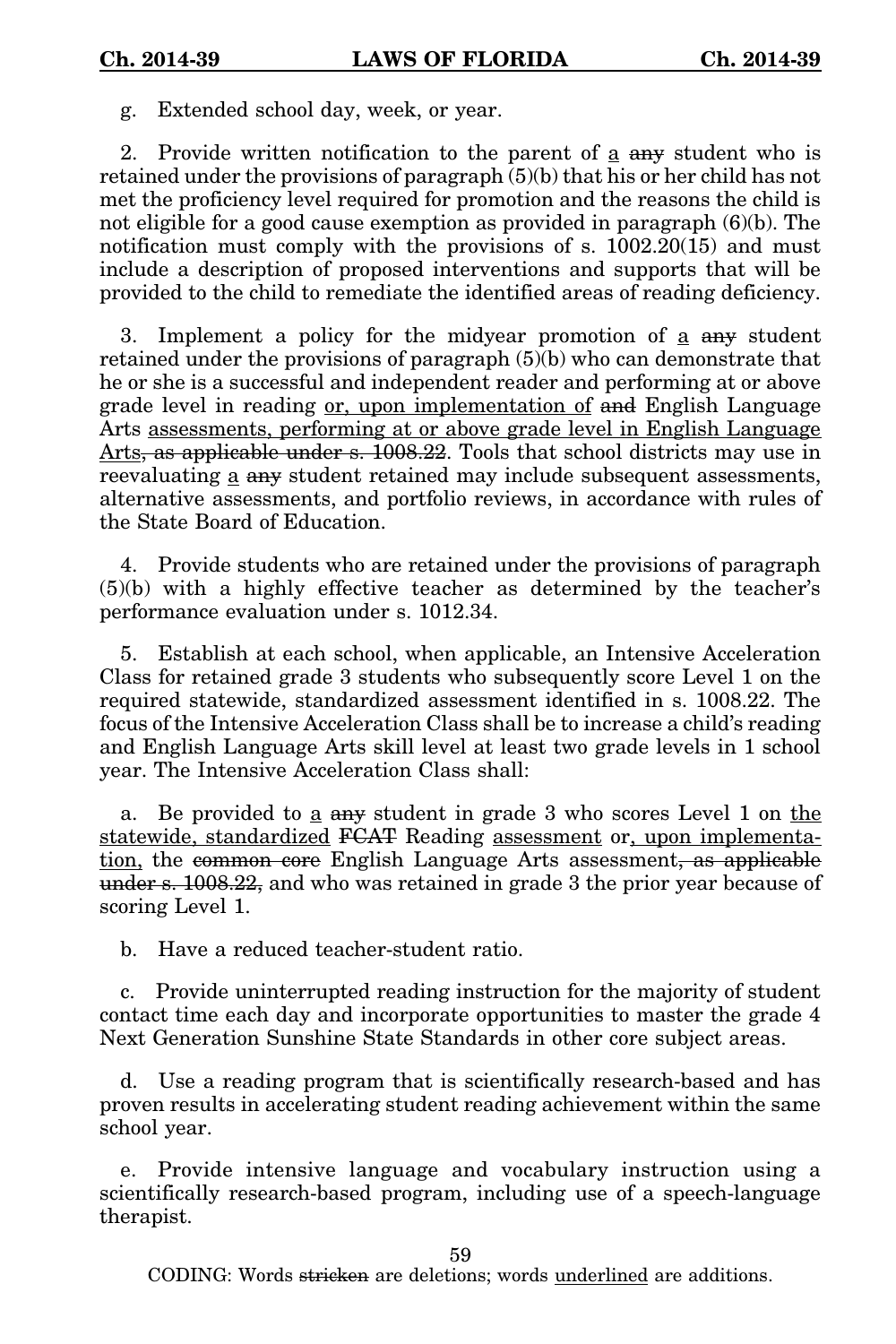Section 73. Paragraphs (b) and (c) of subsection (4) and subsections (5) and (7) of section 1008.33, Florida Statutes, are amended to read:

1008.33 Authority to enforce public school improvement.—

(4)

(b) Except as provided in subsection  $(5)$ , The turnaround options available to a school district to address a school that earns a grade of "F" are:

1. Convert the school to a district-managed turnaround school;

2. Reassign students to another school and monitor the progress of each reassigned student;

3. Close the school and reopen the school as one or more charter schools, each with a governing board that has a demonstrated record of effectiveness;

4. Contract with an outside entity that has a demonstrated record of effectiveness to operate the school; or

5. Implement a hybrid of turnaround options set forth in subparagraphs 1.-4. or other turnaround models that have a demonstrated record of effectiveness.

(c) Except for schools required to implement a turnaround option pursuant to subsection  $(5)$ , A school earning a grade of "F" shall have a planning year followed by 2 full school years to implement the initial turnaround option selected by the school district and approved by the state board. Implementation of the turnaround option is no longer required if the school improves by at least one letter grade.

 $(5)$  A school that earns a grade of "F" within 2 years after raising its grade from a grade of "F" or that earns a grade of "F" within 2 years after exiting the lowest-performing category under s. 3, chapter 2009-144, Laws of Florida, must implement one of the turnaround options in subparagraphs  $(4)(b)2,-5$ .

 $(7)$  A school classified in the lowest-performing category under s. 3, chapter 2009-144, Laws of Florida, before July 1, 2012, is not required to continue implementing any turnaround option unless the school earns a grade of "F" or a third consecutive "D" for the 2011-2012 school year. A school earning a grade of "F" or a third consecutive "D" for the 2011-2012 school year may not restart the number of years it has been low performing by virtue of the 2012 amendments to this section.

Section 74. Section 1008.331, Florida Statutes, is repealed.

Section 75. Subsection (2) of section 1008.3415, Florida Statutes, is amended to read:

1008.3415 School grade or school improvement rating for exceptional student education centers.—

60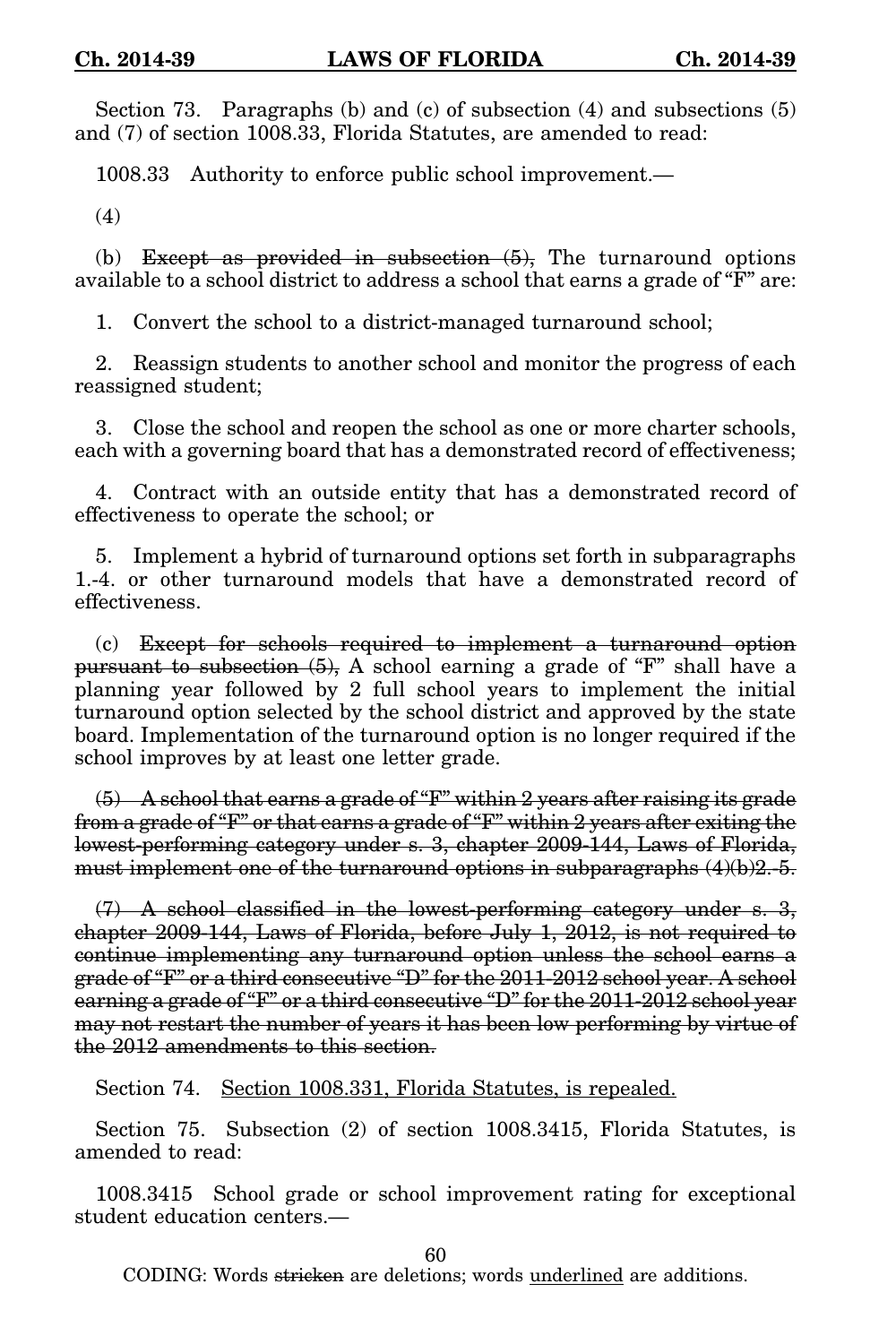(2) Notwithstanding s. 1008.34(3)(c)3., the achievement scores and learning gains of a student with a disability who attends an exceptional student education center and has not been enrolled in or attended a public school other than an exceptional student education center for grades K-12 within the school district shall not be included in the calculation of the home school's grade if the student is identified as an emergent student on the alternate assessment tool described in s.  $1008.22(3)(c)$   $1008.22(3)(e)$ 13.

Section 76. Section 1008.35, Florida Statutes, is repealed.

Section 77. Subsection (3) of section 1009.22, Florida Statutes, is amended to read:

1009.22 Workforce education postsecondary student fees.—

(3)(a) Except as otherwise provided by law, fees for students who are nonresidents for tuition purposes must offset the full cost of instruction. Residency of students shall be determined as required in s. 1009.21. Feenonexempt students enrolled in applied academics for adult education instruction shall be charged fees equal to the fees charged for adult general education programs. Each Florida College System institution that conducts developmental education and applied academics for adult education instruction in the same class section may charge a single fee for both types of instruction.

(b) Fees for continuing workforce education shall be locally determined by the district school board or Florida College System institution board of trustees. Expenditures for the continuing workforce education program provided by the Florida College System institution or school district must be fully supported by fees. Enrollments in continuing workforce education courses may not be counted for purposes of funding full-time equivalent enrollment.

(c) Effective July 1, 2011, For programs leading to a career certificate or an applied technology diploma, the standard tuition shall be \$2.22 per contact hour for residents and nonresidents and the out-of-state fee shall be \$6.66 per contact hour. For adult general education programs, a block tuition of \$45 per half year or \$30 per term shall be assessed for residents and nonresidents, and the out-of-state fee shall be \$135 per half year or \$90 per term. Each district school board and Florida College System institution board of trustees shall adopt policies and procedures for the collection of and accounting for the expenditure of the block tuition. All funds received from the block tuition shall be used only for adult general education programs. Students enrolled in adult general education programs may not be assessed the fees authorized in subsection (5), subsection (6), or subsection (7).

(d) Beginning with the 2008-2009 fiscal year and each year thereafter, The tuition and the out-of-state fee per contact hour shall increase at the beginning of each fall semester at a rate equal to inflation, unless otherwise provided in the General Appropriations Act. The Office of Economic and

61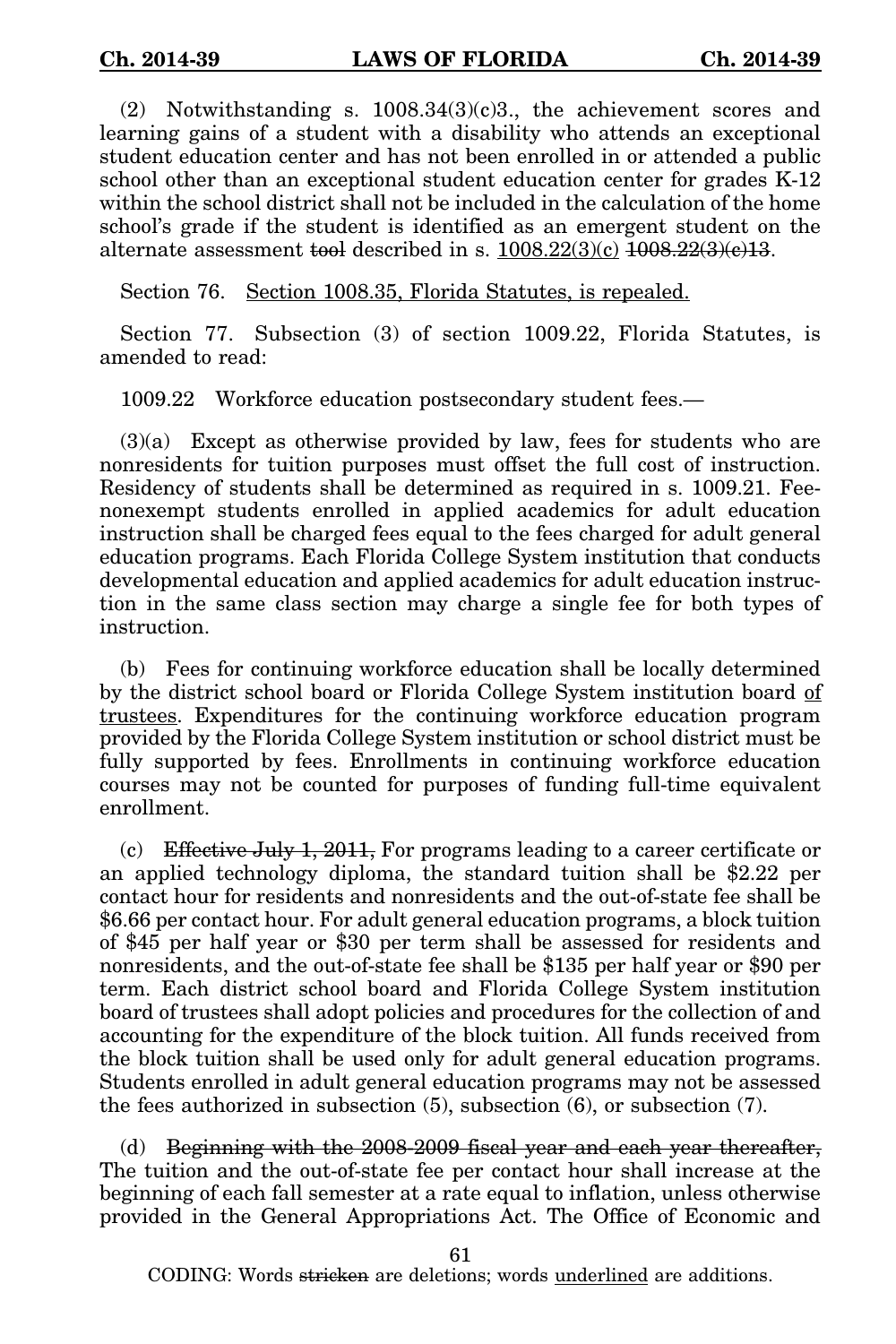Demographic Research shall report the rate of inflation to the President of the Senate, the Speaker of the House of Representatives, the Governor, and the State Board of Education each year prior to March 1. For purposes of this paragraph, the rate of inflation shall be defined as the rate of the 12-month percentage change in the Consumer Price Index for All Urban Consumers, U.S. City Average, All Items, or successor reports as reported by the United States Department of Labor, Bureau of Labor Statistics, or its successor for December of the previous year. In the event the percentage change is negative, the tuition and out-of-state fee shall remain at the same level as the prior fiscal year.

(e) Each district school board and each Florida College System institution board of trustees may adopt tuition and out-of-state fees that may vary no more than 5 percent below or and 5 percent above the combined total of the standard tuition and out-of-state fees established in paragraph (c).

(f) The maximum increase in resident tuition for any school district or Florida College System institution during the 2007-2008 fiscal year shall be 5 percent over the tuition charged during the 2006-2007 fiscal year.

 $(f)(g)$  The State Board of Education may adopt, by rule, the definitions and procedures that district school boards and Florida College System institution boards of trustees shall use in the calculation of cost borne by students.

Section 78. Paragraph (a) of subsection (1) of section 1009.40, Florida Statutes, is amended to read:

1009.40 General requirements for student eligibility for state financial aid awards and tuition assistance grants.—

 $(1)(a)$  The general requirements for eligibility of students for state financial aid awards and tuition assistance grants consist of the following:

1. Achievement of the academic requirements of and acceptance at a state university or Florida College System institution; a nursing diploma school approved by the Florida Board of Nursing; a Florida college or university which is accredited by an accrediting agency recognized by the State Board of Education; a any Florida institution the credits of which are acceptable for transfer to state universities;  $\underline{a}$  any career center; or a any private career institution accredited by an accrediting agency recognized by the State Board of Education.

2. Residency in this state for no less than 1 year preceding the award of aid or a tuition assistance grant for a program established pursuant to s. 1009.50, s. 1009.505, s. 1009.51, s. 1009.52, s. 1009.53, s. 1009.56, s. 1009.60, s. 1009.62, s. 1009.72, s. 1009.73, s. 1009.77, s. 1009.89, or s. 1009.891. Residency in this state must be for purposes other than to obtain an education. Resident status for purposes of receiving state financial aid

62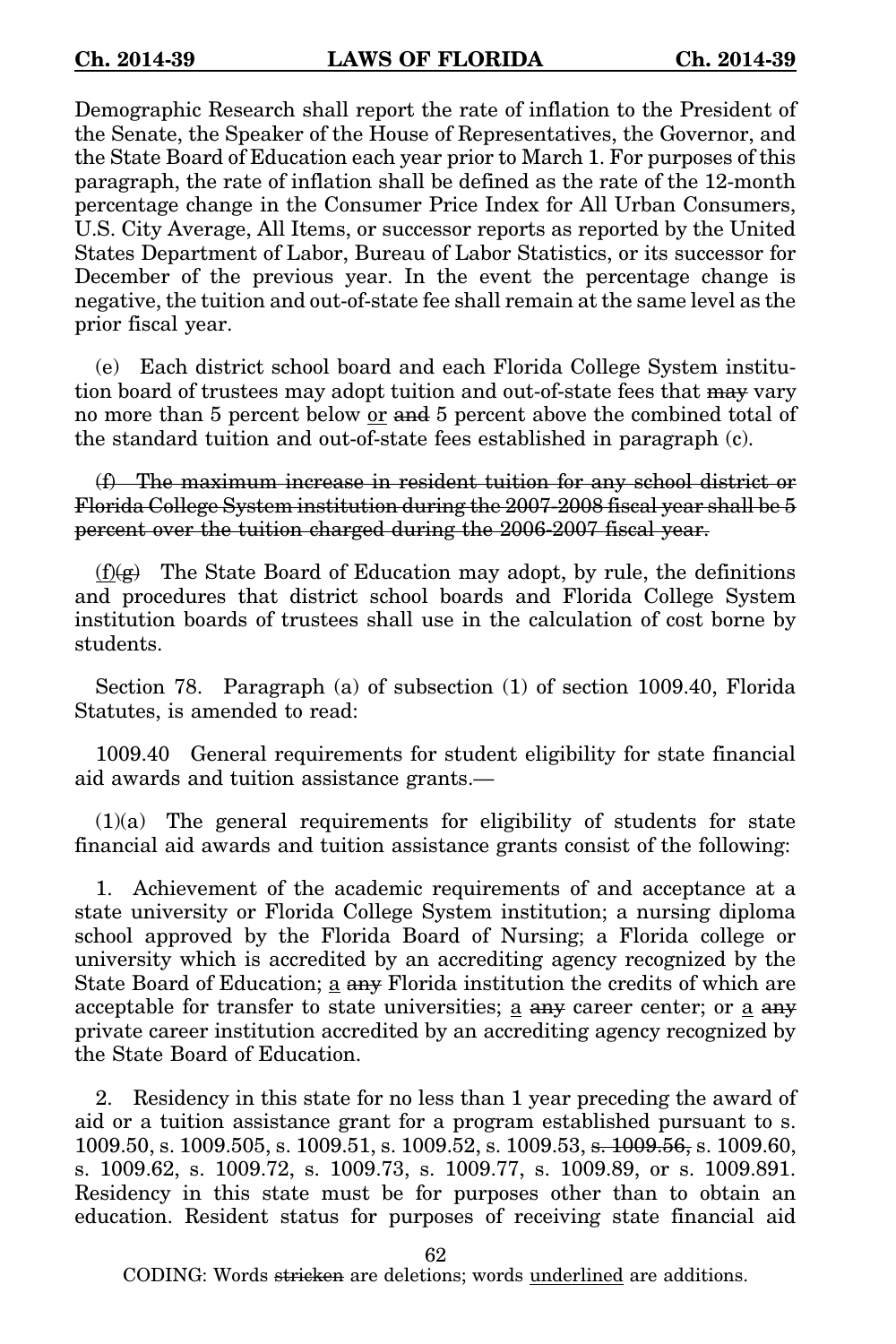awards shall be determined in the same manner as resident status for tuition purposes pursuant to s. 1009.21.

3. Submission of certification attesting to the accuracy, completeness, and correctness of information provided to demonstrate a student's eligibility to receive state financial aid awards or tuition assistance grants. Falsification of such information shall result in the denial of a any pending application and revocation of an any award or grant currently held to the extent that no further payments shall be made. Additionally, students who knowingly make false statements in order to receive state financial aid awards or tuition assistance grants commit a misdemeanor of the second degree subject to the provisions of s. 837.06 and shall be required to return all state financial aid awards or tuition assistance grants wrongfully obtained.

Section 79. Subsection (1) of section 1009.531, Florida Statutes, is amended to read:

1009.531 Florida Bright Futures Scholarship Program; student eligibility requirements for initial awards.—

(1) Effective January 1, 2008, In order to be eligible for an initial award from any of the three types of scholarships under the Florida Bright Futures Scholarship Program, a student must:

(a) Be a Florida resident as defined in s. 1009.40 and rules of the State Board of Education.

(b) Earn a standard Florida high school diploma pursuant to s. 1002.3105(5), s. 1003.4281, or s. 1003.4282 or a high school equivalency diploma its equivalent pursuant to s. 1003.428, s. 1003.4281, s. 1003.4282, or s. 1003.435 unless:

1. The student completes a home education program according to s. 1002.41; or

2. The student earns a high school diploma from a non-Florida school while living with a parent or guardian who is on military or public service assignment away from Florida.

(c) Be accepted by and enroll in an eligible Florida public or independent postsecondary education institution.

(d) Be enrolled for at least 6 semester credit hours or the equivalent in quarter hours or clock hours.

(e) Not have been found guilty of, or entered a plea of nolo contendere to, a felony charge, unless the student has been granted clemency by the Governor and Cabinet sitting as the Executive Office of Clemency.

(f) Apply for a scholarship from the program by high school graduation. However, a student who graduates from high school midyear must apply no

63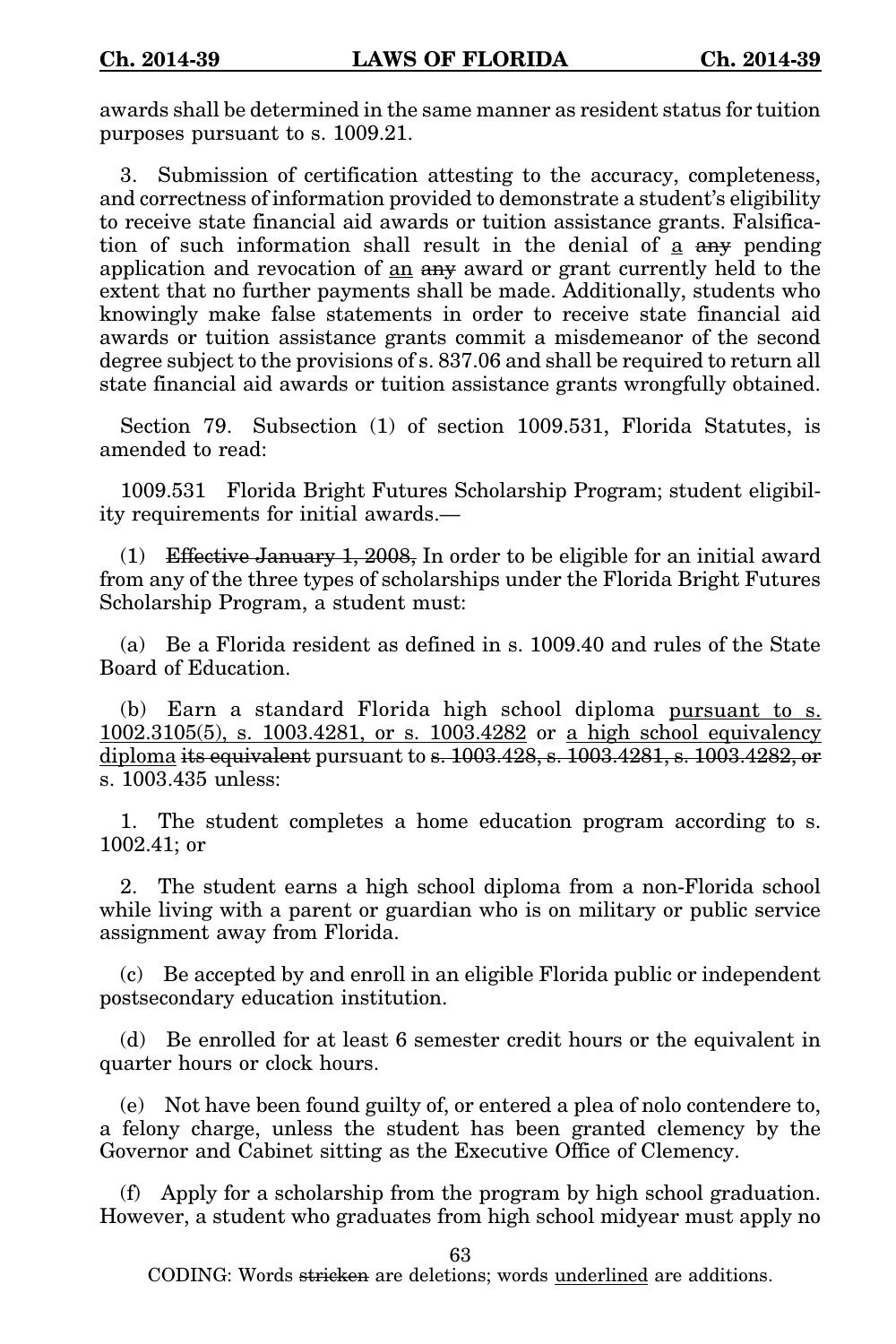later than August 31 of the student's graduation year in order to be evaluated for and, if eligible, receive an award for the current academic year.

Section 80. Paragraph (c) of subsection (3) of section 1009.532, Florida Statutes, is amended to read:

1009.532 Florida Bright Futures Scholarship Program; student eligibility requirements for renewal awards.—

(3)

(c) A student who is initially eligible in the 2012-2013 academic year and thereafter may receive an award for a maximum of 100 percent of the number of credit hours required to complete an associate degree program, a baccalaureate degree program, or a postsecondary career certificate program or, for a Florida Gold Seal Vocational Scholars award, may receive an award for a maximum of 100 percent of the number of credit hours or equivalent clock hours required to complete one of the following at a Florida public or nonpublic education institution that offers these specific programs: for an applied technology diploma program as defined in s.  $1004.02(7)$   $1004.02(8)$ , up to 60 credit hours or equivalent clock hours; for a technical degree education program as defined in s.  $1004.02(13)$   $1004.02(14)$ , up to the number of hours required for a specific degree not to exceed 72 credit hours or equivalent clock hours; or for a career certificate program as defined in s.  $1004.02(20)$   $1004.02(21)$ , up to the number of hours required for a specific certificate not to exceed 72 credit hours or equivalent clock hours. A student who transfers from one of these program levels to another program level becomes eligible for the higher of the two credit hour limits.

Section 81. Paragraph (c) of subsection (4) of section 1009.536, Florida Statutes, is amended to read:

1009.536 Florida Gold Seal Vocational Scholars award.—The Florida Gold Seal Vocational Scholars award is created within the Florida Bright Futures Scholarship Program to recognize and reward academic achievement and career preparation by high school students who wish to continue their education.

(4)

(c) A student who is initially eligible in the 2012-2013 academic year and thereafter may earn a Florida Gold Seal Vocational Scholarship for a maximum of 100 percent of the number of credit hours or equivalent clock hours required to complete one of the following at a Florida public or nonpublic education institution that offers these specific programs: for an applied technology diploma program as defined in s.  $1004.02(7)$   $1004.02(8)$ , up to 60 credit hours or equivalent clock hours; for a technical degree education program as defined in s.  $1004.02(13)$   $\overline{1004.02(14)}$ , up to the number of hours required for a specific degree not to exceed 72 credit hours or equivalent clock hours; or for a career certificate program as defined in s.

64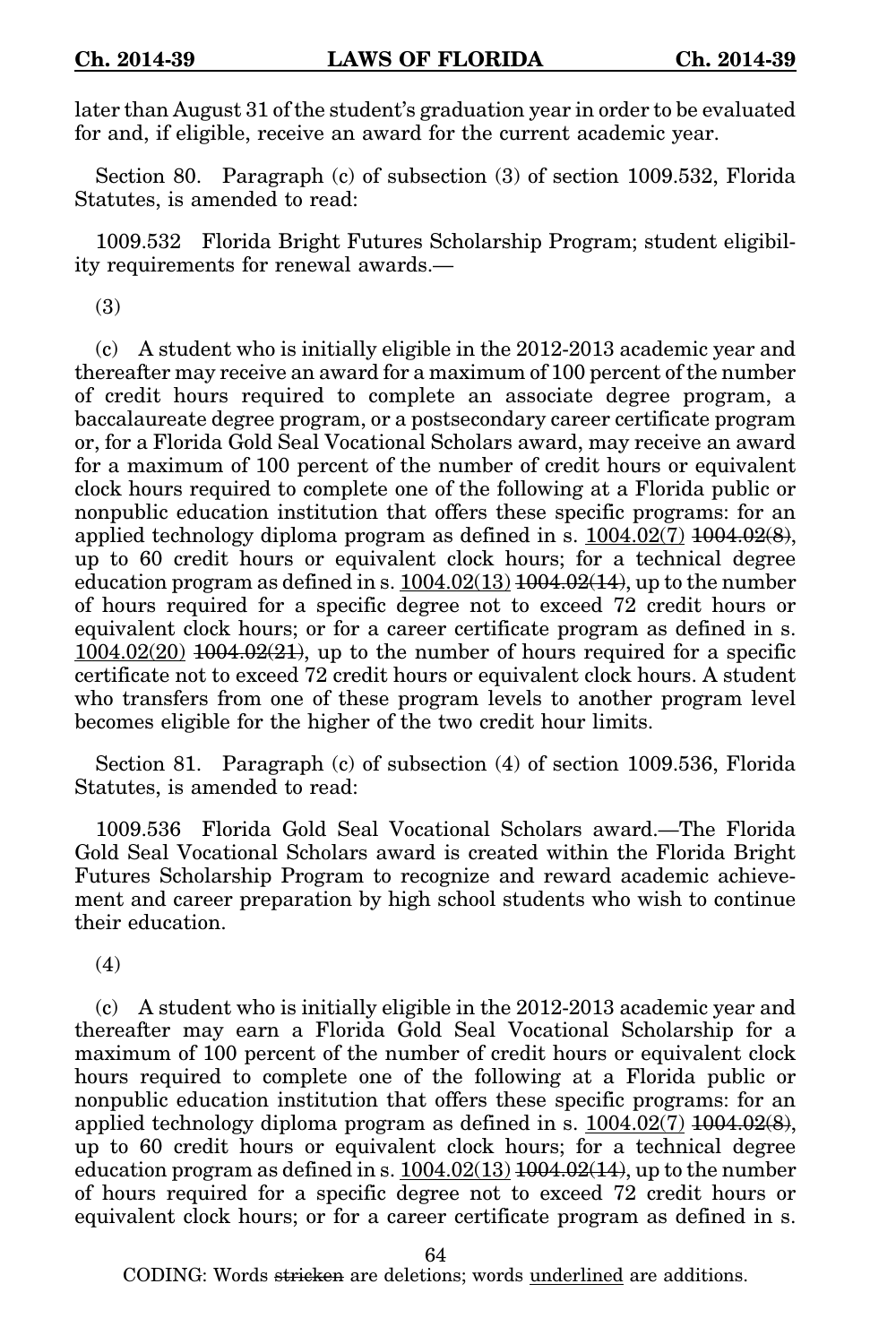$1004.02(20)$   $\overline{1004.02(21)}$ , up to the number of hours required for a specific certificate not to exceed 72 credit hours or equivalent clock hours.

Section 82. Section 1009.56, Florida Statutes, is repealed.

Section 83. Section 1009.69, Florida Statutes, is repealed.

Section 84. Subsection (1) of section 1009.91, Florida Statutes, is amended to read:

1009.91 Assistance programs and activities of the department.—

(1) The department may contract for the administration of the student financial assistance programs as specifically provided in ss. 295.01, 1009.29, 1009.56, and 1009.78.

Section 85. Paragraph (c) of subsection (2) of section 1009.94, Florida Statutes, is amended to read:

1009.94 Student financial assistance database.—

(2) For purposes of this section, financial assistance includes:

(c) Any financial assistance provided under s. 1009.50, s. 1009.505, s. 1009.51, s. 1009.52, s. 1009.53, s. 1009.55, s. 1009.56, s. 1009.60, s. 1009.62, s. 1009.70, s. 1009.701, s. 1009.72, s. 1009.73, s. 1009.74, s. 1009.77, s. 1009.89, or s. 1009.891.

Section 86. <u>Part V of chapter 1009, Florida Statutes</u>, consisting of sections 1009.99, 1009.991, 1009.992, 1009.993, 1009.994, 1009.995, 1009.996, 1009.9965, 1009.997, 1009.9975, 1009.9976, 1009.9977, 1009.9978, 1009.9979, 1009.998, 1009.9981, 1009.9982, 1009.9983, 1009.9984, 1009.9985, 1009.9986, 1009.9987, 1009.9988, 1009.9989, 1009.9990, 1009.9991, 1009.9992, 1009.9993, and 1009.9994, is repealed.

Section 87. Paragraph (b) of subsection (13) of section 1011.62, Florida Statutes, is amended to read:

1011.62 Funds for operation of schools.—If the annual allocation from the Florida Education Finance Program to each district for operation of schools is not determined in the annual appropriations act or the substantive bill implementing the annual appropriations act, it shall be determined as follows:

(13) TOTAL ALLOCATION OF STATE FUNDS TO EACH DISTRICT FOR CURRENT OPERATION.—The total annual state allocation to each district for current operation for the FEFP shall be distributed periodically in the manner prescribed in the General Appropriations Act.

(b) The amount thus obtained shall be the net annual allocation to each school district. However, if it is determined that any school district received an underallocation or overallocation for any prior year because of an

65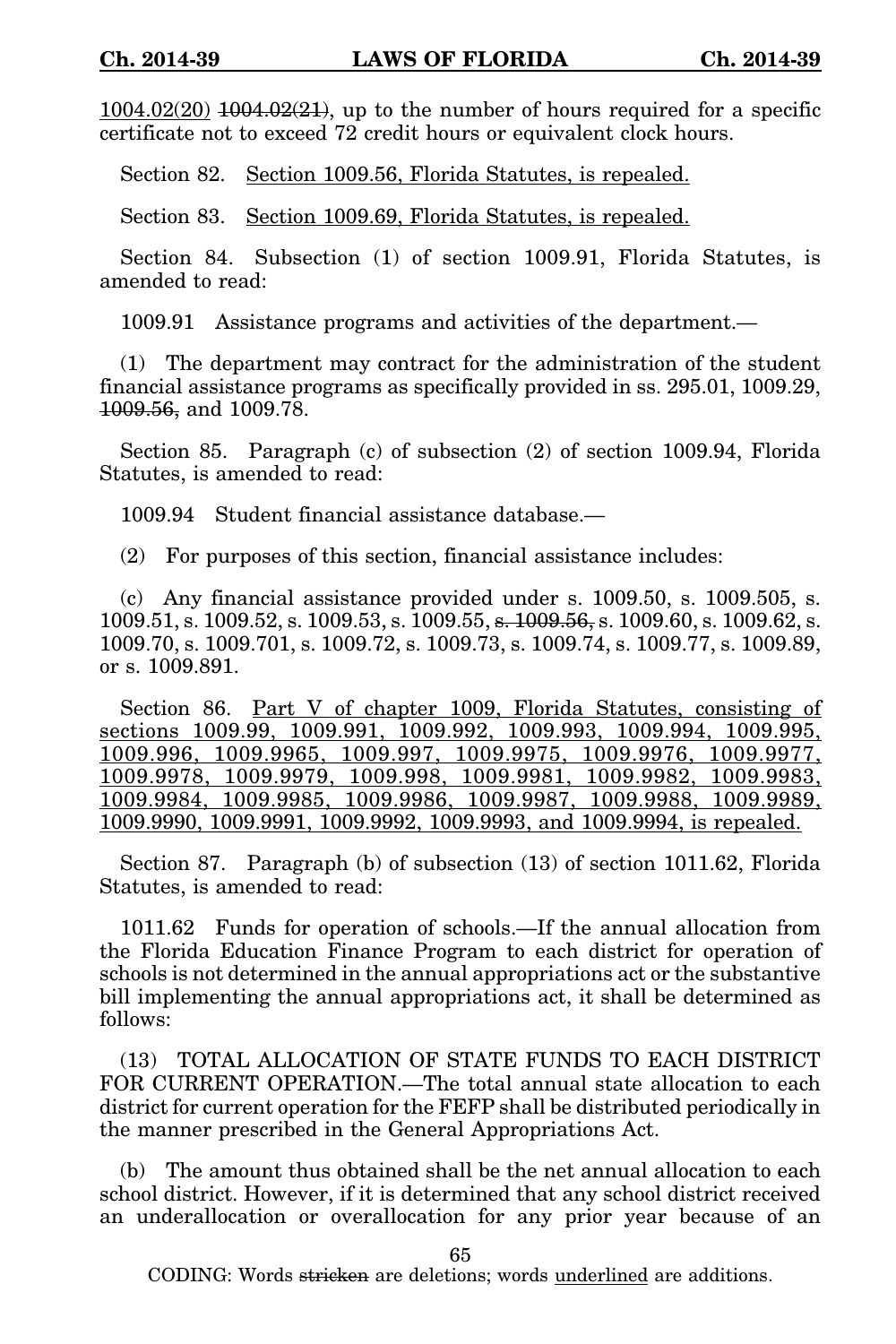arithmetical error, assessment roll change required by final judicial decision, full-time equivalent student membership error, or any allocation error revealed in an audit report, the allocation to that district shall be appropriately adjusted. Beginning with audits for the 2001-2002 fiscal year, if the adjustment is the result of an audit finding in which group 2 FTE are reclassified to the basic program and the district weighted FTE are over the weighted enrollment ceiling for group 2 programs, the adjustment shall not result in a gain of state funds to the district. Beginning with the 2011- 2012 fiscal year, if a special program cost factor is less than the basic program cost factor, an audit adjustment may not result in the reclassification of the special program FTE to the basic program FTE. If the Department of Education audit adjustment recommendation is based upon controverted findings of fact, the Commissioner of Education is authorized to establish the amount of the adjustment based on the best interests of the state.

Section 88. Paragraphs (b) and (c) of subsection (3) of section 1011.71, Florida Statutes, are repealed.

Section 89. Subsection (4) of section 1011.76, Florida Statutes, is repealed.

Section 90. Paragraph (b) of subsection (1) of section 1011.80, Florida Statutes, is amended to read:

1011.80 Funds for operation of workforce education programs.—

(1) As used in this section, the terms "workforce education" and "workforce education program" include:

(b) Career certificate programs, as defined in s.  $1004.02(20)$   $1004.02(21)$ .

Section 91. Paragraphs (b), (f), (j), (m), and (p) of subsection (2) and subsection (6) of section 1012.05, Florida Statutes, are amended to read:

1012.05 Teacher recruitment and retention.—

(2) The Department of Education shall:

(b) Advertise in major newspapers, national professional publications, and other professional publications and in public and nonpublic postsecondary educational institutions, if needed.

(f) Develop and distribute promotional materials related to teaching as a career, if needed.

(j) Develop, in consultation with school district staff including, but not limited to, district school superintendents, district school board members, and district human resources personnel, a long-range plan for educator recruitment and retention.

66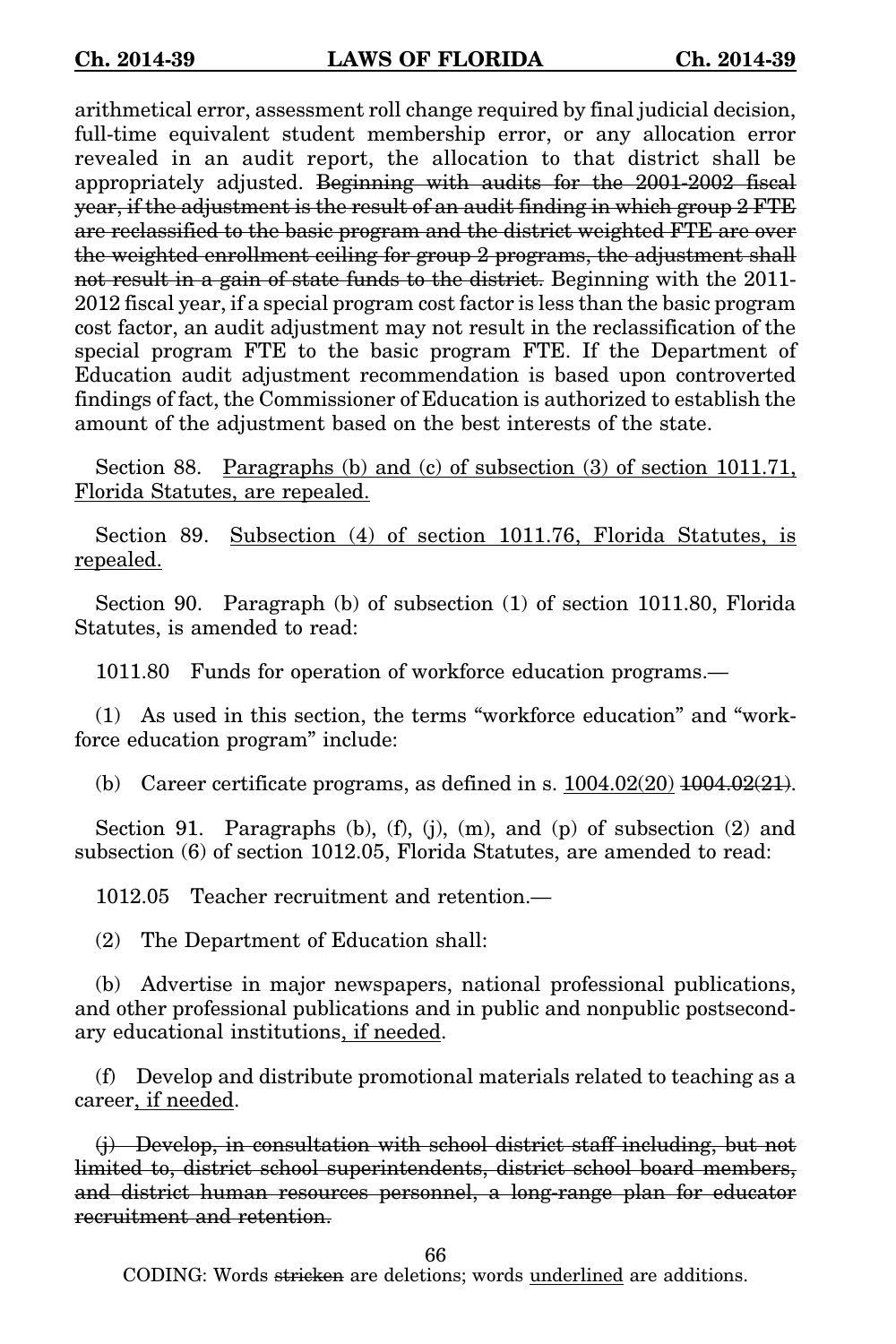(m) Develop and implement a First Response Center to provide educator candidates one-stop shopping for information on teaching careers in Florida and establish the Teacher Lifeline Network to provide online support to beginning teachers and those needing assistance.

 $(n)(p)$  Notify each teacher, via e-mail, of each item in the General Appropriations Act and legislation that affects teachers, including, but not limited to, the Excellent Teaching Program, the Florida Teachers Classroom Supply Assistance Program, liability insurance protection for teachers, death benefits for teachers, substantive legislation, rules of the State Board of Education, and issues concerning student achievement.

(6) The Commissioner of Education shall take steps that provide flexibility and consistency in meeting the highly qualified teacher criteria as defined in the No Child Left Behind Act of 2001 through a High, Objective, Uniform State Standard of Evaluation (HOUSSE).

Section 92. Paragraph (b) of subsection (1) of section 1012.22, Florida Statutes, is amended to read:

1012.22 Public school personnel; powers and duties of the district school board.—The district school board shall:

(1) Designate positions to be filled, prescribe qualifications for those positions, and provide for the appointment, compensation, promotion, suspension, and dismissal of employees as follows, subject to the requirements of this chapter:

(b) Time to act on nominations.—The district school board shall act no not later than 3 weeks following the receipt of statewide, standardized assessment scores and data under s. 1008.22 and, including school grades, or June 30, whichever is later, on the district school superintendent's nominations of supervisors, principals, and members of the instructional staff.

Section 93. Subsection (9) of section 1012.33, Florida Statutes, is repealed.

Section 94. Paragraph (b) of subsection (1), paragraph (a) of subsection (3), and subsection (6) of section 1012.34, Florida Statutes, are amended to read:

1012.34 Personnel evaluation procedures and criteria.—

(1) EVALUATION SYSTEM APPROVAL AND REPORTING.—

(b) The department must approve each school district's instructional personnel and school administrator evaluation systems. The department shall monitor each district's implementation of its instructional personnel and school administrator evaluation systems for compliance with the requirements of this section and s. 1012.3401.

67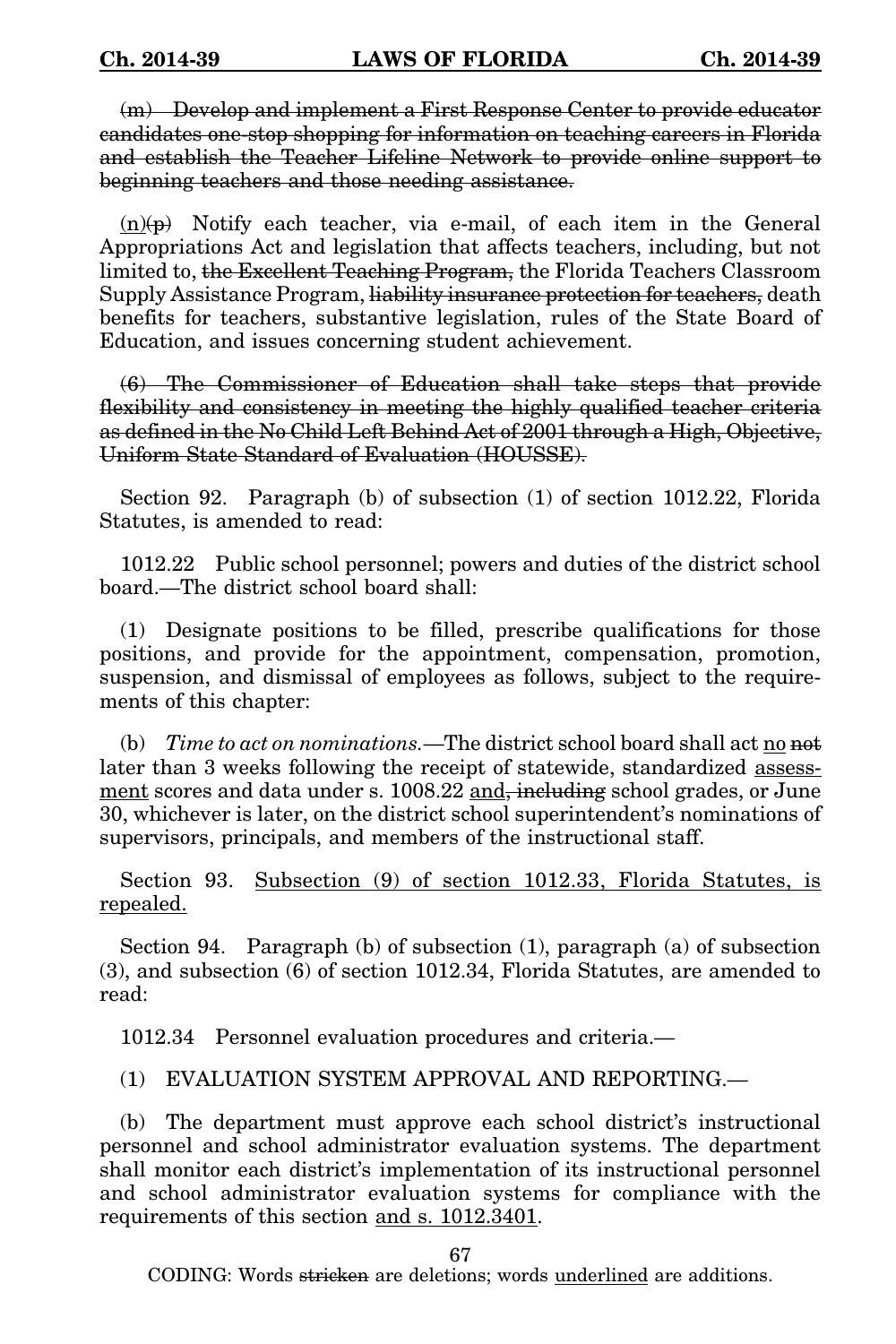(3) EVALUATION PROCEDURES AND CRITERIA.—Instructional personnel and school administrator performance evaluations must be based upon the performance of students assigned to their classrooms or schools, as provided in this section. Pursuant to this section, a school district's performance evaluation is not limited to basing unsatisfactory performance of instructional personnel and school administrators solely upon student performance, but may include other criteria approved to evaluate instructional personnel and school administrators' performance, or any combination of student performance and other approved criteria. Evaluation procedures and criteria must comply with, but are not limited to, the following:

(a) A performance evaluation must be conducted for each employee at least once a year, except that a classroom teacher, as defined in s.  $1012.01(2)(a)$ , excluding substitute teachers, who is newly hired by the district school board must be observed and evaluated at least twice in the first year of teaching in the school district. The performance evaluation must be based upon sound educational principles and contemporary research in effective educational practices. The evaluation criteria must include:

1. Performance of students.—At least 50 percent of a performance evaluation must be based upon data and indicators of student learning growth assessed annually by statewide assessments or, for subjects and grade levels not measured by statewide assessments, by school district assessments as provided in s. 1008.22(6) 1008.22(8). Each school district must use the formula adopted pursuant to paragraph (7)(a) for measuring student learning growth in all courses associated with statewide assessments and must select an equally appropriate formula for measuring student learning growth for all other grades and subjects, except as otherwise provided in subsection (7).

a. For classroom teachers, as defined in s.  $1012.01(2)(a)$ , excluding substitute teachers, the student learning growth portion of the evaluation must include growth data for students assigned to the teacher over the course of at least 3 years. If less than 3 years of data are available, the years for which data are available must be used and the percentage of the evaluation based upon student learning growth may be reduced to not less than 40 percent.

b. For instructional personnel who are not classroom teachers, the student learning growth portion of the evaluation must include growth data on statewide assessments for students assigned to the instructional personnel over the course of at least 3 years, or may include a combination of student learning growth data and other measurable student outcomes that are specific to the assigned position, provided that the student learning growth data accounts for not less than 30 percent of the evaluation. If less than 3 years of student growth data are available, the years for which data are available must be used and the percentage of the evaluation based upon student learning growth may be reduced to not less than 20 percent.

68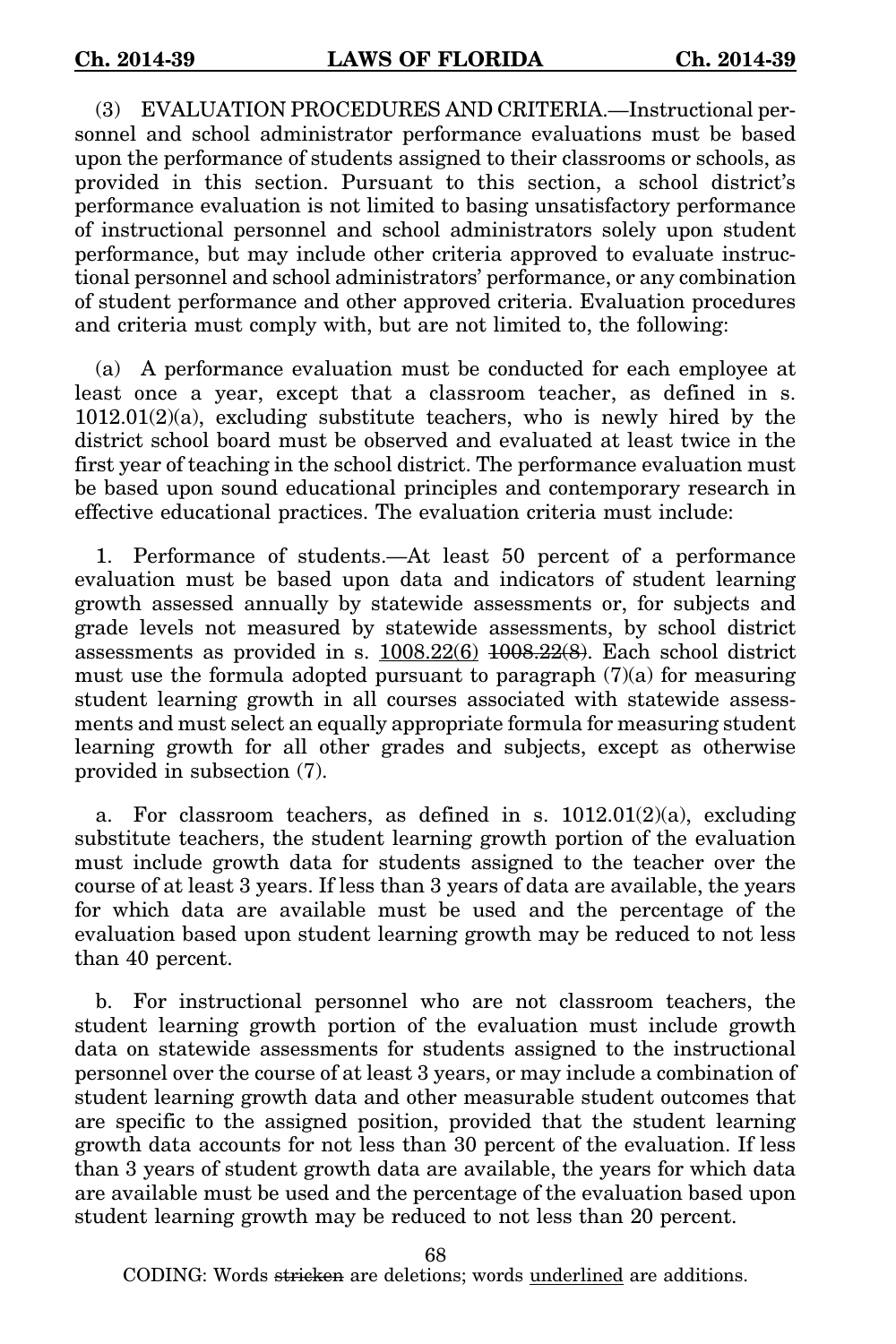c. For school administrators, the student learning growth portion of the evaluation must include growth data for students assigned to the school over the course of at least 3 years. If less than 3 years of data are available, the years for which data are available must be used and the percentage of the evaluation based upon student learning growth may be reduced to not less than 40 percent.

2. Instructional practice.—Evaluation criteria used when annually observing classroom teachers, as defined in s.  $1012.01(2)(a)$ , excluding substitute teachers, must include indicators based upon each of the Florida Educator Accomplished Practices adopted by the State Board of Education. For instructional personnel who are not classroom teachers, evaluation criteria must be based upon indicators of the Florida Educator Accomplished Practices and may include specific job expectations related to student support.

3. Instructional leadership.—For school administrators, evaluation criteria must include indicators based upon each of the leadership standards adopted by the State Board of Education under s. 1012.986, including performance measures related to the effectiveness of classroom teachers in the school, the administrator's appropriate use of evaluation criteria and procedures, recruitment and retention of effective and highly effective classroom teachers, improvement in the percentage of instructional personnel evaluated at the highly effective or effective level, and other leadership practices that result in student learning growth. The system may include a means to give parents and instructional personnel an opportunity to provide input into the administrator's performance evaluation.

4. Professional and job responsibilities.—For instructional personnel and school administrators, other professional and job responsibilities must be included as adopted by the State Board of Education. The district school board may identify additional professional and job responsibilities.

(6) ANNUAL REVIEW OF AND REVISIONS TO THE SCHOOL DISTRICT EVALUATION SYSTEMS.—The district school board shall establish a procedure for annually reviewing instructional personnel and school administrator evaluation systems to determine compliance with this section and s. 1012.3401. All substantial revisions to an approved system must be reviewed and approved by the district school board before being used to evaluate instructional personnel or school administrators. Upon request by a school district, the department shall provide assistance in developing, improving, or reviewing an evaluation system.

Section 95. Section 1012.44, Florida Statutes, is amended to read:

1012.44 Qualifications for certain persons providing speech-language services.—The State Board of Education shall adopt rules for speechlanguage services to school districts that qualify for the sparsity supplement as described in s. 1011.62(7). These services may be provided by baccalaureate degree level persons for a period of 3 years. The rules shall authorize the

69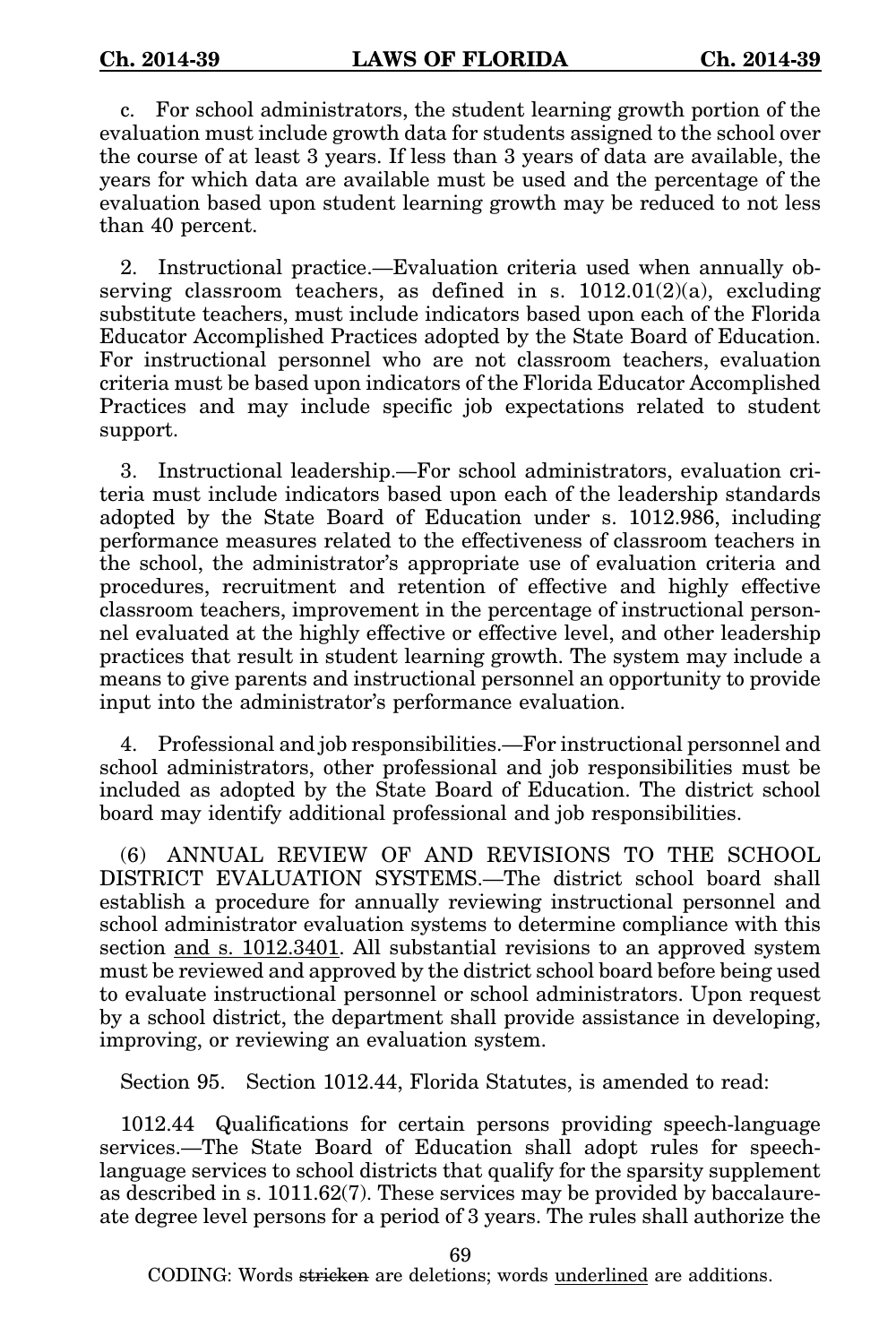delivery of speech-language services by baccalaureate degree level persons under the direction of a certified speech-language pathologist with a master's degree or higher. By October 1, 2003, these rules shall be reviewed by the State Board of Education.

Section 96. Section 1012.561, Florida Statutes, is amended to read:

1012.561 Address of record.—Each certified educator or applicant for certification is solely responsible for maintaining his or her current address with the Department of Education and for notifying the department in writing of a change of address. By January 1, 2005, each educator and applicant for certification must have on file with the department a current mailing address. Thereafter, A certified educator or applicant for certification who is employed by a district school board shall notify his or her employing school district within 10 days after a change of address. At a minimum, the employing district school board shall notify the department monthly of the addresses of the certified educators or applicants for certification in the manner prescribed by the department. A certified educator or applicant for certification who is not employed by a district school board shall personally notify the department in writing within 30 days after a change of address. The department shall permit electronic notification; however, it is the responsibility of the certified educator or applicant for certification to ensure that the department has received the electronic notification.

Section 97. Section 1012.595, Florida Statutes, is repealed.

Section 98. Subsections (2), (3), and (4) of section 1012.885, Florida Statutes, are amended to read:

1012.885 Remuneration of Florida College System institution presidents; limitations.—

(2) LIMITATION ON COMPENSATION.—Notwithstanding any other law, resolution, or rule to the contrary, a Florida College System institution president may not receive more than \$225,000 in remuneration annually from appropriated state funds. Only compensation, as defined in s. 121.021(22), provided to a Florida College System institution president may be used in calculating benefits under chapter 121.

 $(2)$ (3) EXCEPTIONS.—This section does not prohibit a any party from providing cash or cash-equivalent compensation from funds that are not appropriated state funds to a Florida College System institution president in excess of the limit in subsection  $(3)$   $(2)$ . If a party is unable or unwilling to fulfill an obligation to provide cash or cash-equivalent compensation to a Florida College System institution president as permitted under this subsection, appropriated state funds may not be used to fulfill such obligation.

70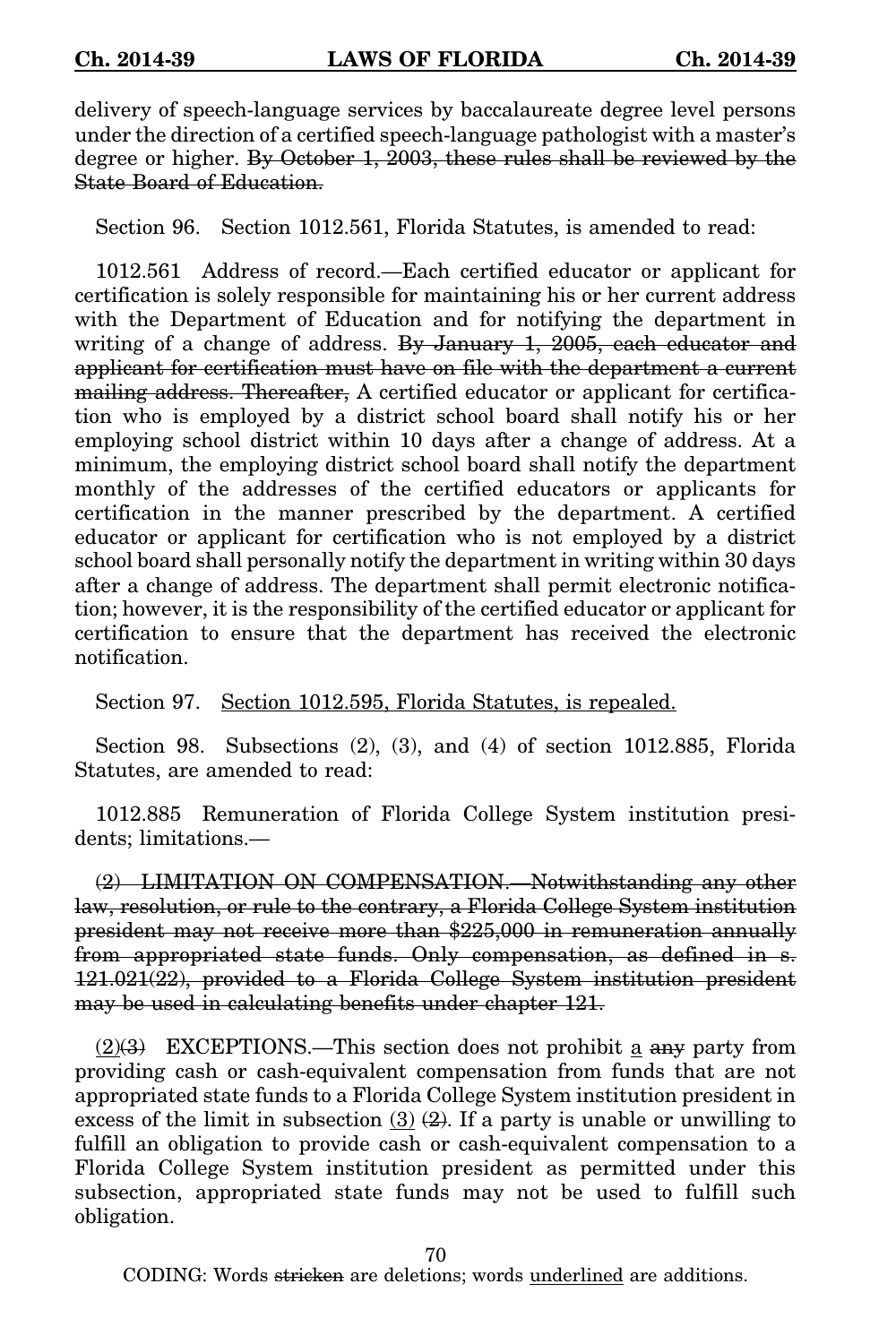(3)(4) LIMITATION ON REMUNERATION.—Notwithstanding a law, resolution, or rule to the contrary the provisions of this section, a Florida College System institution president may not receive more than \$200,000 in remuneration from appropriated state funds. Only compensation, as defined in s. 121.021(22), provided to a Florida College System institution president may be used in calculating benefits under chapter 121.

Section 99. Subsections (2), (3), and (4) of section 1012.975, Florida Statutes, are amended to read:

1012.975 Remuneration of state university presidents; limitations.—

(2) LIMITATION ON COMPENSATION.—Notwithstanding any other law, resolution, or rule to the contrary, a state university president may not receive more than \$225,000 in remuneration annually from public funds. Only compensation, as such term is defined in s. 121.021(22), provided to a state university president may be used in calculating benefits under chapter 121.

 $(2)$ (3) EXCEPTIONS.—This section does not prohibit a any party from providing cash or cash-equivalent compensation from funds that are not public funds to a state university president in excess of the limit in subsection  $(3)(2)$ . If a party is unable or unwilling to fulfill an obligation to provide cash or cash-equivalent compensation to a state university president as permitted under this subsection, public funds may not be used to fulfill such obligation.

(3)(4) LIMITATION ON REMUNERATION.—Notwithstanding a law, resolution, or rule to the contrary the provisions of this section, a state university president may not receive more than \$200,000 in remuneration from public funds. Only compensation, as defined in s. 121.021(22), provided to a state university president may be used in calculating benefits under chapter 121.

Section 100. Subsection (12) of section 1012.98, Florida Statutes, is amended to read:

1012.98 School Community Professional Development Act.—

(12) The department shall require teachers in grades K-12 1-12 to participate in continuing education training provided by the Department of Children and Family Services on identifying and reporting child abuse and neglect.

Section 101. Paragraph (f) of subsection (2) of section 1013.35, Florida Statutes, is amended to read:

1013.35 School district educational facilities plan; definitions; preparation, adoption, and amendment; long-term work programs.—

(2) PREPARATION OF TENTATIVE DISTRICT EDUCATIONAL FA-CILITIES PLAN.—

71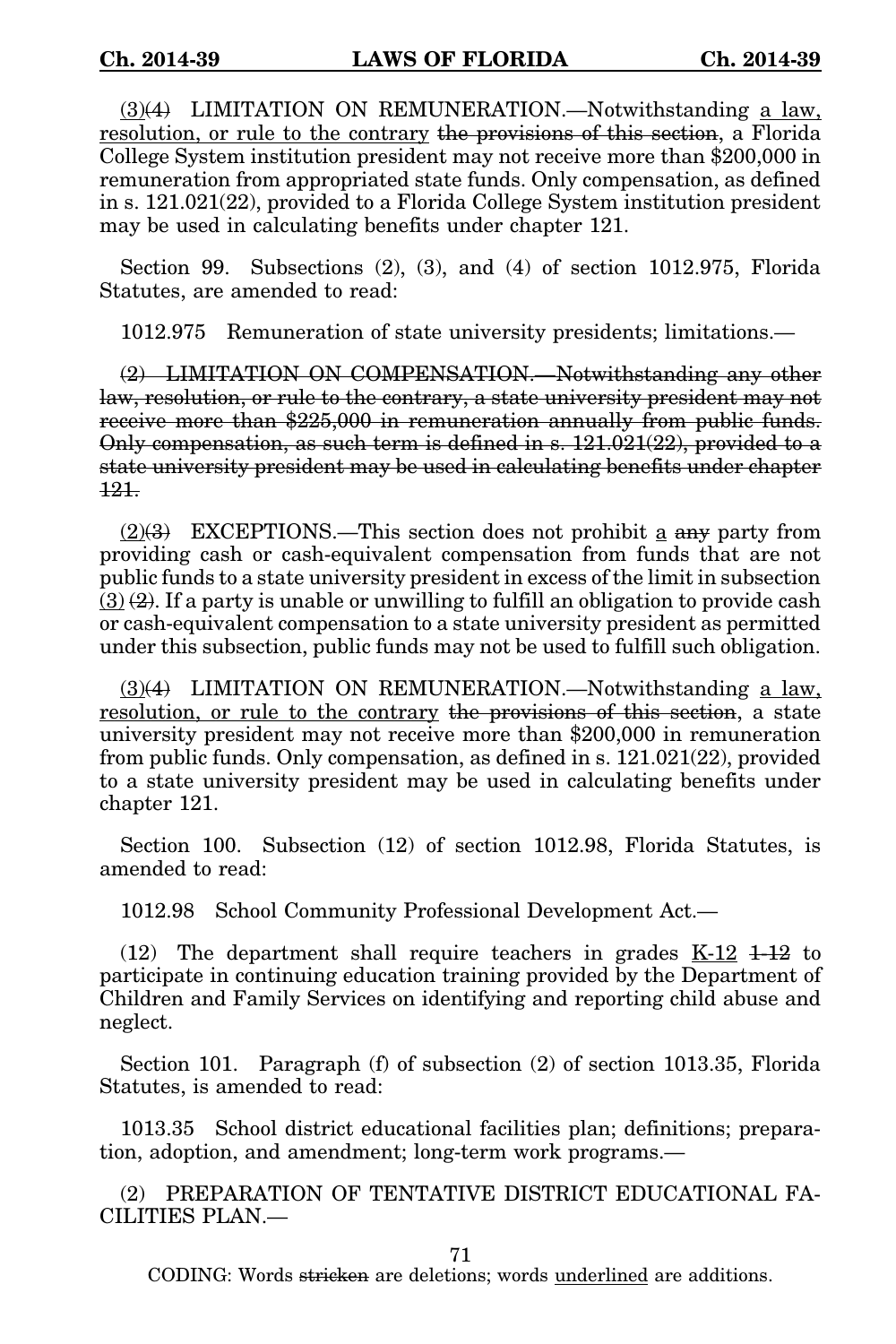(f) Not less than once every 5 years, the district school board shall have an a financial management and performance audit conducted of the district's educational planning and construction activities of the district. An operational audit conducted by the Office of Program Policy Analysis and Government Accountability and the Auditor General pursuant to s. 11.45 1008.35 satisfies this requirement.

Section 102. Section 1013.47, Florida Statutes, is amended to read:

1013.47 Substance of contract; contractors to give bond; penalties.—Each board shall develop contracts consistent with this chapter and statutes governing public facilities. Such a contract must contain the drawings and specifications of the work to be done and the material to be furnished, the time limit in which the construction is to be completed, the time and method by which payments are to be made upon the contract, and the penalty to be paid by the contractor for a any failure to comply with the terms of the contract. The board may require the contractor to pay a penalty for any failure to comply with the terms of the contract and may provide an incentive for early completion. Upon accepting a satisfactory bid, the board shall enter into a contract with the party or parties whose bid has been accepted. The contractor shall furnish the board with a performance and payment bond as set forth in s. 255.05. A board or other public entity may not require a contractor to secure a surety bond under s. 255.05 from a specific agent or bonding company. Notwithstanding any other provision of this section, if 25 percent or more of the costs of any construction project is paid out of a trust fund established pursuant to 31 U.S.C. s.  $1243(a)(1)$ , laborers and mechanics employed by contractors or subcontractors on such construction will be paid wages not less than those prevailing on similar construction projects in the locality, as determined by the Secretary of Labor in accordance with the Davis-Bacon Act, as amended. A person, firm, or corporation that constructs any part of any educational plant, or addition thereto, on the basis of any unapproved plans or in violation of any plans approved in accordance with the provisions of this chapter and rules of the State Board of Education or regulations of the Board of Governors relating to building standards or specifications is subject to forfeiture of the surety bond and unpaid compensation in an amount sufficient to reimburse the board for any costs that will need to be incurred in making any changes necessary to assure that all requirements are met and is also guilty of a misdemeanor of the second degree, punishable as provided in s. 775.082 or s. 775.083, for each separate violation.

|                                        | Section 103. Section 1013.49, Florida Statutes, is repealed.              |
|----------------------------------------|---------------------------------------------------------------------------|
|                                        | Section 104. Section 1013.512, Florida Statutes, is repealed.             |
|                                        | Section 105. Section 20 of chapter 2010-24, Laws of Florida, is repealed. |
|                                        | Section 106. This act shall take effect upon becoming a law.              |
| Approved by the Governor May 12, 2014. |                                                                           |

72